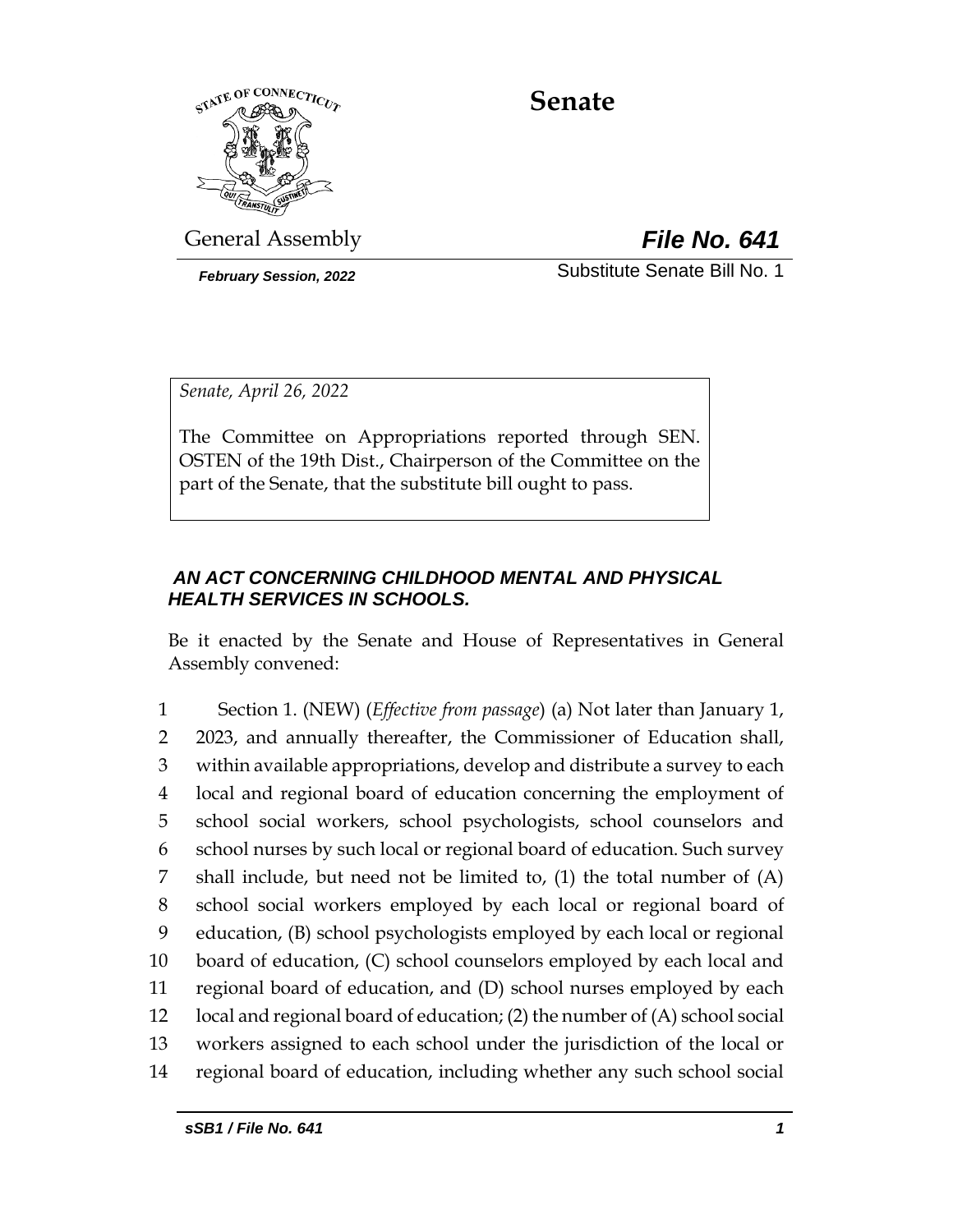worker is assigned solely to that school or whether such school social worker is assigned to multiple schools, (B) school psychologists assigned to each school under the jurisdiction of the local or regional board of education, including whether any such school psychologist is assigned solely to that school or whether such school psychologist is assigned to multiple schools, (C) school counselors assigned to each school under the jurisdiction of the local or regional board of education, including whether any such school counselor is assigned solely to that 23 school or whether such school counselor is assigned to multiple schools, and (D) school nurses assigned to each school under the jurisdiction of the local or regional board of education, including whether any such school nurse is assigned solely to that school or whether such school nurse is assigned to multiple schools; (3) the geographic area covered by (A) any such school social worker who provides services to more than one local or regional board of education, (B) any such school psychologist who provides services to more than one local or regional board of education, (C) any such school counselor who provides services to more than one local or regional board of education, and (D) any such school nurse who provides services to more than one local or regional board of education; and (4) an estimate of the annual number of students who have received direct services from each individual (A) school social worker employed by a local or regional board of education during the five-year period preceding completion of the survey, (B) school psychologist employed by a local or regional board of education during the five-year period preceding completion of the survey, (C) school counselor employed by a local or regional board of education during the five-year period preceding completion of the survey, and (D) school nurse employed by a local or regional board of education during the five-year period preceding completion of the survey.

 (b) For the school year commencing July 1, 2022, and each school year thereafter, each local and regional board of education shall annually complete the survey developed and distributed pursuant to subsection (a) of this section to the commissioner, and submit such completed survey to the commissioner, at such time and in such manner as the commissioner prescribes.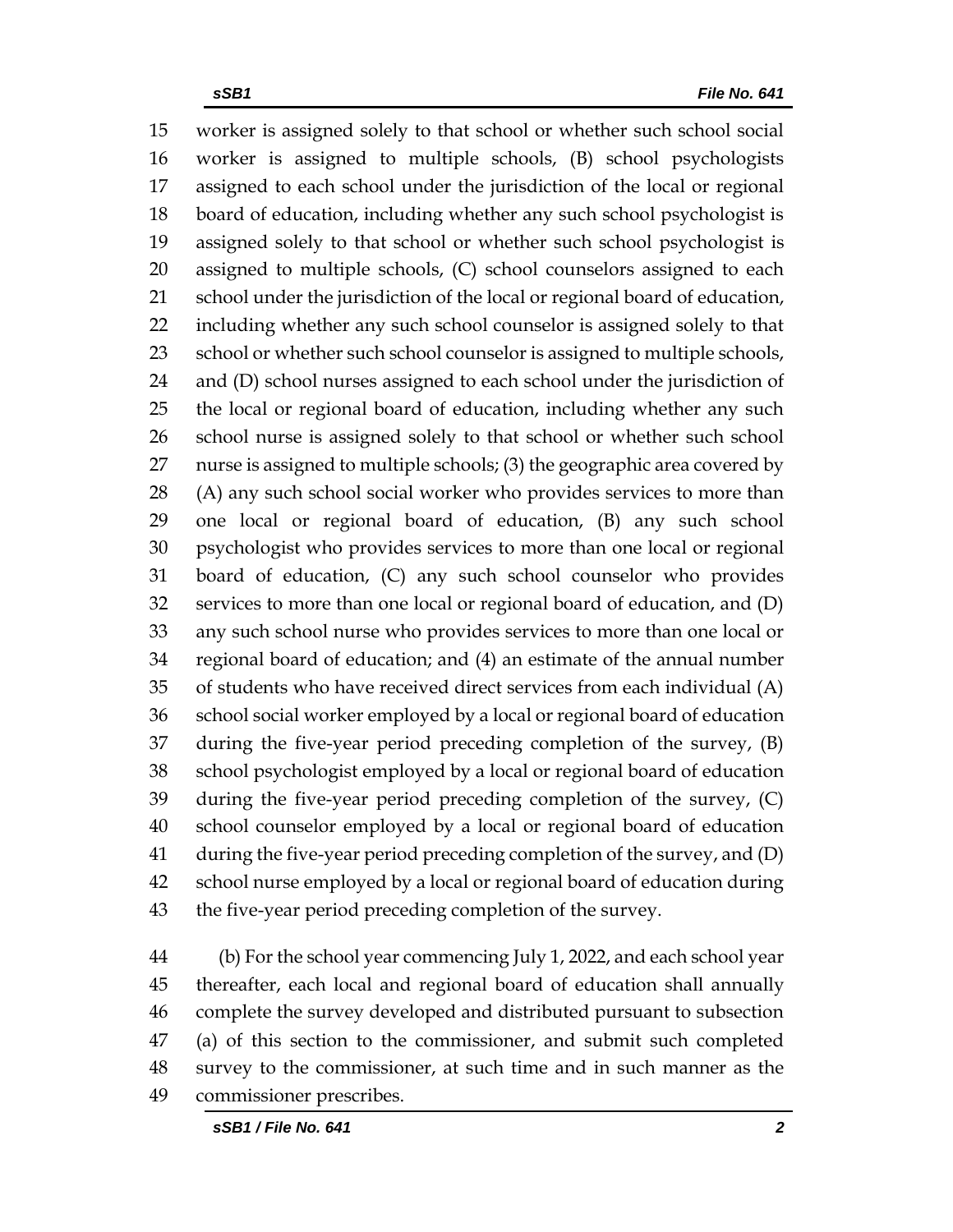(c) Following the receipt of a completed survey from a local or regional board of education, the commissioner shall annually calculate (1) a student-to-school social worker ratio for (A) such board of education, and (B) each school under the jurisdiction of such board of education, (2) a student-to-school psychologist ratio for (A) such board of education, and (B) each school under the jurisdiction of such board of education, (3) a student-to-school counselor ratio for (A) such board of education, and (B) each school under the jurisdiction of such board of education, and (4) a student-to-school nurse ratio for (A) such board of education, and (B) each school under the jurisdiction of such board of education.

 (d) Not later than January 1, 2023, and annually thereafter, the commissioner shall submit a report, in accordance with the provisions of section 11-4a of the general statutes, on the results of the survey completed under this section and the student-to-school social worker ratios, student-to-school psychologist ratios, student-to-school counselor ratios and student-to-school nurse ratios calculated pursuant to subsection (c) of this section, to the joint standing committees of the General Assembly having cognizance of matters relating to education and children.

 Sec. 2. (NEW) (*Effective July 1, 2022*) (a) For the fiscal years ending June 30, 2023, to June 30, 2025, inclusive, the Department of Education shall administer a grant program to provide grants to local and regional boards of education for the purpose of hiring and retaining additional school social workers, school psychologists, school counselors and school nurses. For purposes of this section, "school social worker" means a person who holds a professional educator certificate issued by the State Board of Education pursuant to section 10-145b of the general statutes, with a school social worker endorsement.

 (b) Applications for grants pursuant to subsection (a) of this section shall be filed with the Commissioner of Education at such time and in such manner as the commissioner prescribes. As part of the application, an applicant shall submit a (1) plan for the expenditure of grant funds,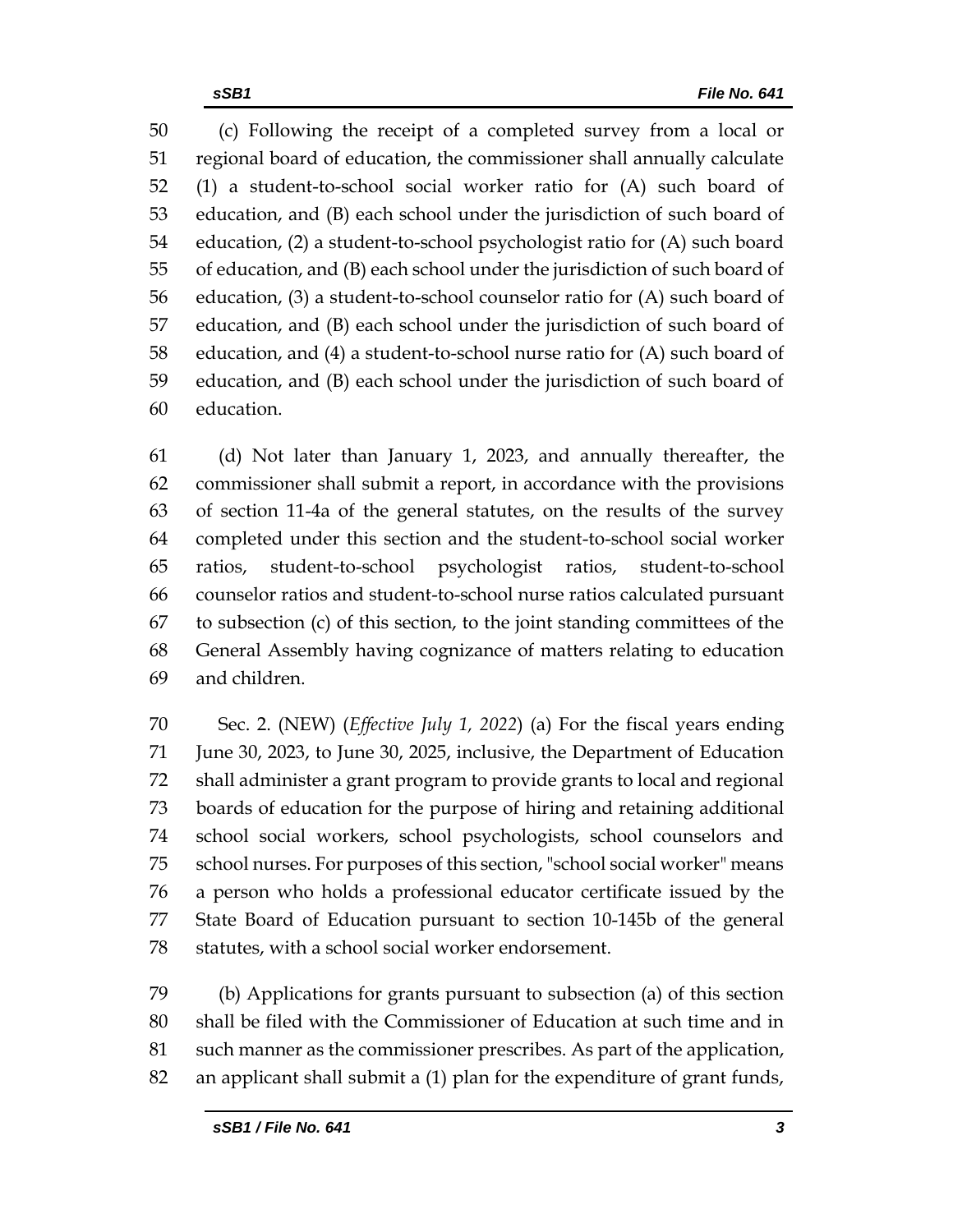and (2) copy of the completed survey described in section 1 of this act. Such plan shall include, but need not be limited to, the number of additional school social workers, school psychologists, school counselors or school nurses to be hired, the number of school social workers, school psychologists, school counselors or school nurses being retained who were previously hired with the assistance of grant funds awarded under this section, whether such school social workers, school psychologists, school counselors or school nurses will be conducting assessments of students or providing services to students based on the results of assessments, and the type of services that will be provided by such school social workers, school psychologists, school counselors and school nurses.

 (c) In determining whether to award an applicant a grant under this section, the commissioner shall give priority to those school districts (1) with large student-to-school social worker ratios, student-to-school psychologist ratios, student-to-school counselor ratios, or student-to- school nurse ratios, or (2) that have a high volume of student utilization of mental health services.

 (d) For the fiscal year ending June 30, 2023, the commissioner may award a grant to an applicant and shall determine the amount of the grant award based on the plan submitted by such applicant pursuant to subsection (b) of this section. The commissioner shall pay a grant to each grant recipient in each of the fiscal years ending June 30, 2023, to June 30, 2025, inclusive, as follows: (1) For the fiscal year ending June 30, 2023, the amount of the grant shall be as determined by the commissioner under this subsection; (2) for the fiscal year ending June 30, 2024, the amount of the grant shall be the same amount as the grant awarded for the prior fiscal year; and (3) for the fiscal year ending June 30, 2025, the amount of the grant shall be seventy per cent of the amount of the grant awarded for the prior fiscal year.

 (e) Grant recipients shall file annual expenditure reports with the department at such time and in such manner as the commissioner prescribes. Grant recipients shall refund to the department (1) any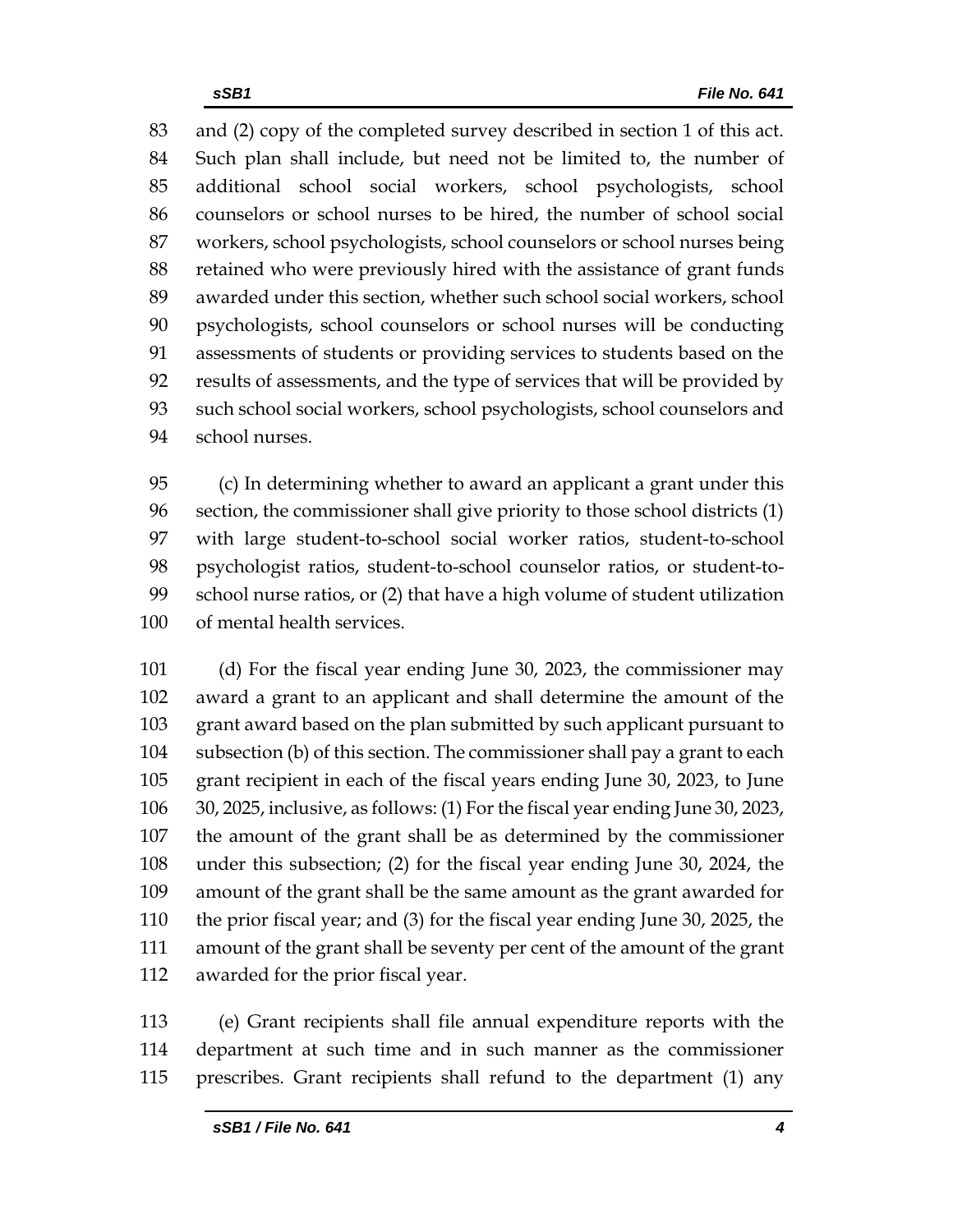unexpended amounts at the close of the fiscal year in which the grant was awarded, and (2) any amounts not expended in accordance with 118 the plan for which such grant application was approved.

 (f) (1) The department shall annually track and calculate the utilization rate of the grant program for each grant recipient. Such utilization rate shall be calculated using metrics that include, but need not be limited to, the number of students served and the hours of service provided using grant funds awarded under the program.

 (2) The department shall annually calculate the return on investment for the grant program using the expenditure reports filed pursuant to subsection (e) of this section and the utilization rates calculated pursuant to subdivision (1) of this subsection.

 (g) For purposes of carrying out the provisions of this section, the Department of Education may accept funds from private sources or any state agency, gifts, grants and donations, including, but not limited to, in-kind donations.

 (h) (1) Not later than January 1, 2024, and each January first thereafter until and including January 1, 2026, the commissioner shall submit a report, in accordance with the provisions of section 11-4a of the general statutes, on the utilization rate for each grant recipient and the return on investment for the grant program, calculated pursuant to subsection (f) of this section, to the joint standing committees of the General Assembly having cognizance of matters relating to education and children.

 (2) Not later than January 1, 2026, the Commissioner of Education shall develop recommendations concerning (A) whether such grant program should be extended and funded for the fiscal year ending June 30, 2026, and each fiscal year thereafter, and (B) the amount of the grant award under the program. The commissioner shall submit such recommendations, in accordance with the provisions of section 11-4a of the general statutes, to the joint standing committees of the General Assembly having cognizance of matters relating to education and children.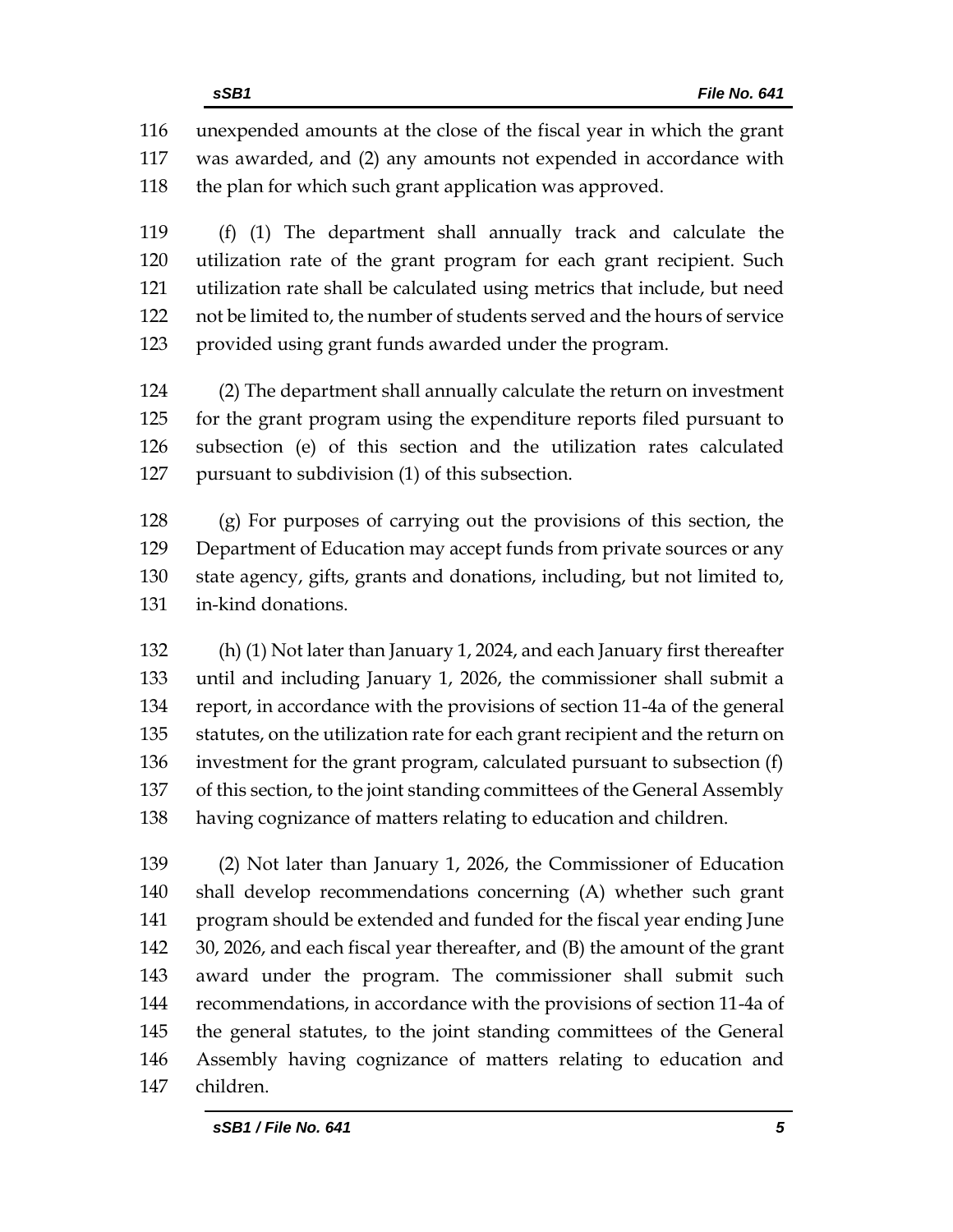Sec. 3. (NEW) (*Effective July 1, 2022*) (a) The State Board of Education, upon the request of a local or regional board of education or a regional educational service center, may issue a human services permit to any applicant with specialized training, experience or expertise in social work, human services, psychology or sociology. Such permit shall authorize a person to be employed by a local or regional board of education or a regional educational service center and to provide, in accordance with such person's scope of practice or within such person's area of expertise or specialty, mental health and human services to students. Such applicant shall (1) hold a bachelor's degree in social work, human services, psychology, sociology or other equivalent subject area from an institution of higher education accredited by the Board of Regents for Higher Education or Office of Higher Education or regionally accredited, and (2) have a minimum of four years of work experience in such subject areas, or one year of work experience and two years of specialized schooling in such subject areas.

 (b) Each such human services permit shall be valid for three years and may be renewed by the Commissioner of Education for good cause upon the request of the superintendent of schools for the district employing such person or the regional educational service center employing such person.

 Sec. 4. (NEW) (*Effective July 1, 2022*) Not later than July 1, 2023, the Department of Education, in collaboration with the governing authority for intramural and interscholastic athletics, shall develop a mental health plan for student athletes to raise awareness of mental health resources available to student athletes. Such plan shall be made available to local and regional boards of education and implemented in accordance with the provisions of section 5 of this act. Such plan shall include, but need not be limited to, provisions relating to (1) access to the mental health services team for the school district, (2) screening and recognizing appropriate referrals for student athletes, (3) communication among members of the mental health services team, (4) the management of medications of student athletes, (5) crisis intervention services, (6) the mitigation of risk to student athletes, and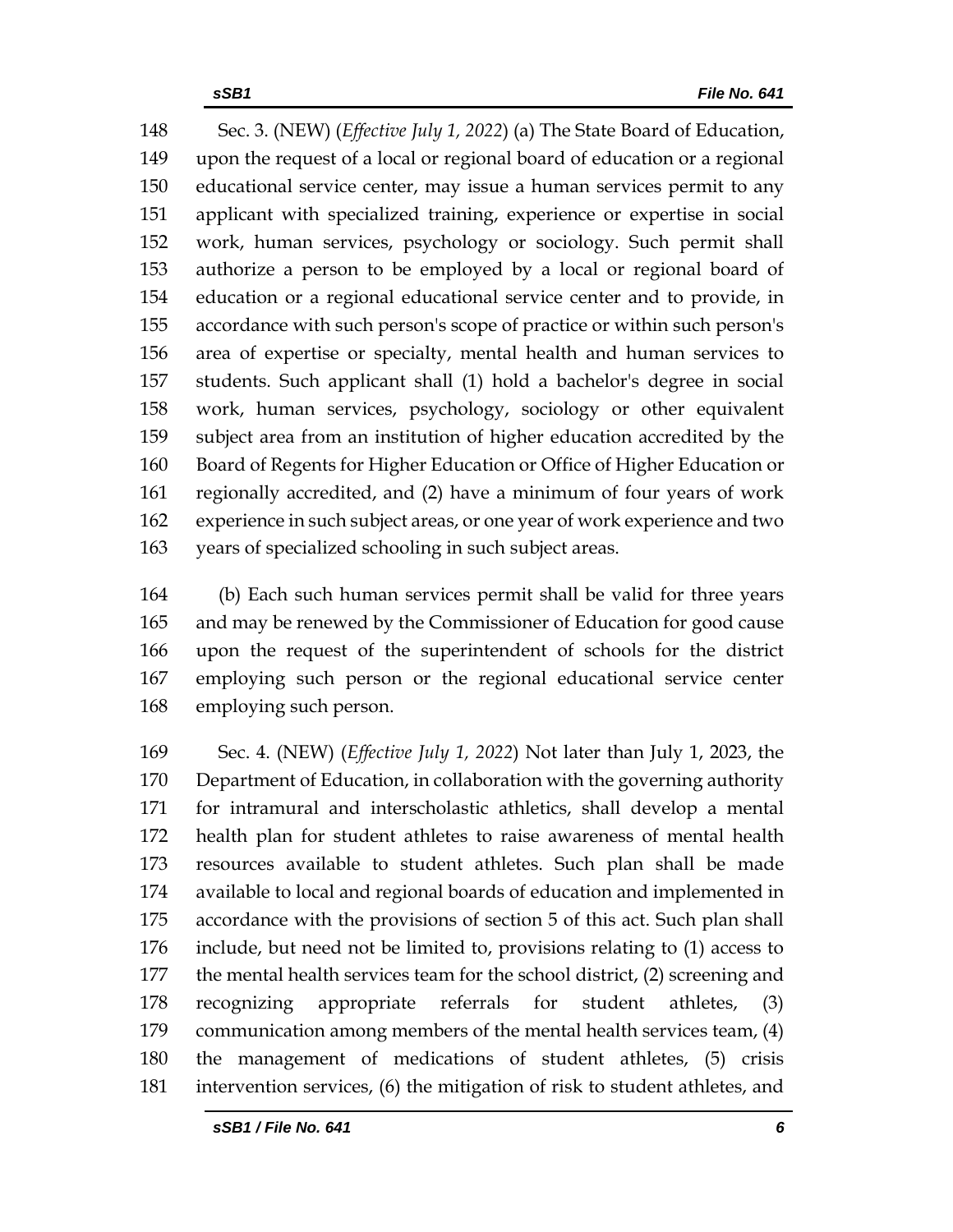(7) transition care for those student athletes leaving intramural or interscholastic athletics by means of graduation, dismissal or suspension. The department shall make such plan available on its Internet web site and provide technical assistance to local and regional boards of education in the implementation of the plan.

 Sec. 5. (NEW) (*Effective July 1, 2022*) For the school year commencing July 1, 2023, and each school year thereafter, each local and regional board of education shall implement the mental health plan for student athletes, developed pursuant to section 4 of this act, for the school district.

 Sec. 6. Section 10-212a of the general statutes is repealed and the following is substituted in lieu thereof (*Effective from passage*):

194 (a) (1) A school nurse or, in the absence of such nurse, any other nurse licensed pursuant to the provisions of chapter 378, including a nurse employed by, or providing services under the direction of a local or regional board of education at, a school-based health clinic, who shall administer medical preparations only to students enrolled in such school-based health clinic in the absence of a school nurse, the principal, any teacher, licensed athletic trainer, licensed physical or occupational therapist employed by a school district, or coach of intramural and interscholastic athletics of a school may administer, subject to the provisions of subdivision (2) of this subsection, medicinal preparations, including such controlled drugs as the Commissioner of Consumer Protection may, by regulation, designate, to any student at such school pursuant to the written order of a physician licensed to practice medicine, or a dentist licensed to practice dental medicine in this or another state, or an optometrist licensed to practice optometry in this state under chapter 380, or an advanced practice registered nurse licensed to prescribe in accordance with section 20-94a, or a physician assistant licensed to prescribe in accordance with section 20-12d, and the written authorization of a parent or guardian of such child. The administration of medicinal preparations by a nurse licensed pursuant to the provisions of chapter 378, a principal, teacher, licensed athletic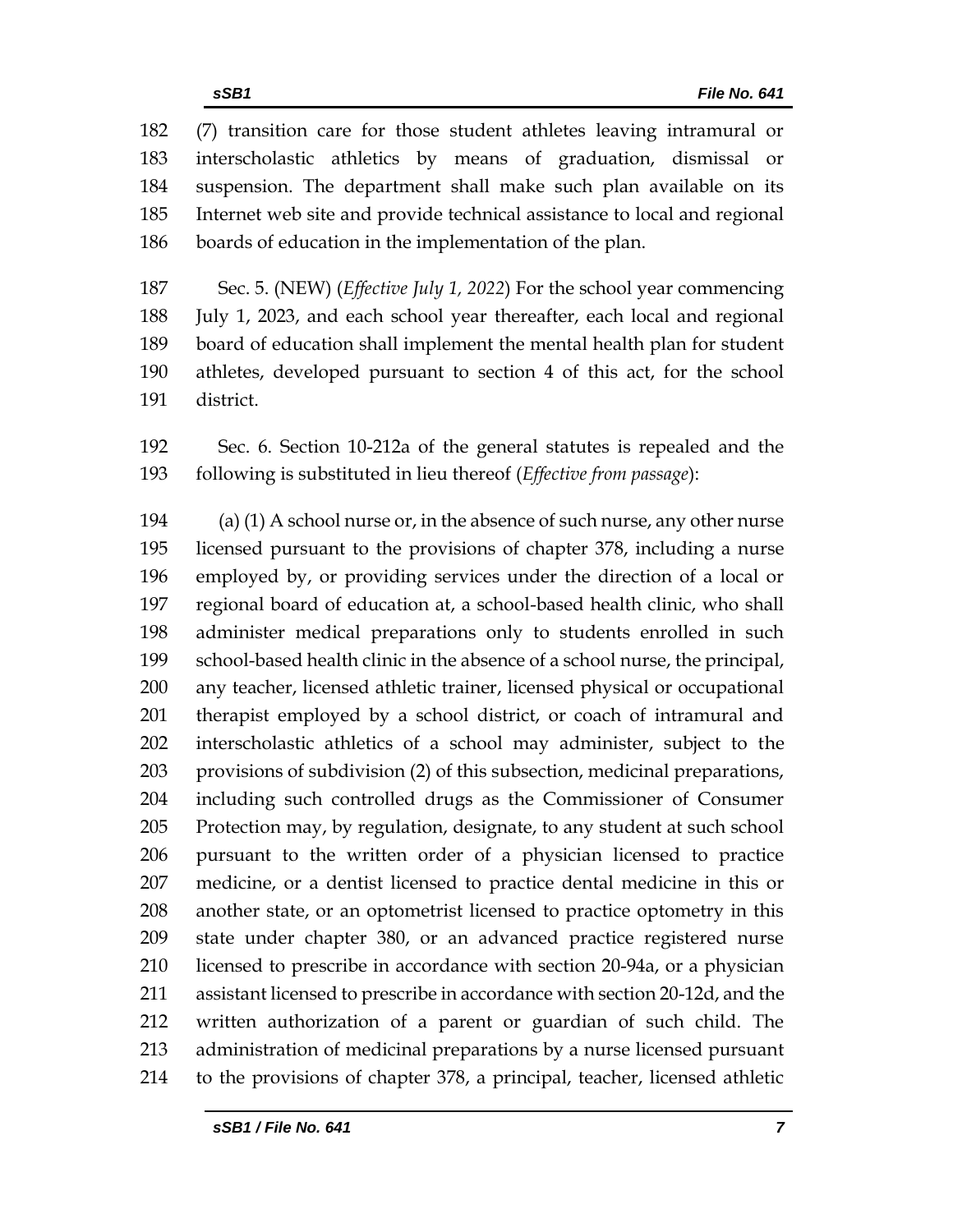trainer, licensed physical or occupational therapist employed by a school district, or coach shall be under the general supervision of a school nurse. No such school nurse or other nurse, principal, teacher, licensed athletic trainer, licensed physical or occupational therapist employed by a school district, coach or school paraprofessional administering medication pursuant to this section shall be liable to such student or a parent or guardian of such student for civil damages for any personal injuries that result from acts or omissions of such school nurse or other nurse, principal, teacher, licensed athletic trainer, licensed physical or occupational therapist employed by a school district, coach or school paraprofessional administering medication pursuant to this section in administering such preparations that may constitute ordinary negligence. This immunity does not apply to acts or omissions constituting gross, wilful or wanton negligence.

 (2) Each local and regional board of education that allows a school nurse or, in the absence of such nurse, any other nurse licensed pursuant to the provisions of chapter 378, including a nurse employed by, or providing services under the direction of a local or regional board of education at, a school-based health clinic, who shall administer medical preparations only to students enrolled in such school-based health clinic in the absence of a school nurse, the principal, any teacher, licensed athletic trainer, licensed physical or occupational therapist employed by a school district, coach of intramural and interscholastic athletics or school paraprofessional of a school to administer medicine or that allows a student to possess, self-administer or possess and self- administer medicine, including medicine administered through the use of an asthmatic inhaler or an automatic prefilled cartridge injector or similar automatic injectable equipment, shall adopt written policies and procedures, in accordance with this section and the regulations adopted pursuant to subsection (c) of this section, that shall be approved by the school medical advisor, if any, or other qualified licensed physician. Once so approved, such administration of medication shall be in accordance with such policies and procedures.

(3) A director of a school readiness program as defined in section 10-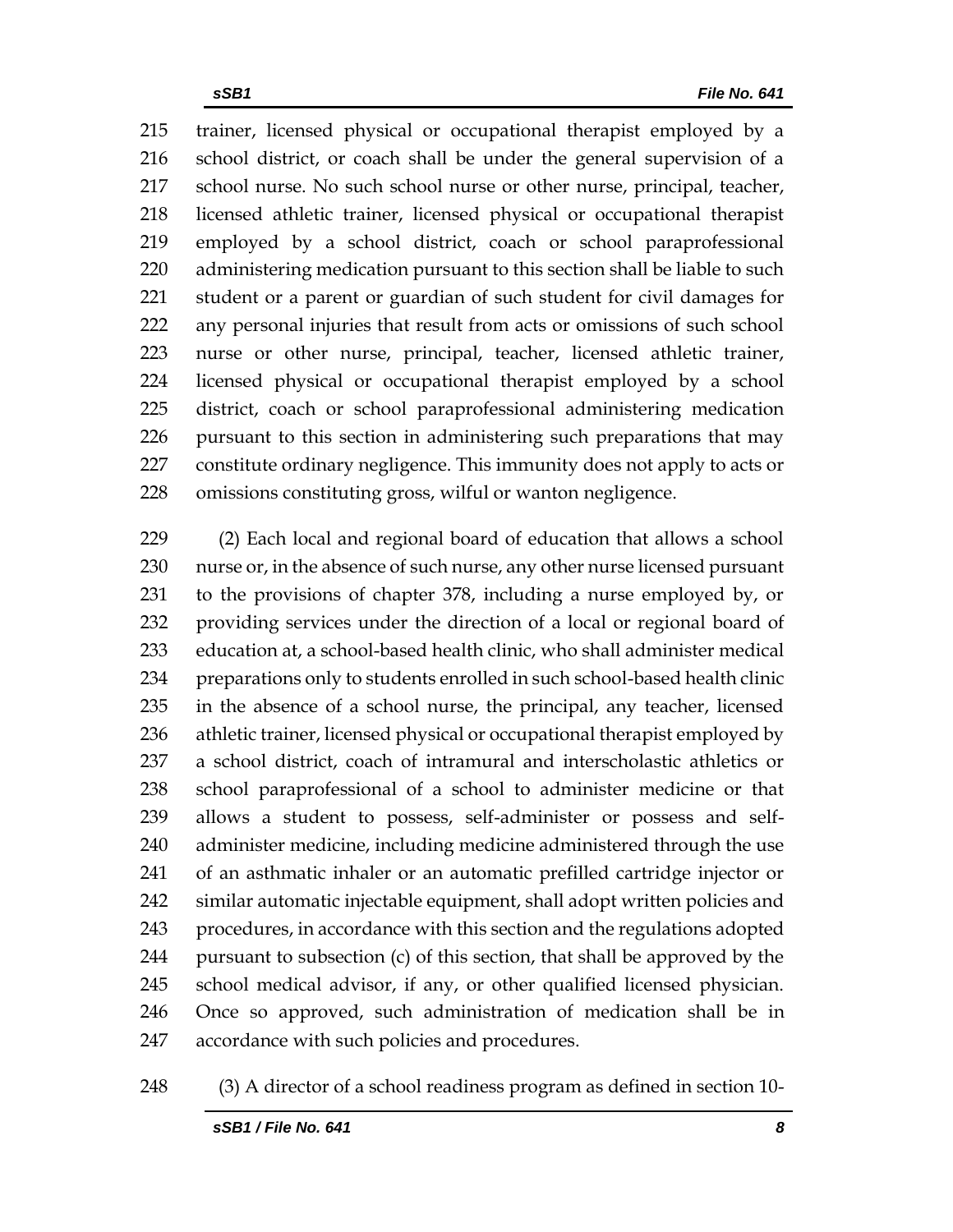16p, as amended by this act, or a before or after school program exempt from licensure by the Department of Public Health pursuant to subdivision (1) of subsection (b) of section 19a-77, or the director's designee, may administer medications to a child enrolled in such a program in accordance with regulations adopted by the State Board of Education in accordance with the provisions of chapter 54. No individual administering medications pursuant to this subdivision shall be liable to such child or a parent or guardian of such child for civil damages for any personal injuries that result from acts or omissions of such individual in administering such medications which may constitute ordinary negligence. This immunity shall not apply to acts or omissions constituting gross, wilful or wanton negligence.

 (b) Each school wherein any controlled drug is administered under the provisions of this section shall keep such records thereof as are required of hospitals under the provisions of subsections (f) and (h) of section 21a-254 and shall store such drug in such manner as the Commissioner of Consumer Protection shall, by regulation, require.

 (c) The State Board of Education, in consultation with the Commissioner of Public Health, shall adopt regulations, in accordance with the provisions of chapter 54, determined to be necessary by the board to carry out the provisions of this section, including, but not limited to, regulations that (1) specify conditions under which a coach of intramural and interscholastic athletics may administer medicinal preparations, including controlled drugs specified in the regulations adopted by the commissioner, to a child participating in such intramural and interscholastic athletics, (2) specify conditions and procedures for the administration of medication by school personnel to students, 276 including, but not limited to,  $(A)$  the conditions and procedures for the storage and administration of epinephrine by school personnel to students for the purpose of emergency first aid to students who experience allergic reactions and who do not have a prior written authorization for the administration of epinephrine, in accordance with the provisions of subdivision (2) of subsection (d) of this section, and (B) the conditions and procedures for the storage and administration of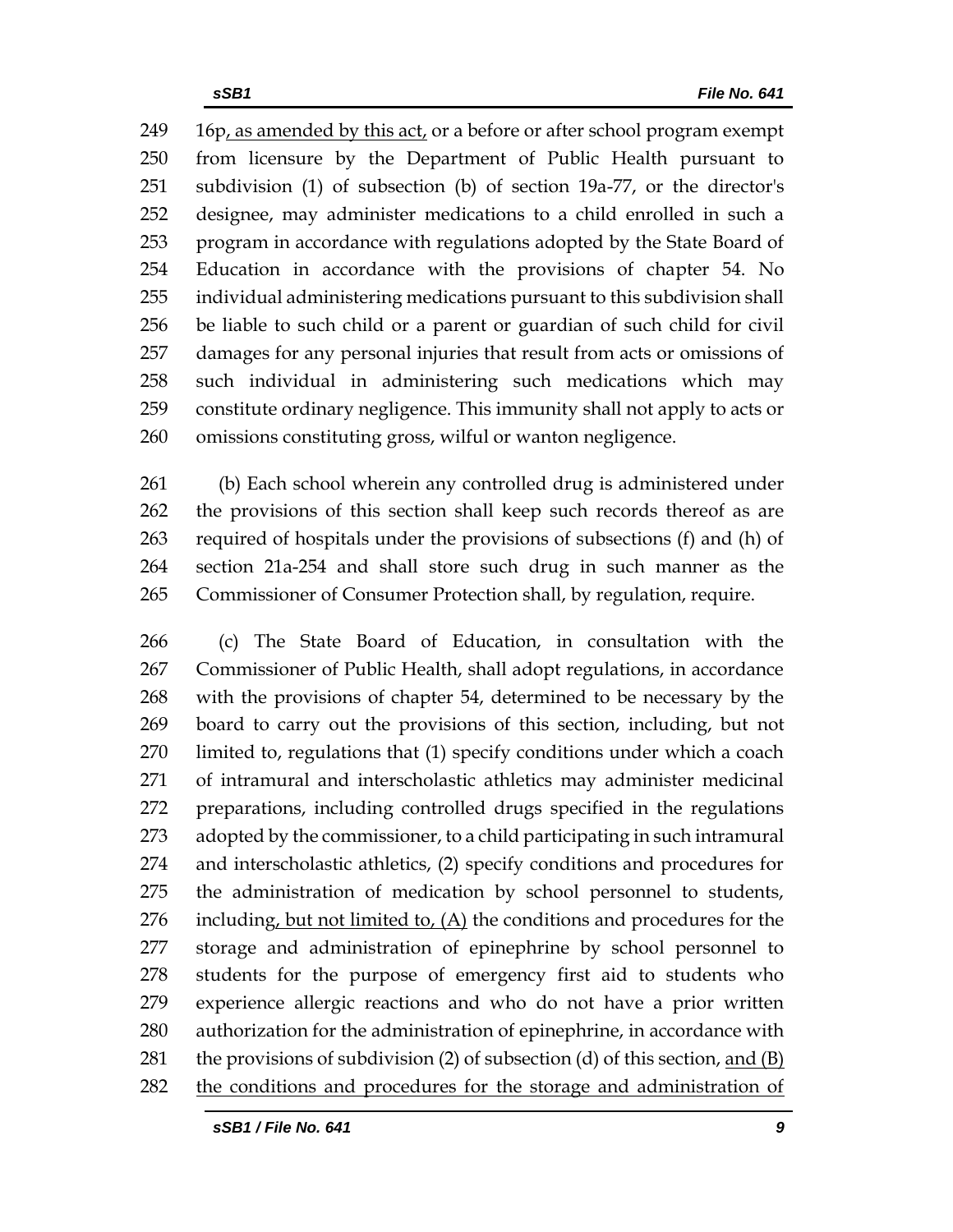283 opioid antagonists by school personnel to students who experience an opioid-related drug overdose and who do not have a prior written authorization for the administration of an opioid antagonist, in 286 accordance with the provisions of subdivision  $(1)$  of subsection  $(g)$  of 287 this section, and (3) specify conditions for the possession, self- administration or possession and self-administration of medication by students, including permitting a child diagnosed with: (A) Asthma to retain possession of an asthmatic inhaler at all times while attending school for prompt treatment of the child's asthma and to protect the child against serious harm or death provided a written authorization for self-administration of medication signed by the child's parent or guardian and an authorized prescriber is submitted to the school nurse; and (B) an allergic condition to retain possession of an automatic prefilled cartridge injector or similar automatic injectable equipment at all times, including while attending school or receiving school transportation services, for prompt treatment of the child's allergic condition and to protect the child against serious harm or death provided a written authorization for self-administration of medication signed by the child's parent or guardian and an authorized prescriber is submitted to the school nurse. The regulations shall require authorization pursuant to: (i) The written order of a physician licensed to practice medicine in this or another state, a dentist licensed to practice dental medicine in this or another state, an advanced practice registered nurse licensed under chapter 378, a physician assistant licensed under chapter 370, a podiatrist licensed under chapter 375, or an optometrist licensed under chapter 380; and (ii) the written authorization of a parent or guardian of such child.

 (d) (1) (A) With the written authorization of a student's parent or guardian, and (B) pursuant to the written order of a qualified medical professional, a school nurse and a school medical advisor, if any, may jointly approve and provide general supervision to an identified school paraprofessional to administer medication, including, but not limited to, medication administered with a cartridge injector, to a specific student with a medically diagnosed allergic condition that may require prompt treatment in order to protect the student against serious harm or death.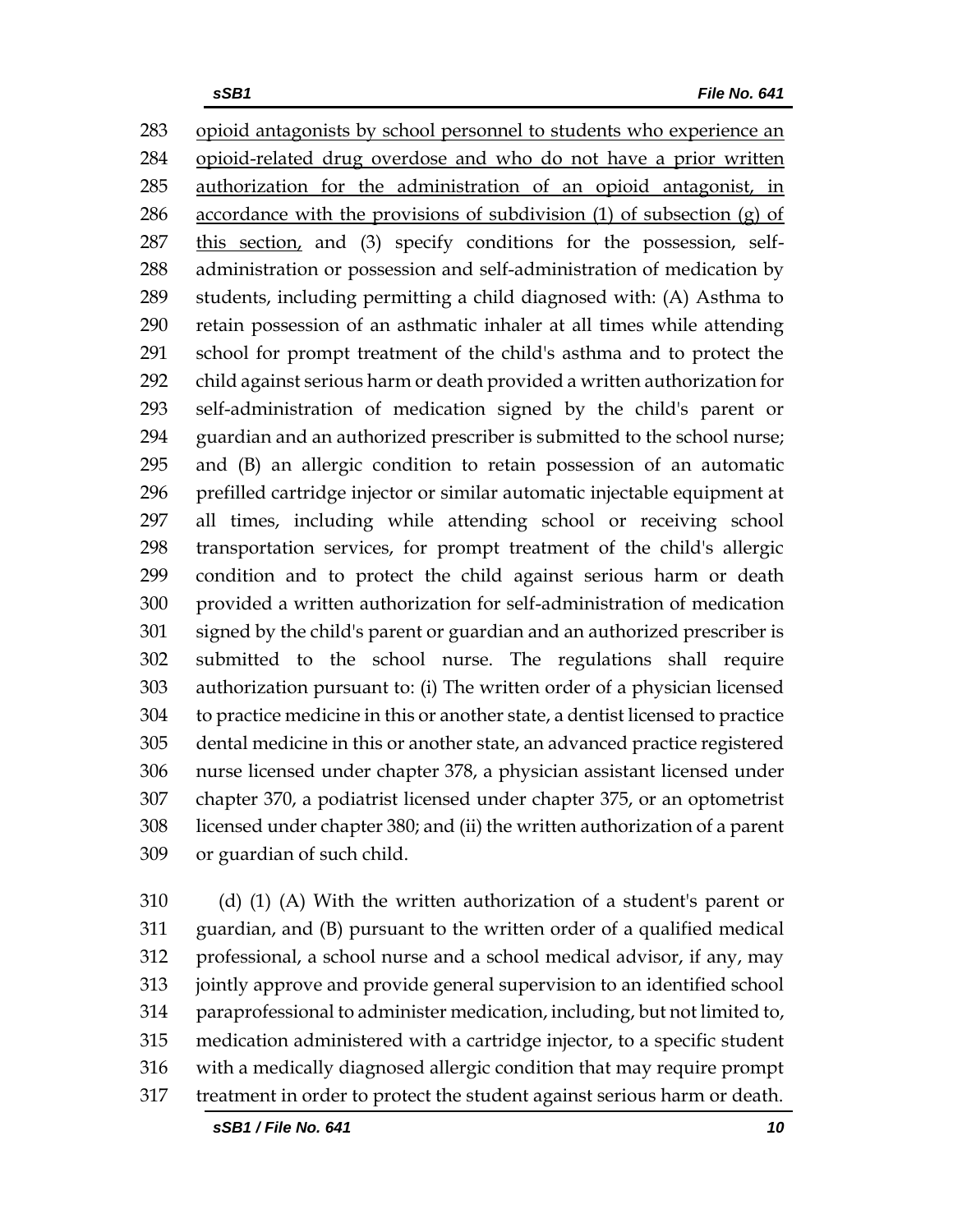(2) A school nurse or, in the absence of a school nurse, a qualified school employee shall maintain epinephrine in cartridge injectors for the purpose of emergency first aid to students who experience allergic reactions and do not have a prior written authorization of a parent or guardian or a prior written order of a qualified medical professional for the administration of epinephrine. A school nurse or a school principal shall select qualified school employees to administer such epinephrine under this subdivision, and there shall be at least one such qualified school employee on the grounds of the school during regular school hours in the absence of a school nurse. A school nurse or, in the absence of such school nurse, such qualified school employee may administer such epinephrine under this subdivision, provided such administration of epinephrine is in accordance with policies and procedures adopted pursuant to subsection (a) of this section. Such administration of epinephrine by a qualified school employee shall be limited to situations when the school nurse is absent or unavailable. No qualified school employee shall administer such epinephrine under this subdivision unless such qualified school employee annually completes the training program described in section 10-212g. The parent or guardian of a student may submit, in writing, to the school nurse and school medical advisor, if any, that epinephrine shall not be administered to such student under this subdivision.

 (3) In the case of a student with a medically diagnosed life- threatening allergic condition, (A) with the written authorization of such student's parent or guardian, and (B) pursuant to the written order of a qualified medical professional, such student may possess, self- administer or possess and self-administer medication, including, but not limited to, medication administered with a cartridge injector, to protect such student against serious harm or death.

 (4) For purposes of this subsection, (A) "cartridge injector" means an automatic prefilled cartridge injector or similar automatic injectable equipment used to deliver epinephrine in a standard dose for emergency first aid response to allergic reactions, (B) "qualified school employee" means a principal, teacher, licensed athletic trainer, licensed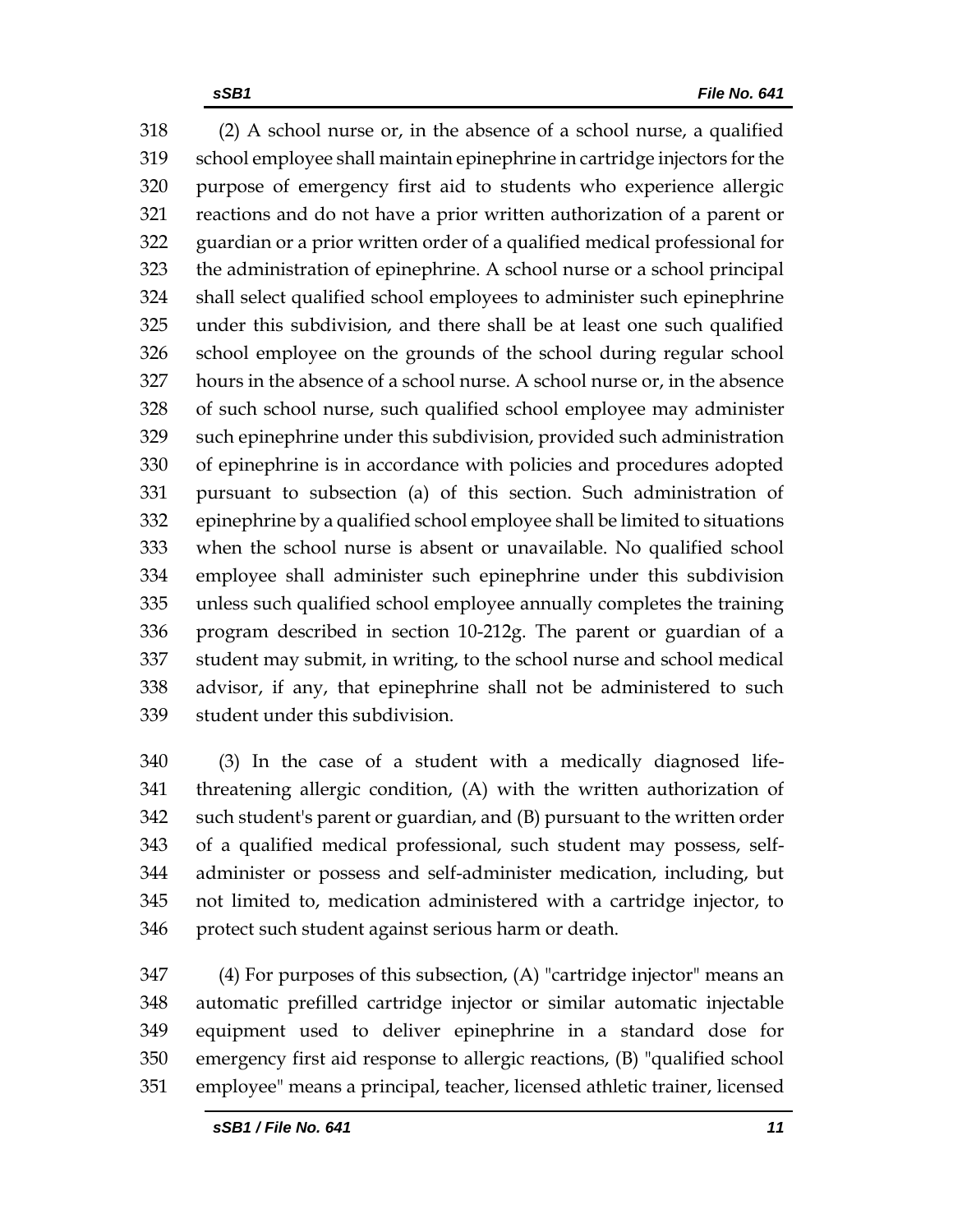physical or occupational therapist employed by a school district, coach or school paraprofessional, and (C) "qualified medical professional" means (i) a physician licensed under chapter 370, (ii) an optometrist licensed to practice optometry under chapter 380, (iii) an advanced practice registered nurse licensed to prescribe in accordance with section 20-94a, or (iv) a physician assistant licensed to prescribe in accordance with section 20-12d.

 (e) (1) With the written authorization of a student's parent or guardian, and (2) pursuant to a written order of the student's physician licensed under chapter 370 or the student's advanced practice registered nurse licensed under chapter 378, a school nurse or a school principal shall select, and a school nurse shall provide general supervision to, a qualified school employee to administer medication with injectable equipment used to administer glucagon to a student with diabetes that may require prompt treatment in order to protect the student against serious harm or death. Such authorization shall be limited to situations when the school nurse is absent or unavailable. No qualified school employee shall administer medication under this subsection unless (A) such qualified school employee annually completes any training required by the school nurse and school medical advisor, if any, in the administration of medication with injectable equipment used to administer glucagon, (B) the school nurse and school medical advisor, if any, have attested, in writing, that such qualified school employee has completed such training, and (C) such qualified school employee voluntarily agrees to serve as a qualified school employee. For purposes of this subsection, "injectable equipment used to administer glucagon" means an injector or injectable equipment used to deliver glucagon in an appropriate dose for emergency first aid response to diabetes. For purposes of this subsection, "qualified school employee" means a principal, teacher, licensed athletic trainer, licensed physical or occupational therapist employed by a school district, coach or school paraprofessional.

 (f) (1) (A) With the written authorization of a student's parent or guardian, and (B) pursuant to the written order of a physician licensed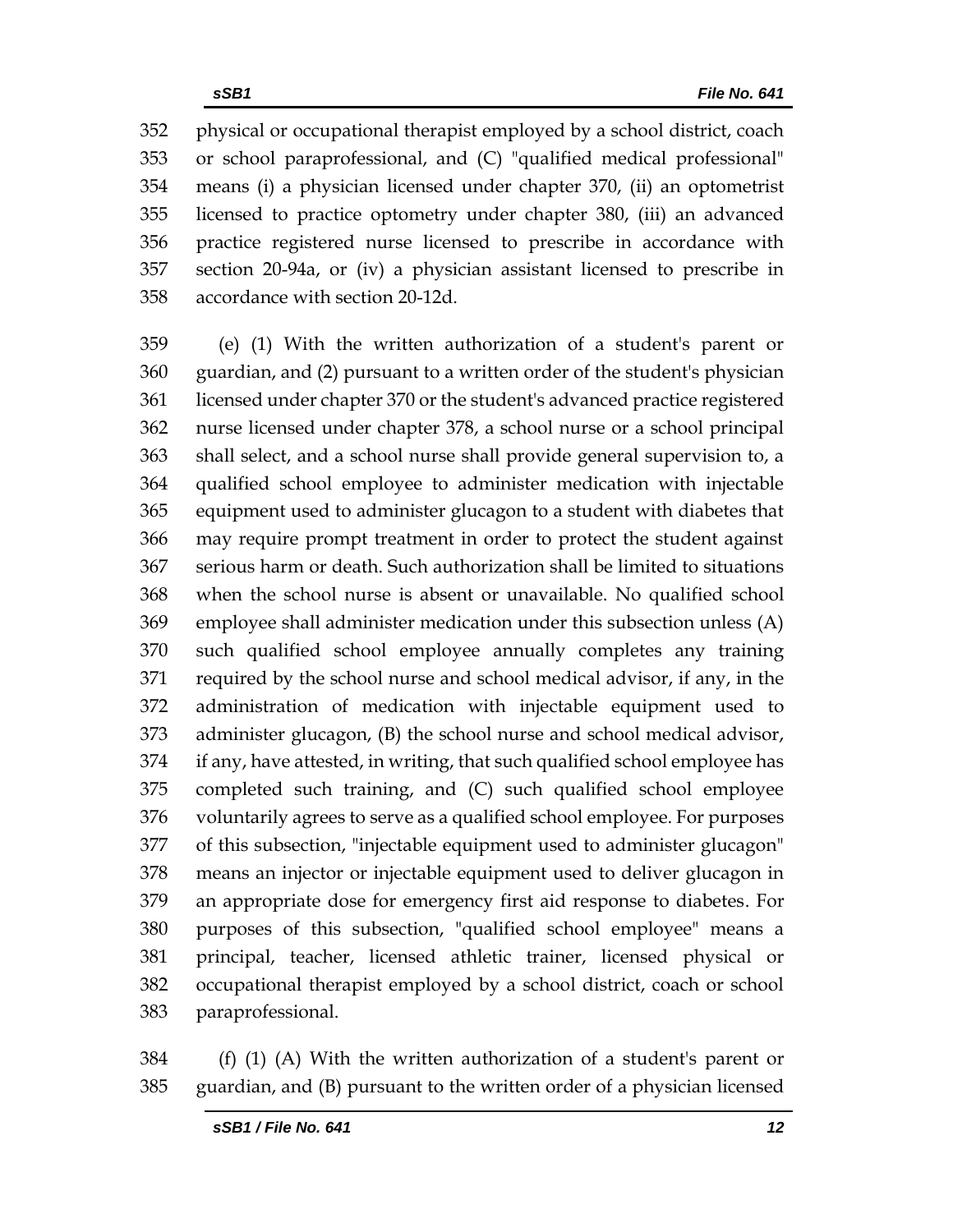under chapter 370 or an advanced practice registered nurse licensed under chapter 378, a school nurse and a school medical advisor, if any, shall select, and a school nurse shall provide general supervision to, a qualified school employee to administer antiepileptic medication, including by rectal syringe, to a specific student with a medically diagnosed epileptic condition that requires prompt treatment in accordance with the student's individual seizure action plan. Such authorization shall be limited to situations when the school nurse is absent or unavailable. No qualified school employee shall administer medication under this subsection unless (i) such qualified school employee annually completes the training program described in subdivision (2) of this subsection, (ii) the school nurse and school medical advisor, if any, have attested, in writing, that such qualified school employee has completed such training, (iii) such qualified school employee receives monthly reviews by the school nurse to confirm such qualified school employee's competency to administer antiepileptic medication under this subsection, and (iv) such qualified school employee voluntarily agrees to serve as a qualified school employee. For purposes of this subsection, "qualified school employee" means a principal, teacher, licensed athletic trainer, licensed physical or occupational therapist employed by a school district, coach or school paraprofessional.

 (2) The Department of Education, in consultation with the School Nurse Advisory Council, established pursuant to section 10-212f, and the Association of School Nurses of Connecticut, shall develop an antiepileptic medication administrating training program. Such training program shall include instruction in (A) an overview of childhood epilepsy and types of seizure disorders, (B) interpretation of individual student's emergency seizure action plan and recognition of individual student's seizure activity, (C) emergency management procedures for seizure activity, including administration techniques for emergency seizure medication, (D) when to activate emergency medical services and postseizure procedures and follow-up, (E) reporting procedures after a student has required such delegated emergency seizure medication, and (F) any other relevant issues or topics related to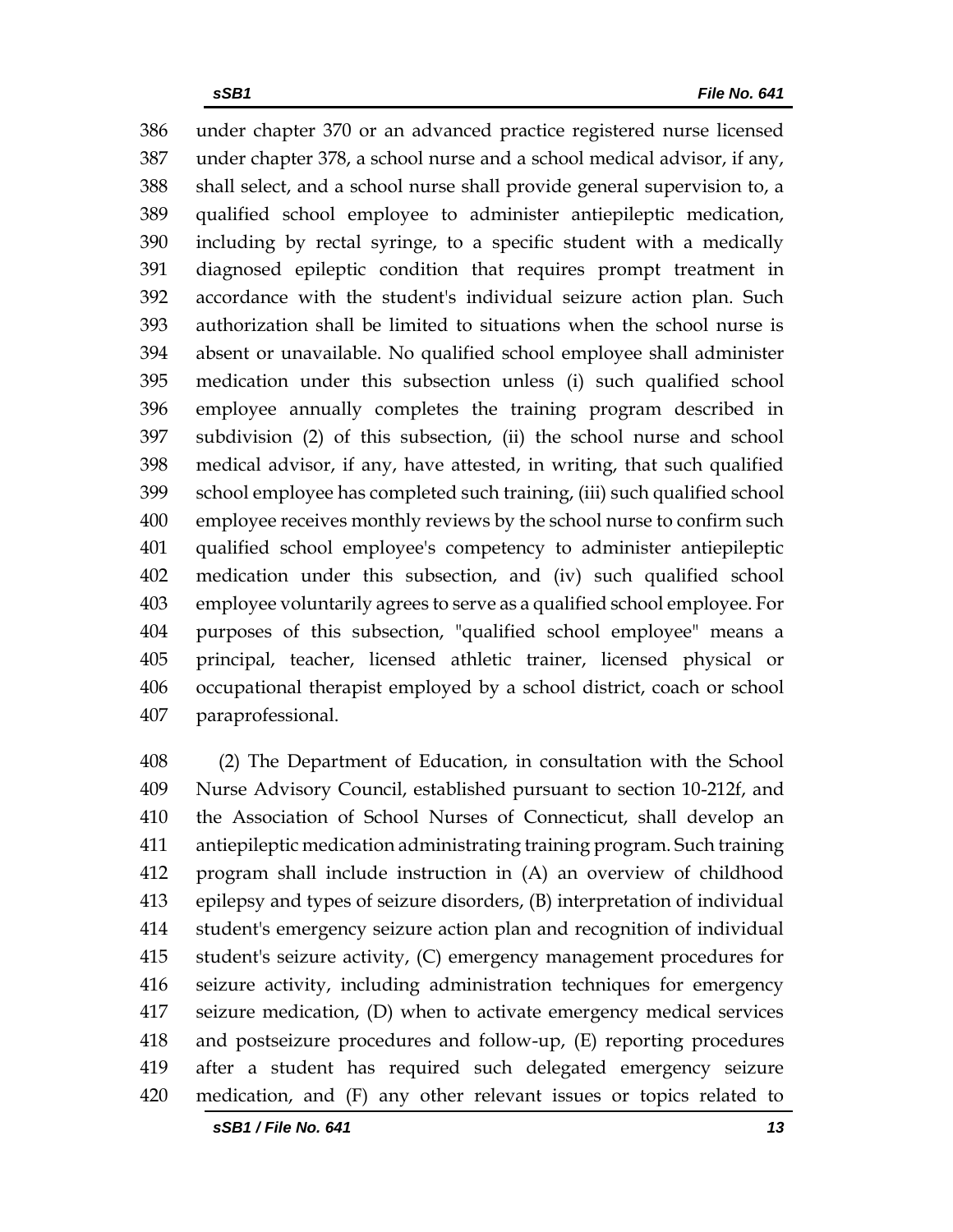emergency interventions for students who experience seizures.

 (g) (1) A school nurse or, in the absence of a school nurse, a qualified school employee may maintain opioid antagonists for the purpose of emergency first aid to students who experience an opioid-related drug overdose and do not have a prior written authorization of a parent or guardian or a prior written order of a qualified medical professional for the administration of such opioid antagonist. A school nurse or a school principal shall select qualified school employees to administer such opioid antagonist under this subdivision, and there shall be at least one such qualified school employee on the grounds of the school during regular school hours in the absence of a school nurse. A school nurse or, in the absence of such school nurse, such qualified school employee may administer such opioid antagonist under this subdivision, provided such administration of the opioid antagonist is in accordance with policies and procedures adopted pursuant to subsection (a) of this section. Such administration of an opioid antagonist by a qualified school employee shall be limited to situations when the school nurse is absent or unavailable. No school nurse or qualified school employee shall administer such opioid antagonist under this subdivision unless such school nurse or qualified school employee completes a training program in the distribution and administration of an opioid antagonist developed by the Department of Education, Department of Public Health and the Department of Consumer Protection, or under an agreement entered into pursuant to section 21a-286, as amended by this 445 act. The parent or guardian of a student may submit a request, in writing, to the school nurse and school medical advisor, if any, that an opioid antagonist shall not be administered to such student under this subdivision. (2) Not later than October 1, 2022, the Department of Education, in consultation with the Departments of Consumer Protection and Public Health, shall develop guidelines for use by local and regional boards of education on the storage and administration of opioid antagonists in

schools in accordance with the provisions of this subsection.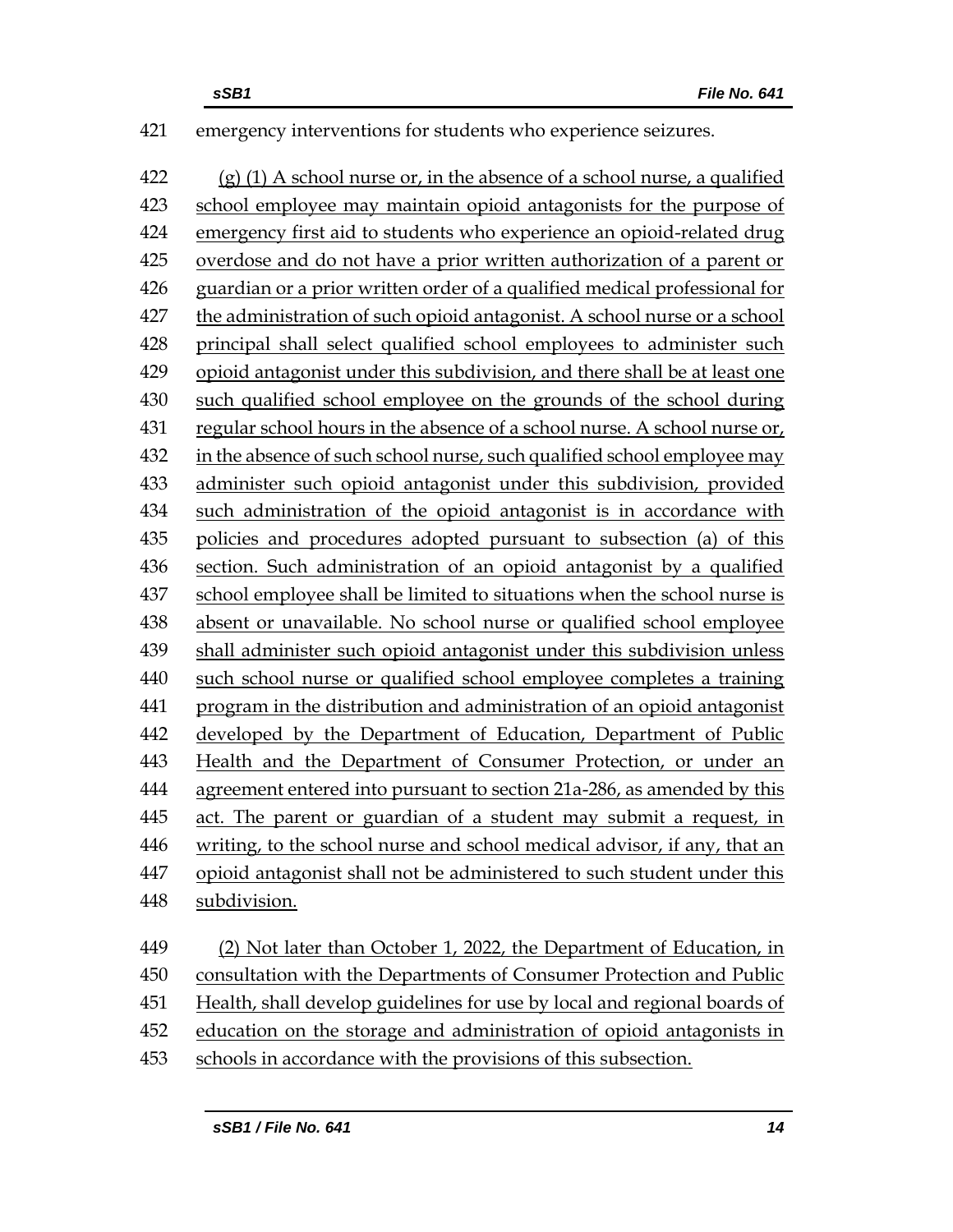| 454 | (3) For purposes of this subsection, (A) "opioid antagonist" means         |  |  |  |
|-----|----------------------------------------------------------------------------|--|--|--|
| 455 | naloxone hydrochloride or any other similarly acting and equally safe      |  |  |  |
| 456 | drug approved by the federal Food and Drug Administration for the          |  |  |  |
| 457 | treatment of a drug overdose, (B) "qualified school employee" means a      |  |  |  |
| 458 | principal, teacher, licensed athletic trainer, licensed physical or        |  |  |  |
| 459 | occupational therapist employed by a school district, coach or school      |  |  |  |
| 460 | paraprofessional, and (C) "qualified medical professional" means (i) a     |  |  |  |
| 461 | physician licensed under chapter 370, (ii) an optometrist licensed to      |  |  |  |
| 462 | practice optometry under chapter 380, (iii) an advanced practice           |  |  |  |
| 463 | registered nurse licensed to prescribe in accordance with section 20-94a,  |  |  |  |
| 464 | or (iv) a physician assistant licensed to prescribe in accordance with     |  |  |  |
| 465 | section 20-12d.                                                            |  |  |  |
| 466 | Sec. 7. Section 21a-286 of the general statutes is repealed and the        |  |  |  |
| 467 | following is substituted in lieu thereof (Effective July 1, 2022):         |  |  |  |
| 468 | (a) For purposes of this section:                                          |  |  |  |
| 469 | (1) "Opioid antagonist" shall have the meaning set forth in section        |  |  |  |
| 470 | 17a-714a.                                                                  |  |  |  |
| 471 | (2) "Prescribing practitioner" shall have the meaning set forth in         |  |  |  |
| 472 | section 20-14c.                                                            |  |  |  |
| 473 | (3) "Pharmacist" shall have the meaning set forth in section 20-609a.      |  |  |  |
| 474 | (b) A prescribing practitioner or a pharmacist certified to prescribe      |  |  |  |
| 475 | naloxone pursuant to section 20-633c may enter into an agreement with      |  |  |  |
| 476 | a law enforcement agency, emergency medical service provider,              |  |  |  |
| 477 | government agency, [or] community health organization or local or          |  |  |  |
| 478 | regional board of education related to the distribution and                |  |  |  |
| 479 | administration of an opioid antagonist for the reversal of an opioid       |  |  |  |
| 480 | overdose. The prescribing practitioner or pharmacist shall provide         |  |  |  |
| 481 | training to persons who will distribute or administer the opioid           |  |  |  |
| 482 | antagonist pursuant to the terms of the agreement. Persons other than      |  |  |  |
| 483 | the prescribing practitioner or pharmacist shall receive training in the   |  |  |  |
| 484 | distribution or administration of opioid antagonists prior to distributing |  |  |  |
|     |                                                                            |  |  |  |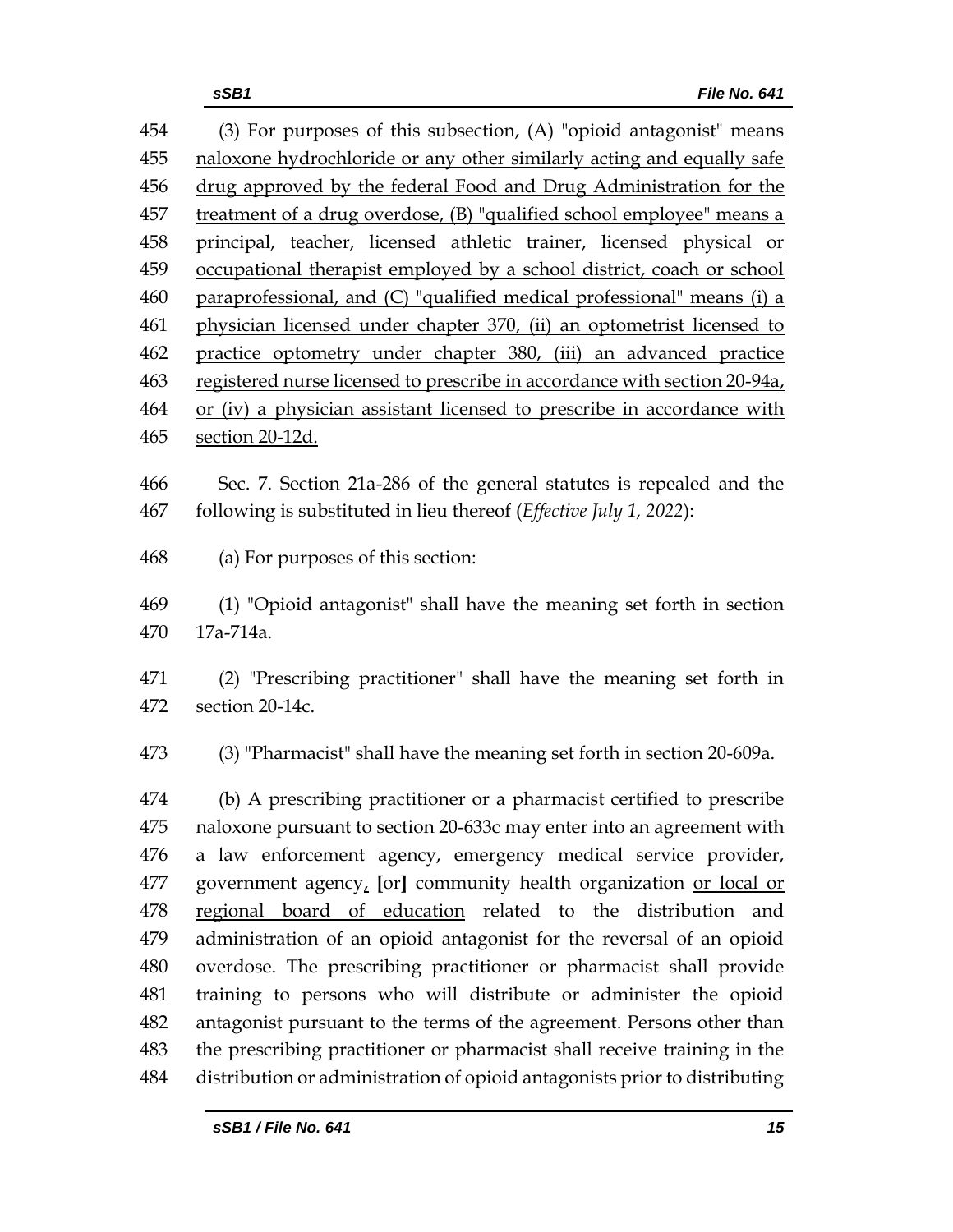or administering an opioid antagonist. The agreement shall address the storage, handling, labeling, recalls and recordkeeping of opioid antagonists by the law enforcement agency, emergency medical service provider, government agency, **[**or**]** community health organization or 489 local or regional board of education which is party to the agreement.

 (c) A prescribing practitioner or pharmacist who enters into an agreement pursuant to subsection (b) of this section shall not be liable for damages in a civil action or subject to administrative or criminal prosecution for the administration or dispensing of an opioid antagonist by such law enforcement agency, emergency medical service provider, government agency, **[**or**]** community health organization or local or regional board of education.

 (d) The Commissioner of Consumer Protection may adopt regulations, in accordance with the provisions of chapter 54, to implement the provisions of this section.

 Sec. 8. (*Effective July 1, 2022*) For the school year ending July 1, 2022, the Department of Consumer Protection, in collaboration with the Department of Education, shall provide information to local and regional boards of education regarding where such boards can acquire opioid antagonists, as defined in section 10-212a of the general statutes, as amended by this act, including the name and contact information of any manufacturer of opioid antagonists that is providing such opioid antagonists at no cost to school districts.

 Sec. 9. (NEW) (*Effective July 1, 2022*) (a) There is established a minority teacher candidate scholarship program administered by the Department of Education, in consultation with the Office of Higher Education. The program shall provide an annual scholarship to minority students who (1) graduated from a public high school in a priority school district, as described in section 10-266p of the general statutes, and (2) are enrolled in a teacher preparation program at any four-year institution of higher education. Maximum grants shall not exceed twenty thousand dollars per year. The department shall ensure that at least fifty per cent of the scholarship recipients are men.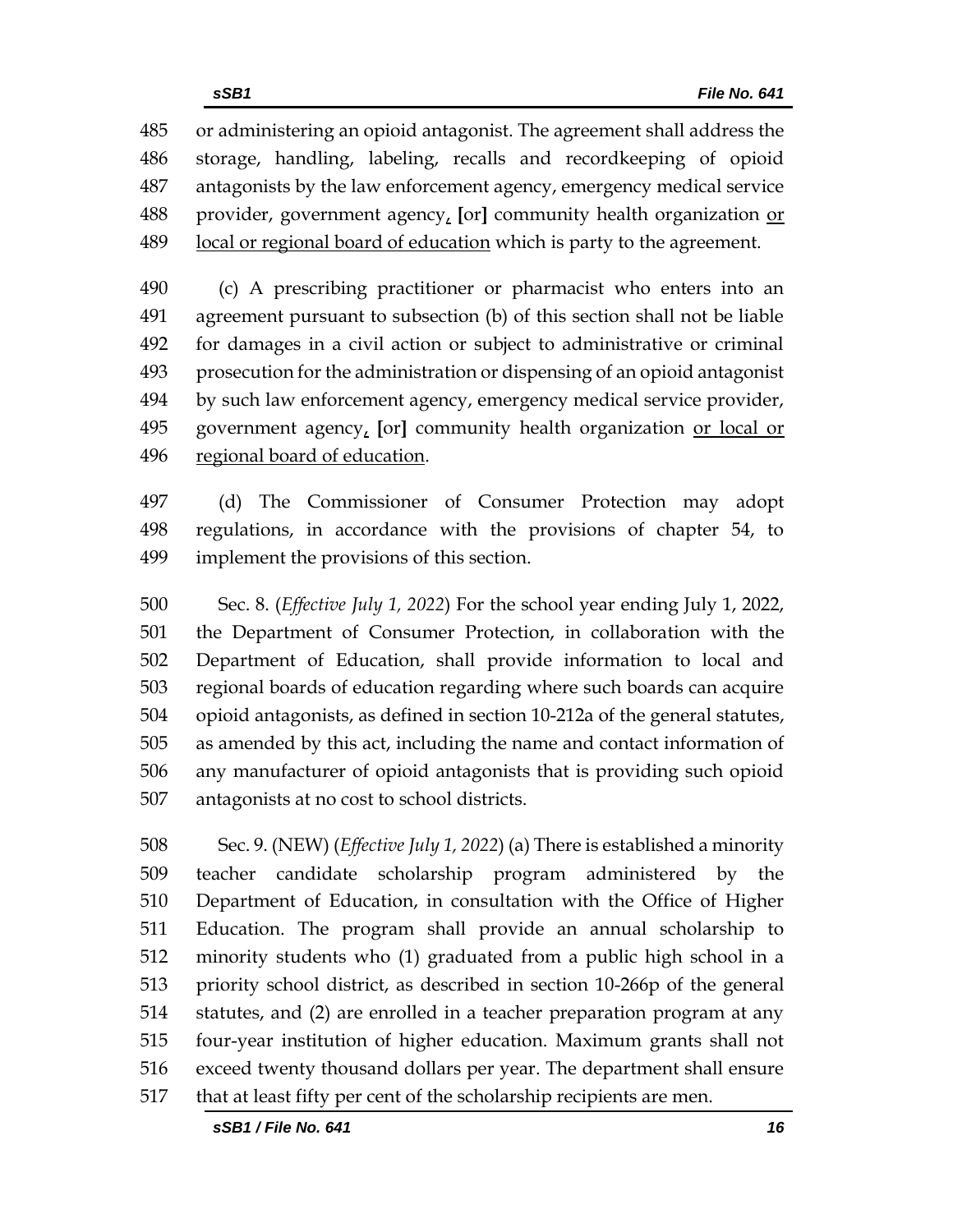(b) Not later than January 1, 2023, the department shall develop a policy concerning the administration of the scholarship. Such policy shall include, but need not be limited to, provisions regarding (1) any additional eligibility criteria, (2) payment and distribution of the scholarships, and (3) the notification of students in high school in priority school districts of the scholarship program. (c) For the fiscal years ending June 30, 2024, and each fiscal year thereafter, the department shall award scholarships in accordance with the provisions of this section and the guidelines developed pursuant to section (b) of this section. (d) The Department of Education may accept gifts, grants and donations, from any source, public or private, for the minority teacher candidate scholarship program. Sec. 10. (*Effective from passage*) (a) As used in this section: (1) "Ableism" means the bias, prejudice or discrimination, intentional or unintentional, against people with physical, psychiatric or intellectual disabilities; and (2) "Social-emotional learning" has the same meaning as provided in section 10-222v of the general statutes. (b) There is established a task force to combat ableism. The task force shall identify (1) current efforts to educate all students on disability and combat ableism in the public school curriculum and classrooms, and (2) opportunities to expand such efforts and integrate them into social- emotional learning. (c) The task force shall consist of the following members: (1) Two appointed by the speaker of the House of Representatives, one of whom is an educator employed by a local or regional board of education and one of whom is a leader in social-emotional learning who works with children;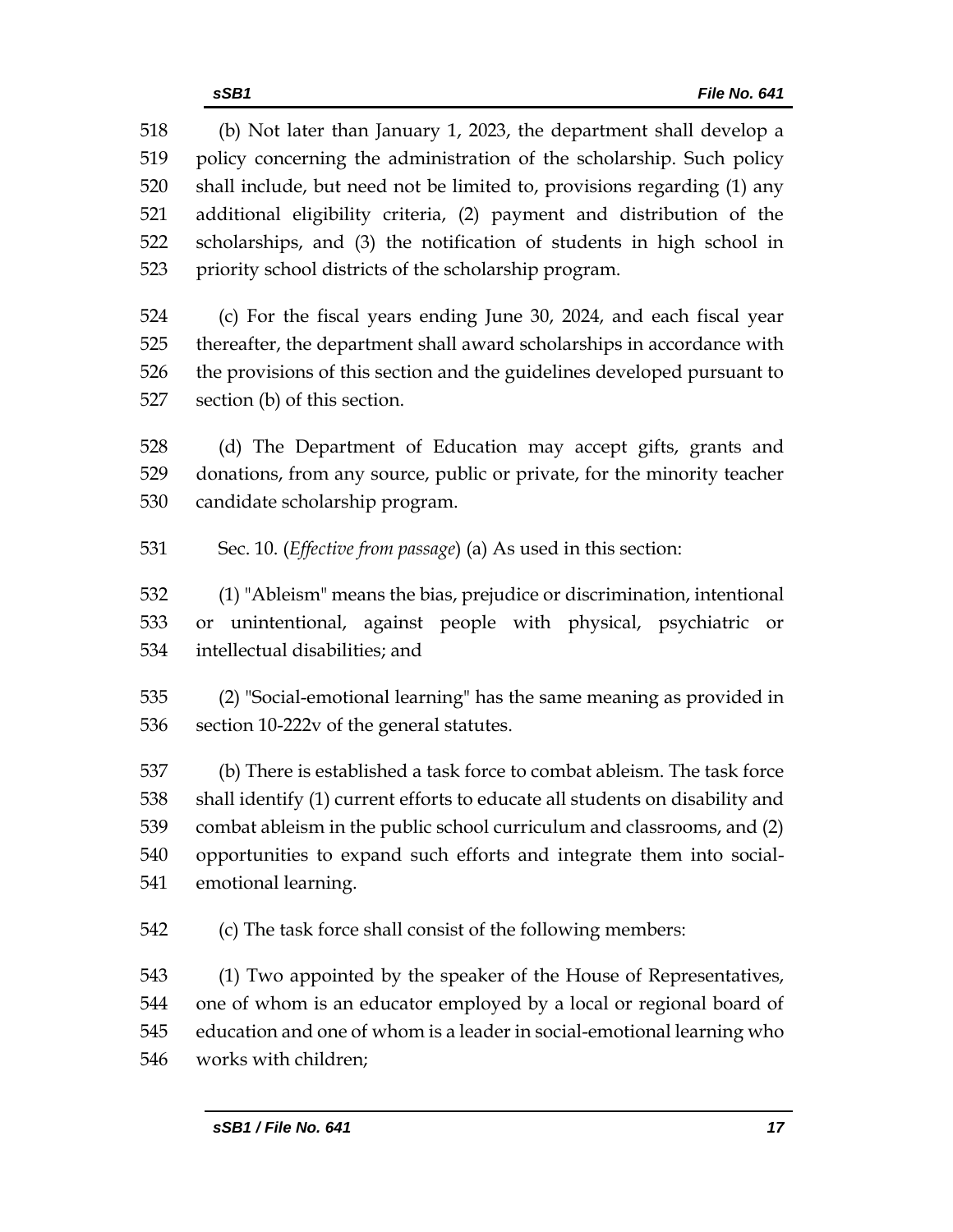(2) Two appointed by the president pro tempore of the Senate, one of whom works as a special education teacher and one of whom is a member of the social and emotional learning and school climate advisory collaborative established pursuant to section 10-222q of the general statutes;

 (3) One appointed by the majority leader of the House of Representatives, who is a school administrator employed by a local or regional board of education;

 (4) One appointed by the majority leader of the Senate, who is a chairperson of a local or regional board of education;

 (5) One appointed by the minority leader of the House of Representatives, who is a director or employee of a private nonprofit organization in the state that provides services or programs for children with disabilities;

 (6) One appointed by the minority leader of the Senate, who is a director or employee of a private nonprofit organization in the state that provides disability-related services or programs for children;

(7) The Commissioner of Education, or the commissioner's designee;

 (8) The Commissioner of Early Childhood, or the commissioner's designee;

 (9) The Commissioner of Children and Families, or the commissioner's designee;

 (10) The Chief Court Administrator, or the Chief Court Administrator's designee; and

 (11) The director of Special Education Equity for Kids of Connecticut, or the director's designee.

 (d) Any member of the task force appointed under subdivision (1), 574 (2), (3), (4), (5) or (6) of subsection (c) of this section may be a member of the General Assembly.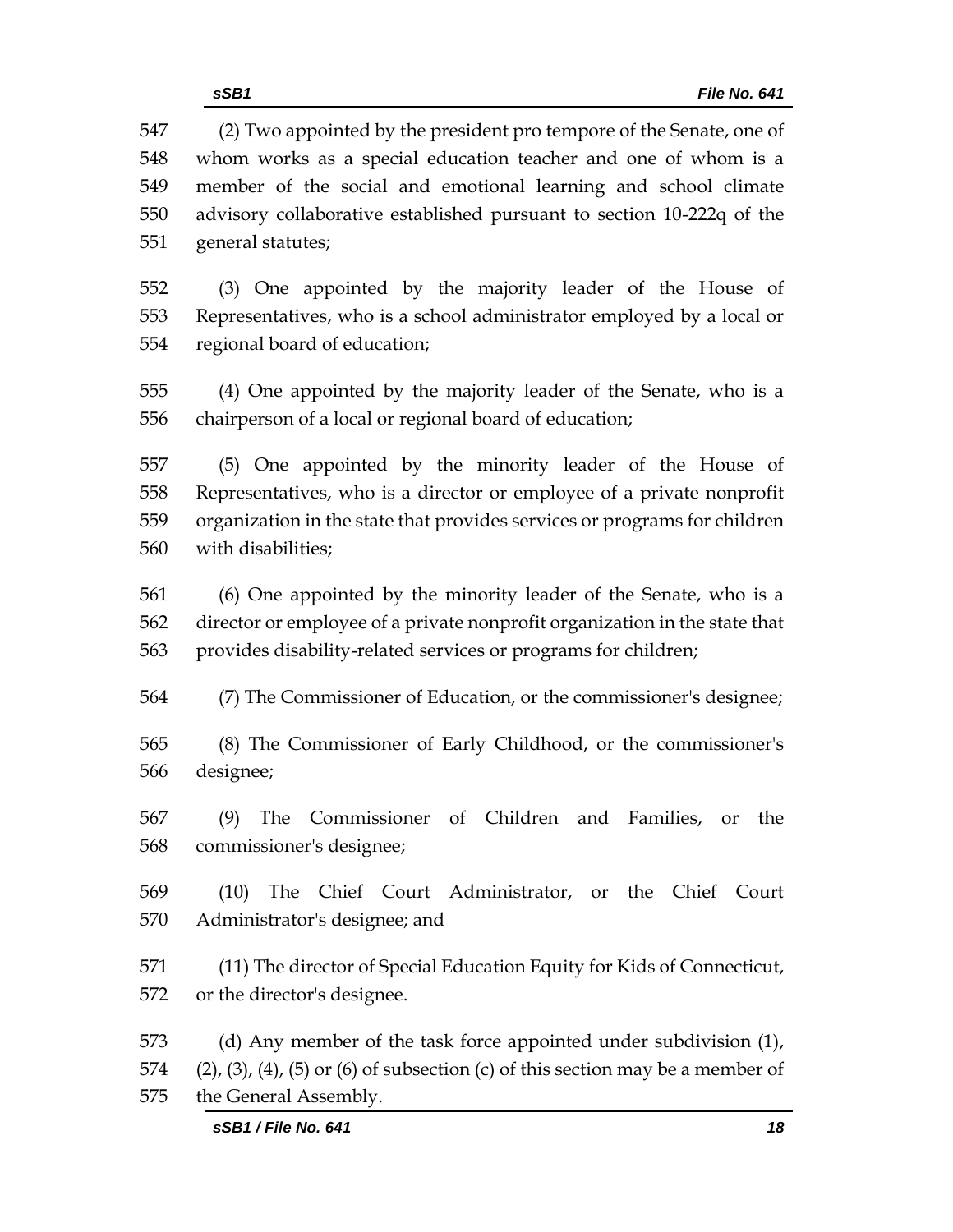(e) All initial appointments to the task force shall be made not later than thirty days after the effective date of this section. Any vacancy shall be filled by the appointing authority.

 (f) The speaker of the House of Representatives and the president pro tempore of the Senate shall select the chairpersons of the task force from among the members of the task force. Such chairpersons shall schedule the first meeting of the task force, which shall be held not later than sixty days after the effective date of this section.

 (g) The administrative staff of the joint standing committee of the General Assembly having cognizance of matters relating to children shall serve as administrative staff of the task force.

 (h) Not later than January 1, 2023, the task force shall submit a report on its findings and recommendations to the joint standing committee of the General Assembly having cognizance of matters relating to children and education, in accordance with the provisions of section 11-4a of the general statutes. The task force shall terminate on the date that it submits such report or January 1, 2023, whichever is later.

 Sec. 11. (*Effective from passage*) (a) There is established a task force to study the governance structure and internal procedures of the Connecticut Interscholastic Athletic Conference. Such study shall include, but need not be limited to, an examination of the leadership structure of the conference and how leadership positions are filled, and how the conference receives and resolves complaints filed by members of the conference and individuals.

(b) The task force shall consist of the following members:

 (1) One appointed by the speaker of the House of Representatives, who has expertise in coaching;

 (2) One appointed by the president pro tempore of the Senate, who has expertise in sports management;

(3) One appointed by the majority leader of the House of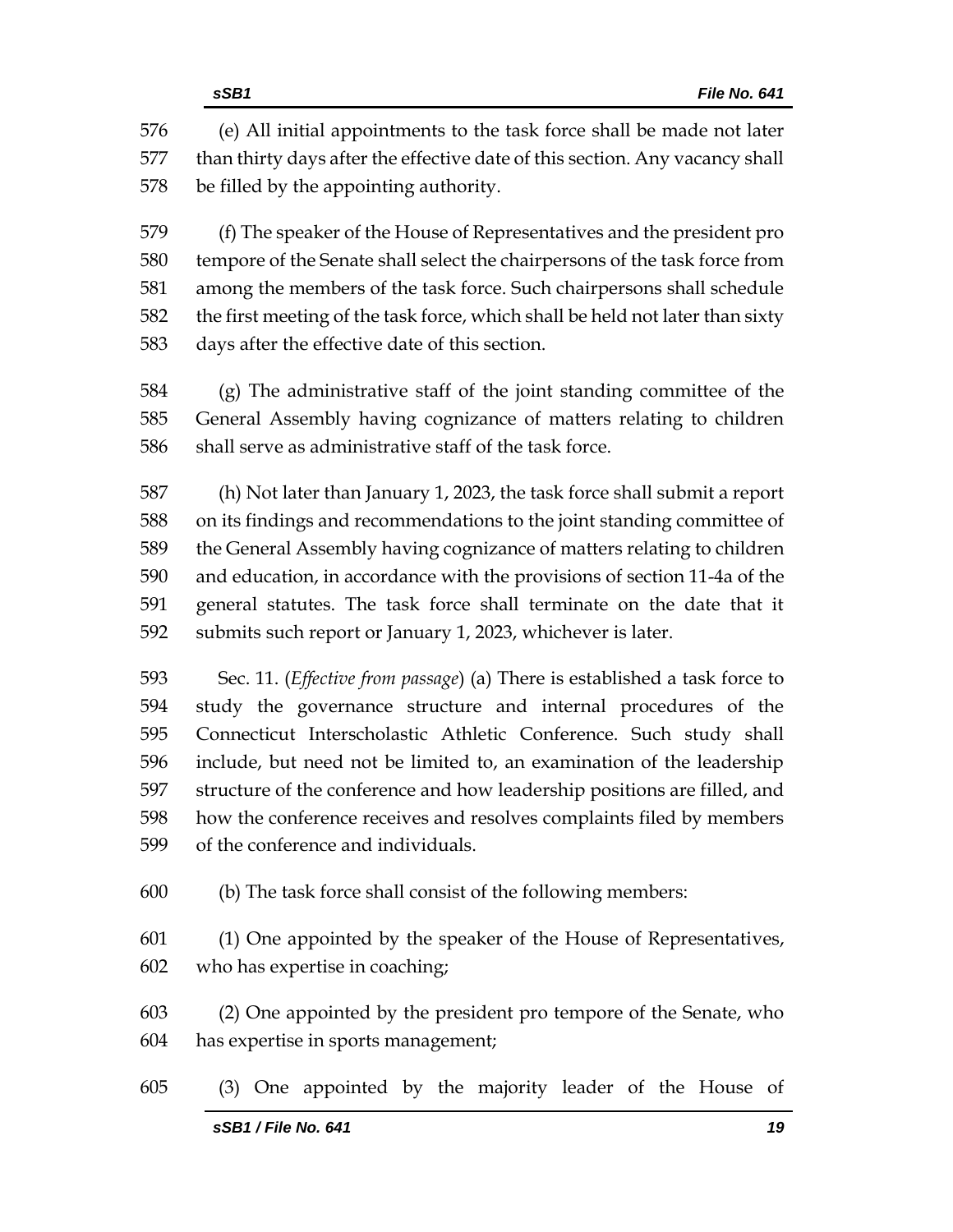| 606 | Representatives, who is a coach for a member of the Connecticut                            |  |  |  |
|-----|--------------------------------------------------------------------------------------------|--|--|--|
| 607 | Interscholastic Athletic Conference;                                                       |  |  |  |
| 608 | (4) One appointed by the majority leader of the Senate, who is an                          |  |  |  |
| 609 | athletic director for a school district that is a member of the Connecticut                |  |  |  |
| 610 | Interscholastic Athletic Conference;                                                       |  |  |  |
| 611 | (5) One appointed by the minority leader of the House of                                   |  |  |  |
| 612 | Representatives, who is an administrator at a school that is a member of                   |  |  |  |
| 613 | the Connecticut Interscholastic Athletic Conference;                                       |  |  |  |
| 614 | (6) One appointed by the minority leader of the Senate, who is a                           |  |  |  |
| 615 | parent of a student athlete for a school that is a member of the                           |  |  |  |
| 616 | Connecticut Interscholastic Athletic Conference; and                                       |  |  |  |
| 617 | The director of the Connecticut Interscholastic Athletic<br>(7)                            |  |  |  |
| 618 | Conference, or the director's designee.                                                    |  |  |  |
| 619 | (c) Any member of the task force appointed under subdivision (1),                          |  |  |  |
| 620 | $(2)$ , $(3)$ , $(4)$ , $(5)$ or $(6)$ of subsection $(b)$ of this section may be a member |  |  |  |
| 621 | of the General Assembly.                                                                   |  |  |  |
| 622 | (d) All initial appointments to the task force shall be made not later                     |  |  |  |
| 623 | than thirty days after the effective date of this section. Any vacancy shall               |  |  |  |
| 624 | be filled by the appointing authority.                                                     |  |  |  |
| 625 | (e) The speaker of the House of Representatives and the president pro                      |  |  |  |
| 626 | tempore of the Senate shall select the chairpersons of the task force from                 |  |  |  |
| 627 | among the members of the task force. Such chairpersons shall schedule                      |  |  |  |
| 628 | the first meeting of the task force, which shall be held not later than sixty              |  |  |  |
| 629 | days after the effective date of this section.                                             |  |  |  |
| 630 | (f) The administrative staff of the joint standing committee of the                        |  |  |  |
| 631 | General Assembly having cognizance of matters relating to education                        |  |  |  |
| 632 | shall serve as administrative staff of the task force.                                     |  |  |  |
| 633 | (g) Not later than January 1, 2023, the task force shall submit a report,                  |  |  |  |

in accordance with the provisions of section 11-4a of the general statutes,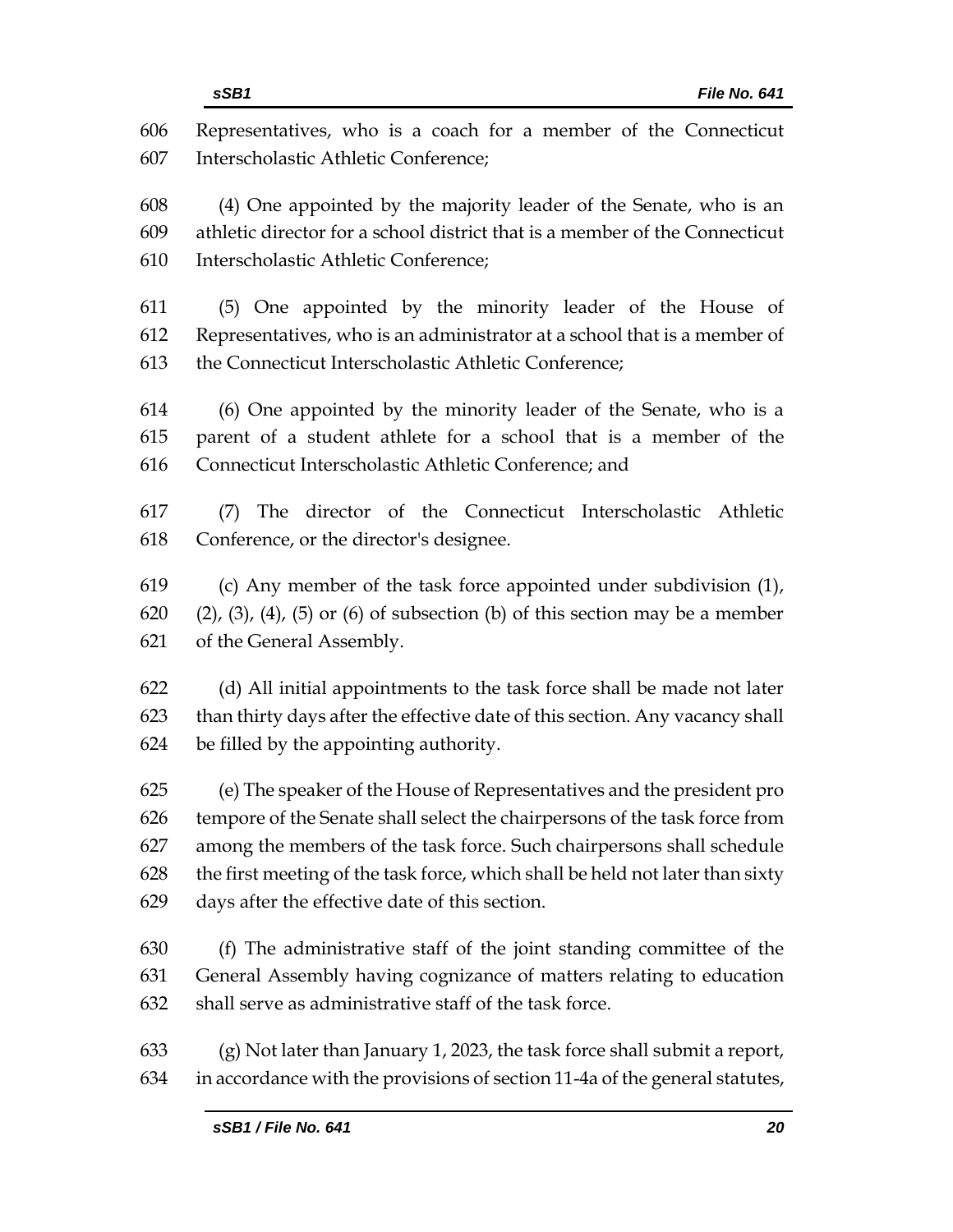on its findings and recommendations to the joint standing committee of the General Assembly having cognizance of matters relating to education. The task force shall terminate on the date that it submits such report or January 1, 2023, whichever is later.

Sec. 12. (NEW) (*Effective July 1, 2022*) (a) As used in this section:

 (1) "School readiness program" has the same meaning as provided in section 10-16p of the general statutes, as amended by this act; and

 (2) "Competitive municipality" means, for the fiscal year ending June 30, 2024, a municipality that is among the lowest fifty municipalities when ranked by wealth, as determined by the Commissioner of Early Childhood, and for the fiscal year ending June 30, 2025, a municipality that is among the lowest one hundred municipalities when ranked by wealth, as determined by the commissioner.

 (b) For the fiscal year ending July 1, 2023, and each fiscal year thereafter, the Commissioner of Early Childhood shall coordinate with local and regional school readiness councils to conduct needs assessments for infant, toddler and preschool spaces in school readiness programs throughout the state. The commissioner shall use the results of such needs assessments to increase or adjust the number of infant, toddler and preschool spaces in school readiness programs to meet the need or demand of each community and to provide grants under section 10-16p of the general statutes, as amended by this act, in accordance with subsections (c) to (e), inclusive, of this section.

 (c) For the fiscal year ending June 30, 2024, the commissioner shall increase or adjust the number of infant, toddler and preschool spaces, in accordance with the needs assessments conducted pursuant to subsection (b) of this section, in priority school districts, as described in section 10-266p of the general statutes. The commissioner shall provide grants under section 10-16p of the general statutes, as amended by this act, to accomplish such increase or adjustment in such spaces.

(d) For the fiscal years ending June 30, 2025, and June 30, 2026, the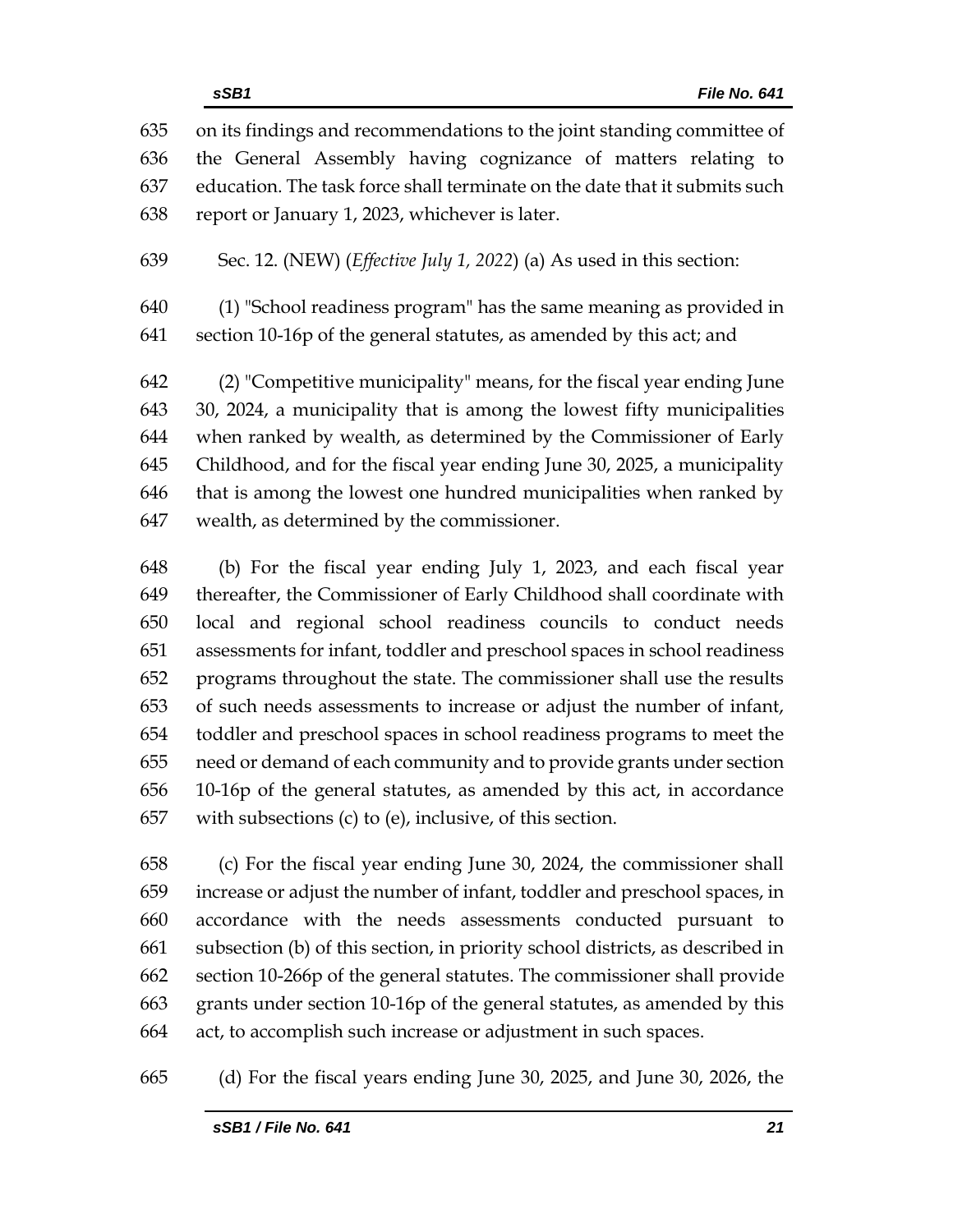commissioner shall increase or adjust the number of infant, toddler and preschool spaces, in accordance with the needs assessments conducted pursuant to subsection (b) of this section, in competitive municipalities. The commissioner shall provide grants under section 10-16p of the general statutes, as amended by this act, to accomplish such increase or adjustment in such spaces.

 (e) For the fiscal year ending June 30, 2027, and each fiscal year thereafter, the commissioner shall increase or adjust the number of infant, toddler and preschool spaces, in accordance with the needs assessments conducted pursuant to subsection (b) of this section, for each community throughout the state. The commissioner shall provide grants under section 10-16p of the general statutes, as amended by this act, to accomplish such increase or adjustment in such spaces.

 Sec. 13. Subdivision (1) of subsection (b) of section 10-16q of the general statutes is repealed and the following is substituted in lieu thereof (*Effective July 1, 2022*):

 (b) (1) **[**For the fiscal year ending June 30, 2020, the per child cost of the Office of Early Childhood school readiness program offered by a school readiness provider shall not exceed eight thousand nine hundred twenty-seven dollars.**]** For the fiscal year ending June 30, **[**2021**]** 2023, and each fiscal year thereafter, the per child cost of the Office of Early Childhood school readiness program offered by a school readiness provider shall not exceed **[**nine thousand twenty-seven dollars**]** (A) sixteen thousand dollars for each child three years of age or under who is in infant or toddler care and not in a preschool program, and (B) fourteen thousand five hundred dollars for each child three years of age or older who is in a preschool program.

 Sec. 14. Section 10-16p of the 2022 supplement to the general statutes is repealed and the following is substituted in lieu thereof (*Effective July 1, 2022*):

 (a) As used in sections 10-16o to 10-16r, inclusive, as amended by this act, 10-16u, 17b-749a and 17b-749c: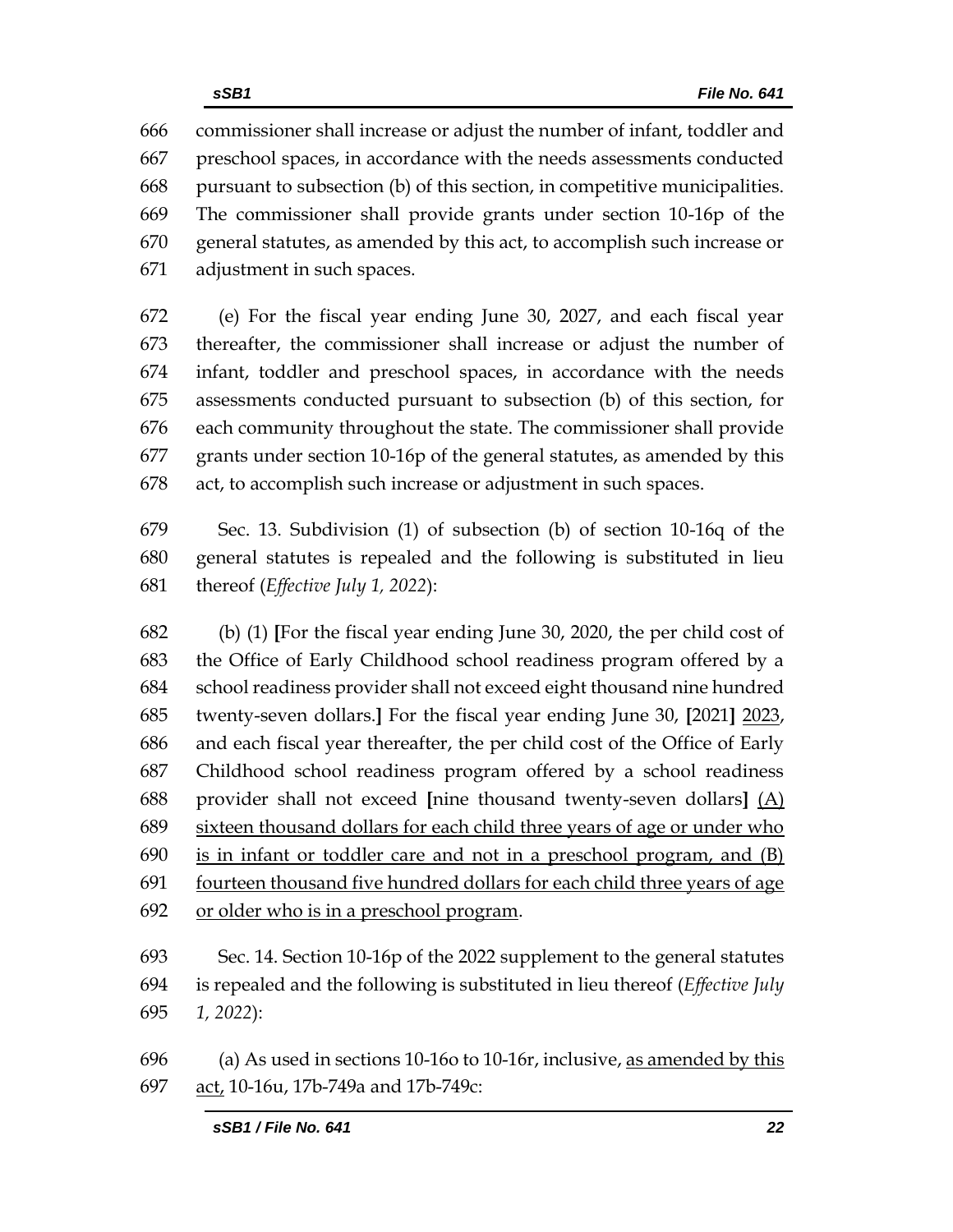(1) "School readiness program" means a **[**nonsectarian**]** program that (A) meets the standards set by the Office of Early Childhood pursuant to subsection (b) of this section and the requirements of section 10-16q, as amended by this act, and (B) provides a developmentally appropriate learning experience of not less than four hundred fifty hours and one hundred eighty days for eligible children, except as provided in subsection (d) of section 10-16q;

 (2) "Eligible children" means children three and four years of age and children five years of age who are not eligible to enroll in school pursuant to section 10-15c, or who are eligible to enroll in school and will attend a school readiness program pursuant to section 10-16t;

 (3) "Priority school" means a school in which forty per cent or more of the lunches served are served to students who are eligible for free or reduced price lunches pursuant to federal law and regulations, excluding such a school located in a priority school district pursuant to section 10-266p or in a former priority school district receiving a grant pursuant to subsection (c) of this section and, on and after July 1, 2001, excluding such a school in a transitional school district receiving a grant pursuant to section 10-16u;

 (4) "Severe need school" means a school in a priority school district pursuant to section 10-266p or in a former priority school district in which forty per cent or more of the lunches served are served to students who are eligible for free or reduced price lunches;

 (5) "Accredited" means accredited by the National Association for the Education of Young Children, National Association for Family Child Care, a Head Start on-site program review instrument or a successor instrument pursuant to federal regulations, or otherwise meeting such criteria as may be established by the commissioner, unless the context otherwise requires;

 (6) "Year-round" means fifty weeks per year, except as provided in 728 subsection (d) of section 10-16q;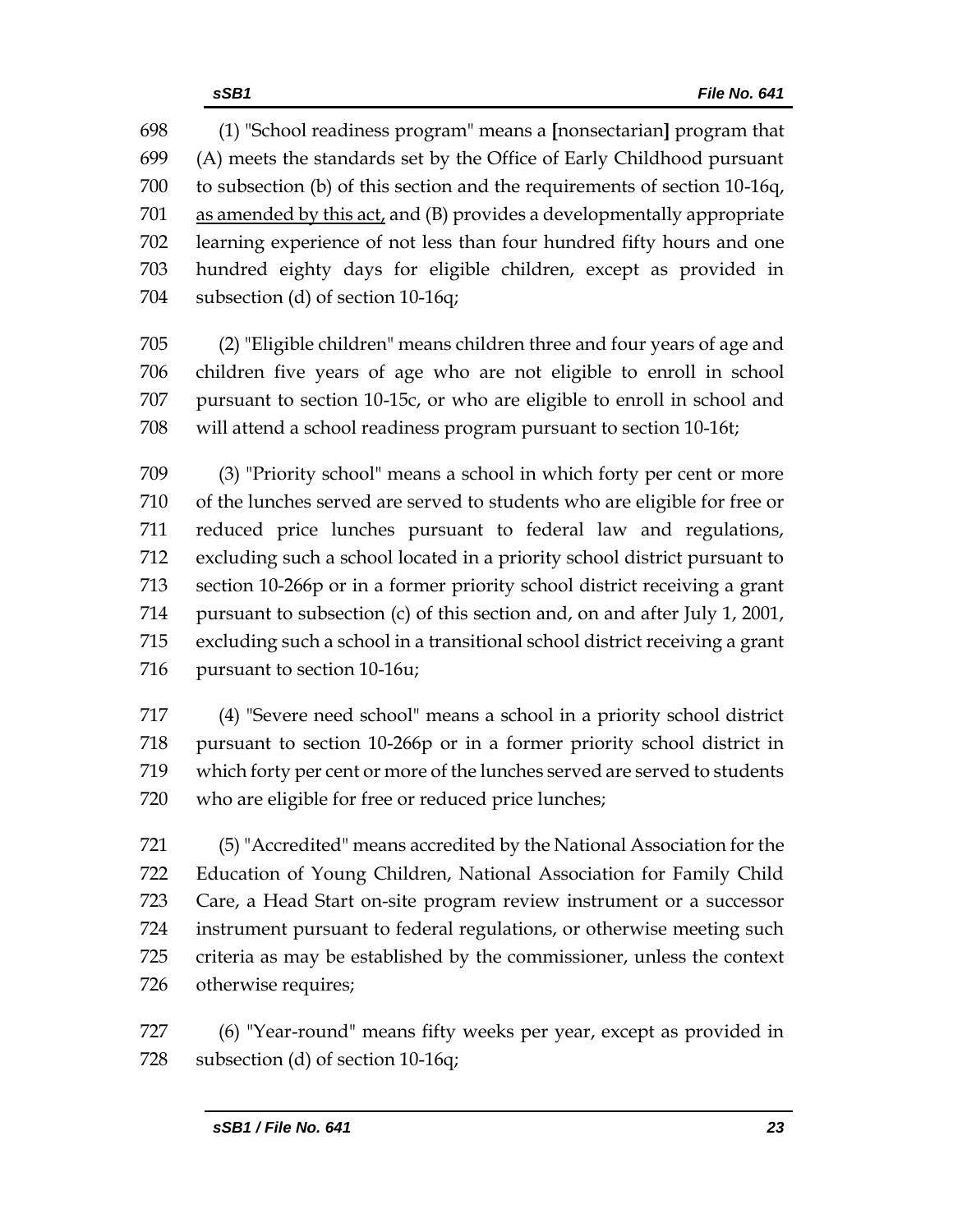|     | sSB1<br>File No. 641                                                      |
|-----|---------------------------------------------------------------------------|
| 729 | (7) "Commissioner" means the Commissioner of Early Childhood;             |
| 730 | (8) "Office" means the Office of Early Childhood;                         |
| 731 | (9) "Seeking accreditation" means a school readiness program seeking      |
| 732 | accreditation by the National Association for the Education of Young      |
| 733 | Children, National Association for Family Child Care or a Head Start      |
| 734 | on-site program review instrument or successor instrument pursuant to     |
| 735 | federal regulations, or attempting to meet criteria as may be established |
| 736 | by the commissioner; and                                                  |
| 737 | (10) "Concentration in early childhood education" means a program         |
| 738 | of study in early childhood education, including, but not limited to,     |
| 739 | early childhood education, child study, child development or human        |

growth and development.

 (b) (1) The office shall be the lead agency for school readiness. For purposes of this section and section 10-16u, school readiness program providers eligible for funding from the office shall include local and regional boards of education, regional educational service centers, family resource centers and providers of child care centers, group child care homes and family child care homes, as described in section 19a-77, 747 as amended by this act, Head Start programs, preschool programs and other programs that meet any standards established by the commissioner. The office shall establish standards for school readiness programs. The standards may include, but need not be limited to, guidelines for staff-child interactions, curriculum content, including preliteracy development, lesson plans, parental involvement, staff qualifications and training, transition to school and administration. The office shall develop age-appropriate developmental skills and goals for children attending such programs. The commissioner, in consultation with the president of the Connecticut State Colleges and Universities, the Commissioners of Education and Social Services and other appropriate entities, shall develop a professional development program for the staff of school readiness programs.

(2) For purposes of this section: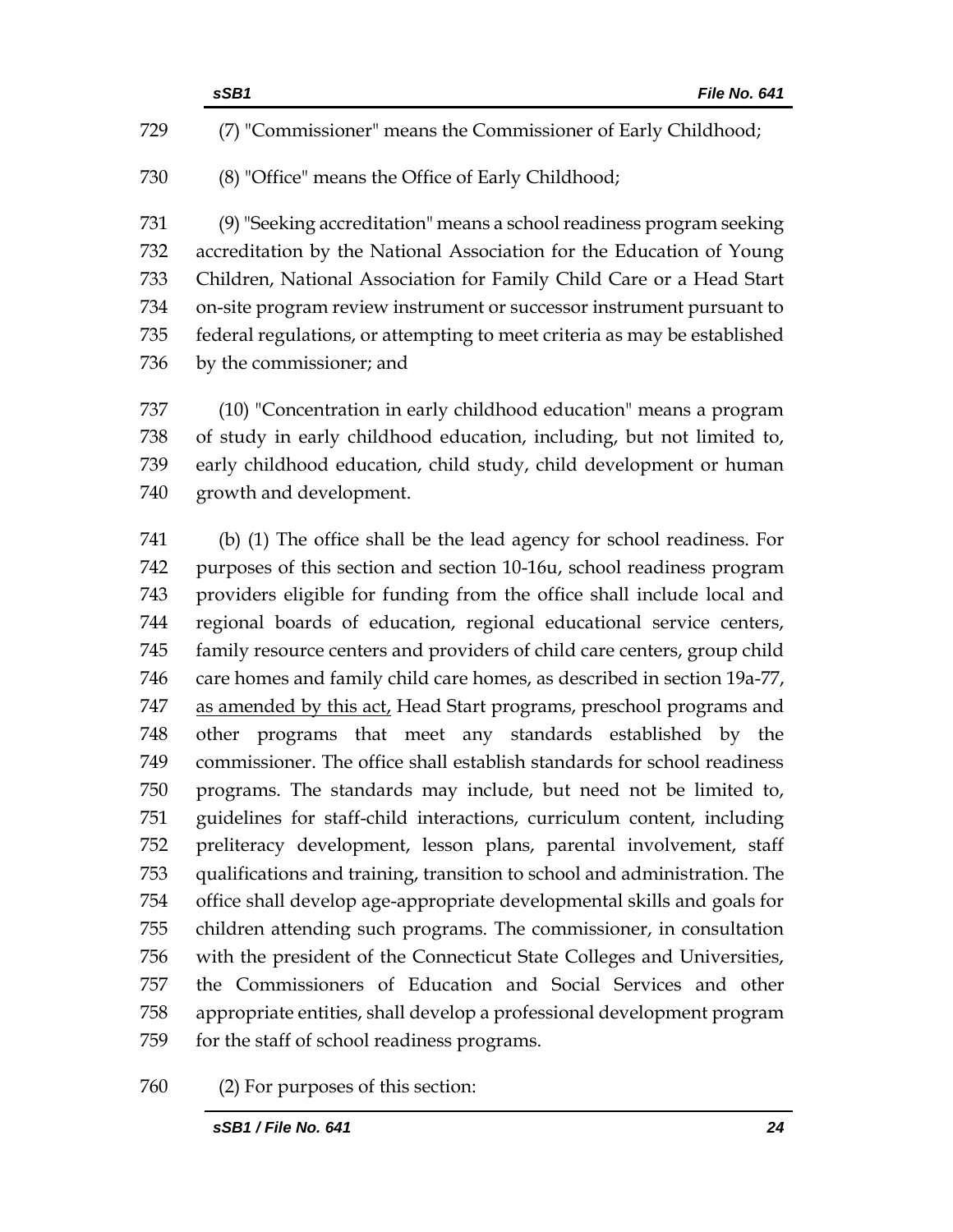(A) Prior to July 1, 2022, "staff qualifications" means that for each early childhood education program accepting state funds for infant, toddler and preschool spaces associated with such program's child care program or school readiness program, there is in each classroom an individual who has at least the following: (i) A childhood development associate credential or an equivalent credential issued by an organization approved by the commissioner and twelve credits or more in early childhood education or child development, as determined by the commissioner or the president of the Connecticut State Colleges and Universities, after consultation with the commissioner, from an institution of higher education (I) accredited by the Board of Regents for Higher Education or Office of Higher Education, and (II) regionally accredited; (ii) an associate degree with twelve credits or more in early childhood education or child development, as determined by the commissioner or the president of the Connecticut State Colleges and Universities, after consultation with the commissioner, from such an institution; (iii) a four-year degree with twelve credits or more in early childhood education or child development, as determined by the commissioner or the president of the Connecticut State Colleges and Universities, after consultation with the commissioner, from such an institution; (iv) certification pursuant to section 10-145b with an endorsement in early childhood education or special education; (v) an associate degree with a concentration in early childhood education from an institution of higher education that is regionally accredited; or (vi) a bachelor's degree with a concentration in early childhood education from an institution of higher education that is regionally accredited;

 (B) From July 1, 2022, until June 30, 2025, "staff qualifications" means that for each early childhood education program accepting state funds for infant, toddler and preschool spaces associated with such program's child care program or school readiness program, (i) at least fifty per cent of those individuals with the primary responsibility for a classroom of children (I) hold certification pursuant to section 10-145b with an endorsement in early childhood education or early childhood special education, (II) have been issued an early childhood teacher credential, pursuant to section 10-520b, (III) hold at least an associate degree with a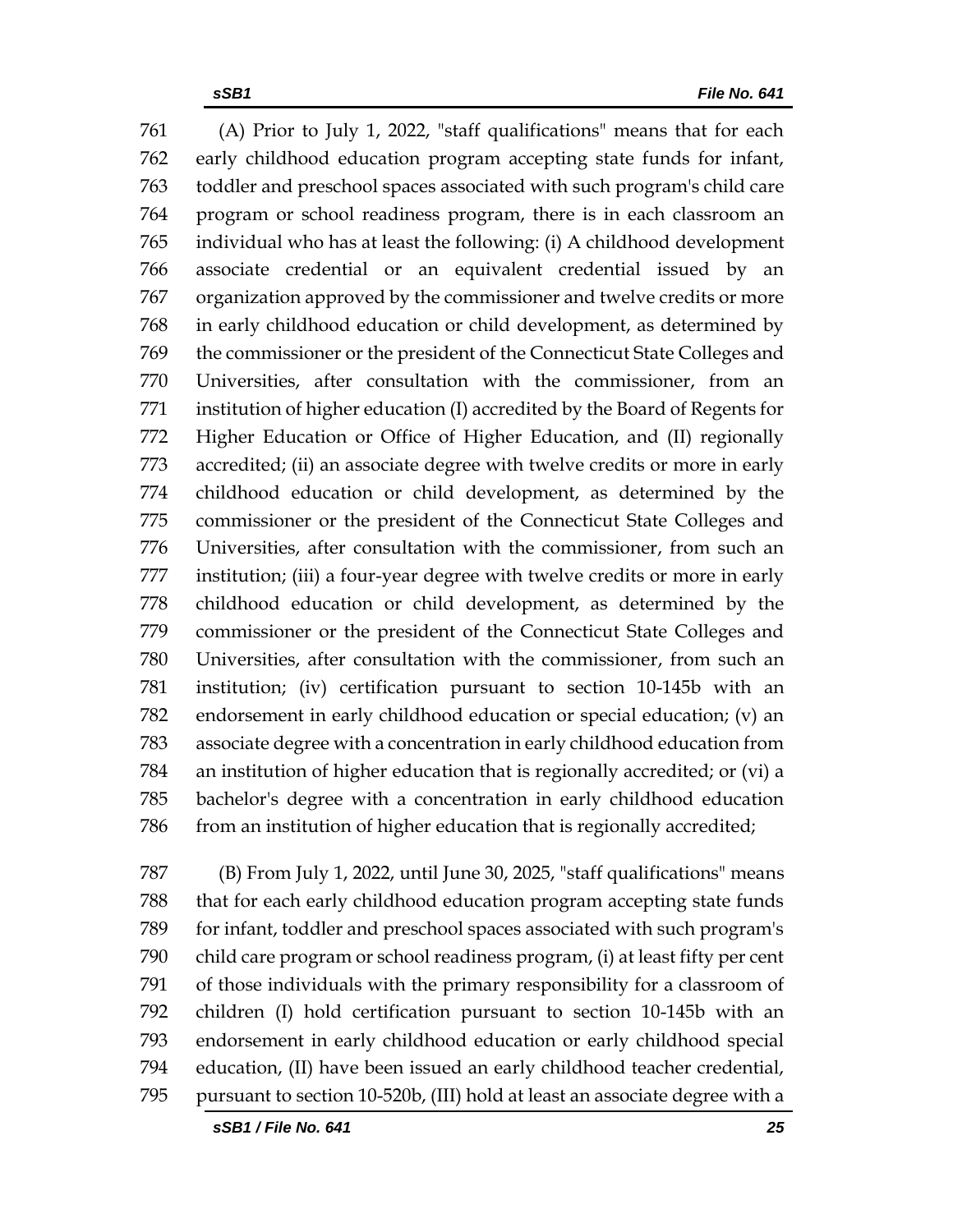concentration in early childhood education from an institution of higher education that is regionally accredited, or (IV) satisfy the requirements of subdivision (3), (4) or (5) of this subsection, and (ii) such remaining individuals with the primary responsibility for a classroom of children hold a childhood development associate credential or an equivalent credential issued by an organization approved by the commissioner and twelve credits or more in early childhood education or child development, as determined by the commissioner or the president of the Connecticut State Colleges and Universities, after consultation with the commissioner, from an institution of higher education (I) accredited by the Board of Regents for Higher Education or Office of Higher Education, and (II) regionally accredited;

 (C) From July 1, 2025, until June 30, 2029, "staff qualifications" means that for each early childhood education program accepting state funds 810 for infant, toddler and preschool spaces associated with such program's child care program or school readiness program, (i) at least fifty per cent of those individuals with the primary responsibility for a classroom of children (I) hold certification pursuant to section 10-145b with an endorsement in early childhood education or early childhood special education, (II) have been issued an early childhood teacher credential, pursuant to subdivision (2) of section 10-520b, (III) hold at least a bachelor's degree with a concentration in early childhood education from an institution of higher education that is regionally accredited, or (IV) satisfy the requirements of subdivision (3), (4) or (5) of this subsection, and (ii) such remaining individuals with the primary responsibility for a classroom of children (I) hold an associate degree with a concentration in early childhood education from an institution of higher education that is regionally accredited, or (II) have been issued an early childhood teacher credential, pursuant to subdivision (1) of section 10-520b; and

 (D) On and after July 1, 2029, "staff qualifications" means that for each early childhood education program accepting state funds for infant, toddler and preschool spaces associated with such program's child care program or school readiness program, one hundred per cent of those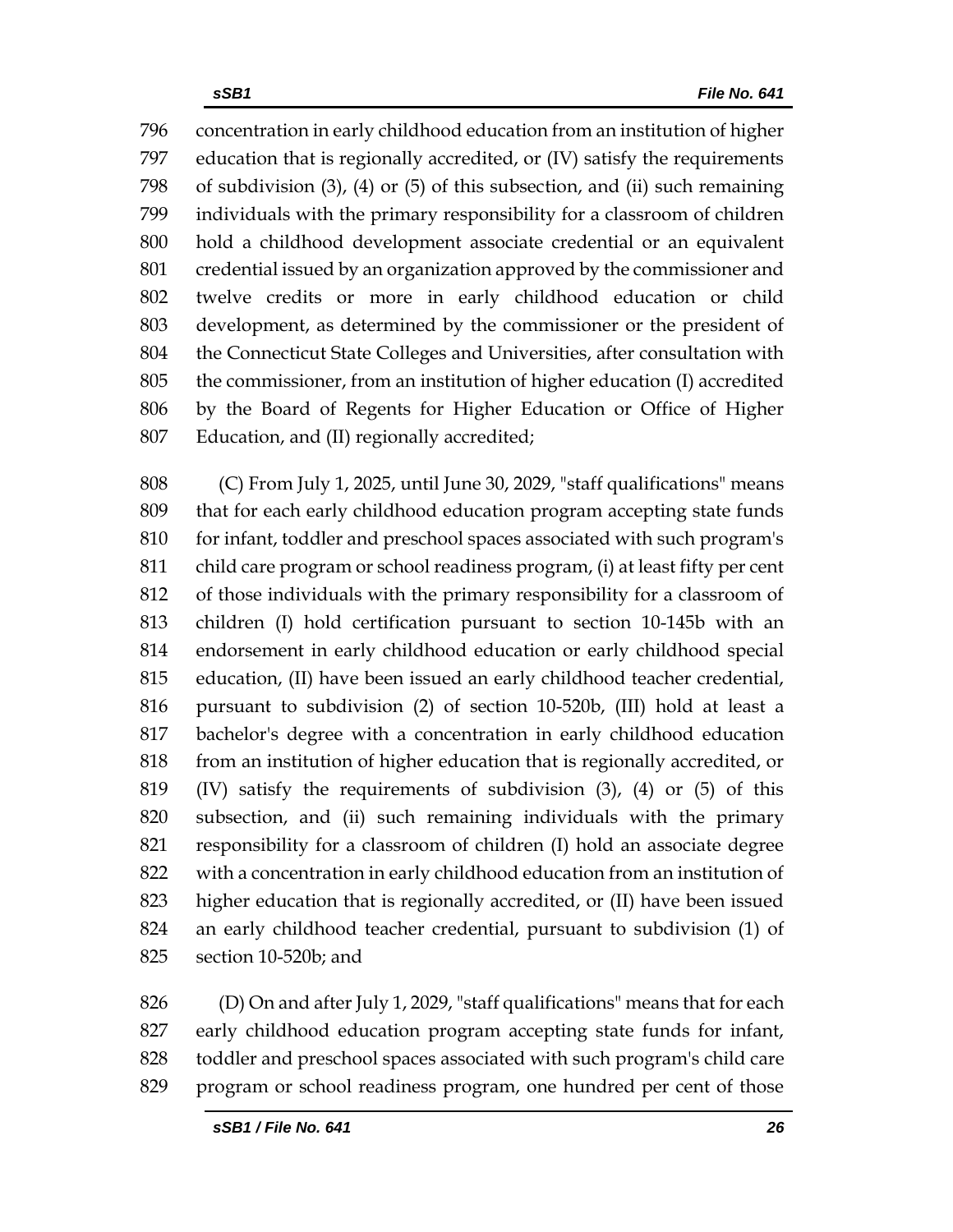individuals with the primary responsibility for a classroom of children (i) hold certification pursuant to section 10-145b with an endorsement in early childhood education or early childhood special education, (ii) have been issued an early childhood teacher credential, pursuant to subdivision (2) of section 10-520b, (iii) hold at least a bachelor's degree with a concentration in early childhood education from an institution of higher education that is regionally accredited, or (iv) satisfy the requirements of subdivision (3), (4) or (5) of this subsection.

 (3) Any individual with a bachelor's degree in early childhood education or child development or a bachelor's degree and twelve credits or more in early childhood education or child development, who, on or before June 30, 2015, is employed by an early childhood education program that accepts state funds for infant, toddler and preschool spaces associated with such program's child care program or school readiness program shall be considered to meet the staff qualifications required under subparagraphs (B) to (D), inclusive, of subdivision (2) of this subsection. No such early childhood education program shall terminate any such individual from employment for purposes of meeting the staff qualification requirements set forth in subparagraph (B), (C) or (D) of subdivision (2) of this subsection.

 (4) Any individual with an associate degree or a bachelor's degree in early childhood education or child development or an associate degree or a bachelor's degree and twelve credits or more in early childhood education or child development from an institution of higher education that is regionally accredited, other than an associate degree or a bachelor's degree with a concentration in early childhood education, may submit documentation concerning such degree for review and assessment by the office as to whether such degree has a sufficient concentration in early childhood education so as to satisfy the requirements set forth in subparagraphs (B) to (D), inclusive, of subdivision (2) of this subsection.

 (5) Any individual with an associate degree with twelve credits or more in early childhood education or child development, as determined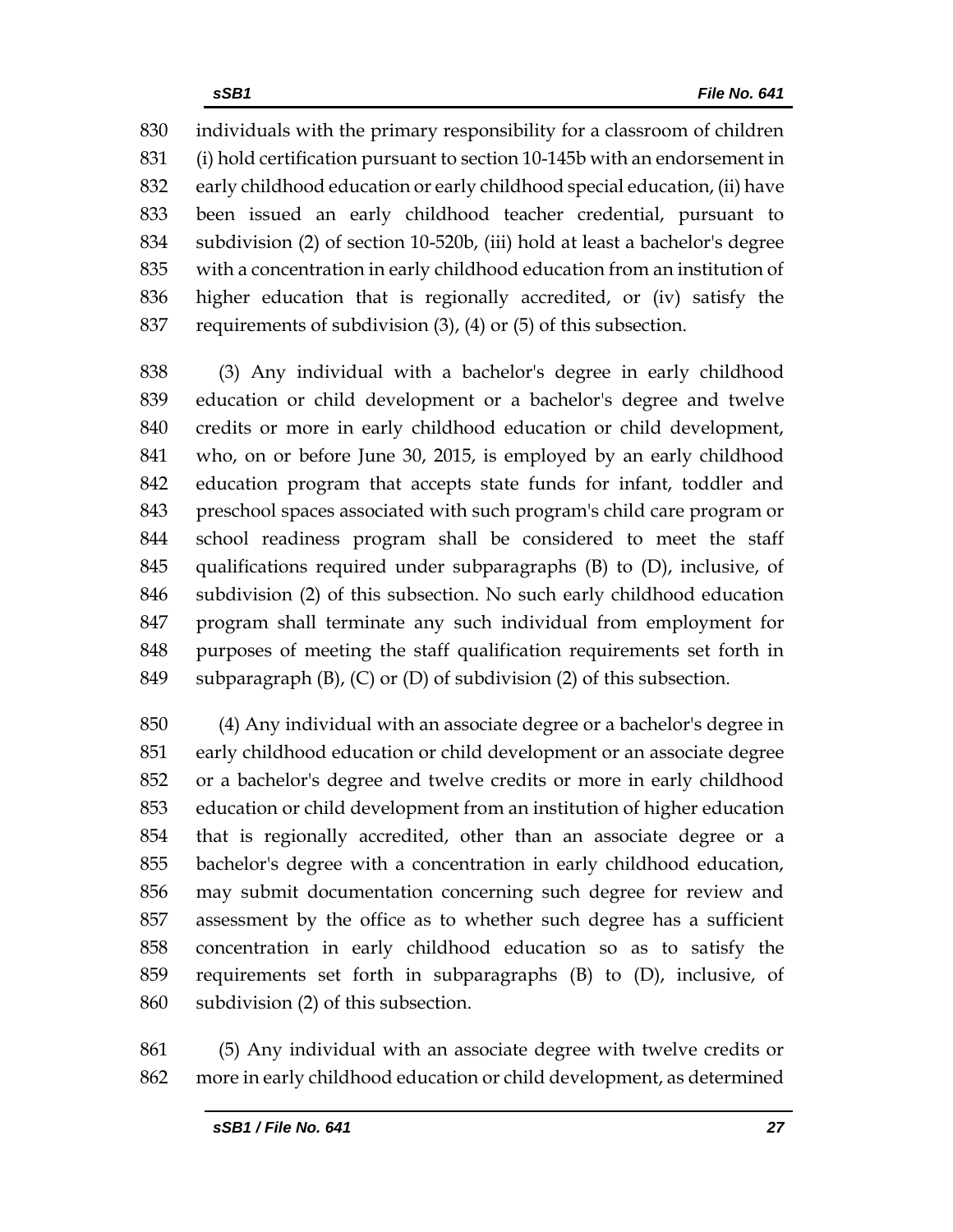by the commissioner or the president of the Connecticut State Colleges and Universities, after consultation with the commissioner, from an institution of higher education (A) accredited by the Board of Regents for Higher Education or Office of Higher Education, and (B) regionally accredited, who has been employed in the same early childhood education program that accepts state funds for infant, toddler and preschool spaces associated with such program's child care program or school readiness program since 1995 shall be considered to meet the staff qualifications required under subparagraphs (B) to (D), inclusive, of subdivision (2) of this subsection until June 30, 2025. On and after July 1, 2025, such individual shall hold a childhood development associate credential or an equivalent credential, described in subparagraph (A) of subdivision (2) of this subsection, or otherwise meet the staff qualifications required under subparagraphs (C) and (D) of subdivision (2) of this subsection. Any such individual who terminates his or her employment with such early childhood education program on or before June 30, 2025, and accepts a position at another early childhood education program accepting state funds for spaces associated with such program's child care program or school readiness program shall submit documentation of such individual's progress toward meeting the staff qualification requirements set forth in subparagraph (B) to (D), inclusive, of subdivision (2) of this subsection in a manner determined by the office.

 (c) The commissioner shall establish a grant program to provide spaces in accredited school readiness programs located in priority school districts, as described in section 10-266p, or in former priority school districts for eligible children. The state, acting by and in the discretion of the Commissioner of Early Childhood, in consultation with a town or regional school readiness council, may enter into a contract with a municipality, local or regional board of education, regional educational service center, family resource center, provider of a child care center, group child care home or family child care home, as described in section 19a-77, as amended by this act, Head Start program, preschool program or other program that meets such standards established by the commissioner, to provide, within available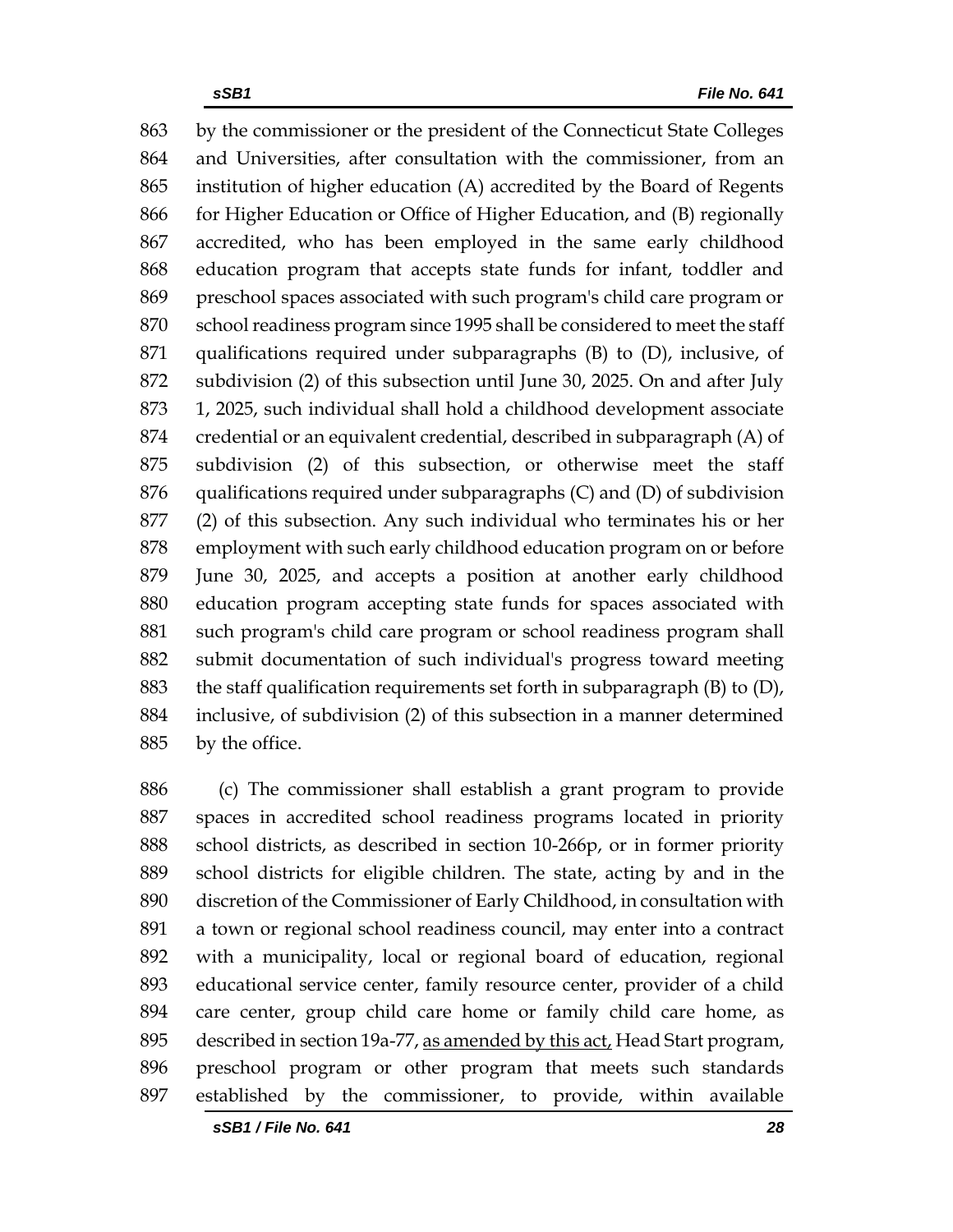appropriations, state financial assistance. Eligibility shall be determined for a five-year period based on an applicant's designation as a priority school district for the initial year of application, except that if a school district that receives a grant pursuant to this subsection is no longer designated as a priority school district at the end of such five-year period, such former priority school district shall continue to be eligible to receive a grant pursuant to this subsection. Grant awards shall be made annually contingent upon available funding and a satisfactory annual evaluation. The chief elected official of such town and the superintendent of schools for such priority school district or former priority school district shall submit a plan for the expenditure of grant funds and responses to the local request for proposal process to the commissioner. The commissioner shall review and approve such plans. The plan shall: (1) Be developed in consultation with the local or 912 regional school readiness council established pursuant to section  $10-16r<sub>t</sub>$  as amended by this act; (2) be based on a needs and resource assessment; (3) provide for the issuance of requests for proposals for providers of accredited school readiness programs, provided, after the initial requests for proposals, facilities that have been approved to operate a child care program financed through the Connecticut Health and Education Facilities Authority and have received a commitment for debt service from the Department of Social Services, pursuant to section 17b- 749i, on or before June 30, 2014, and on or after July 1, 2014, from the office, are exempt from the requirement for issuance of annual requests for proposals; and (4) identify the need for funding pursuant to section 17b-749a in order to extend the hours and days of operation of school readiness programs in order to provide child care services for children attending such programs.

926 (d) (1) The commissioner shall establish a competitive grant program to provide spaces in accredited school readiness programs or school readiness programs seeking accreditation located in (A) an area served by a priority school or a former priority school, (B) a town ranked one to fifty when all towns are ranked in ascending order according to town wealth, as defined in subdivision (26) of section 10-262f, whose school district is not a priority school district pursuant to section 10-266p, (C) a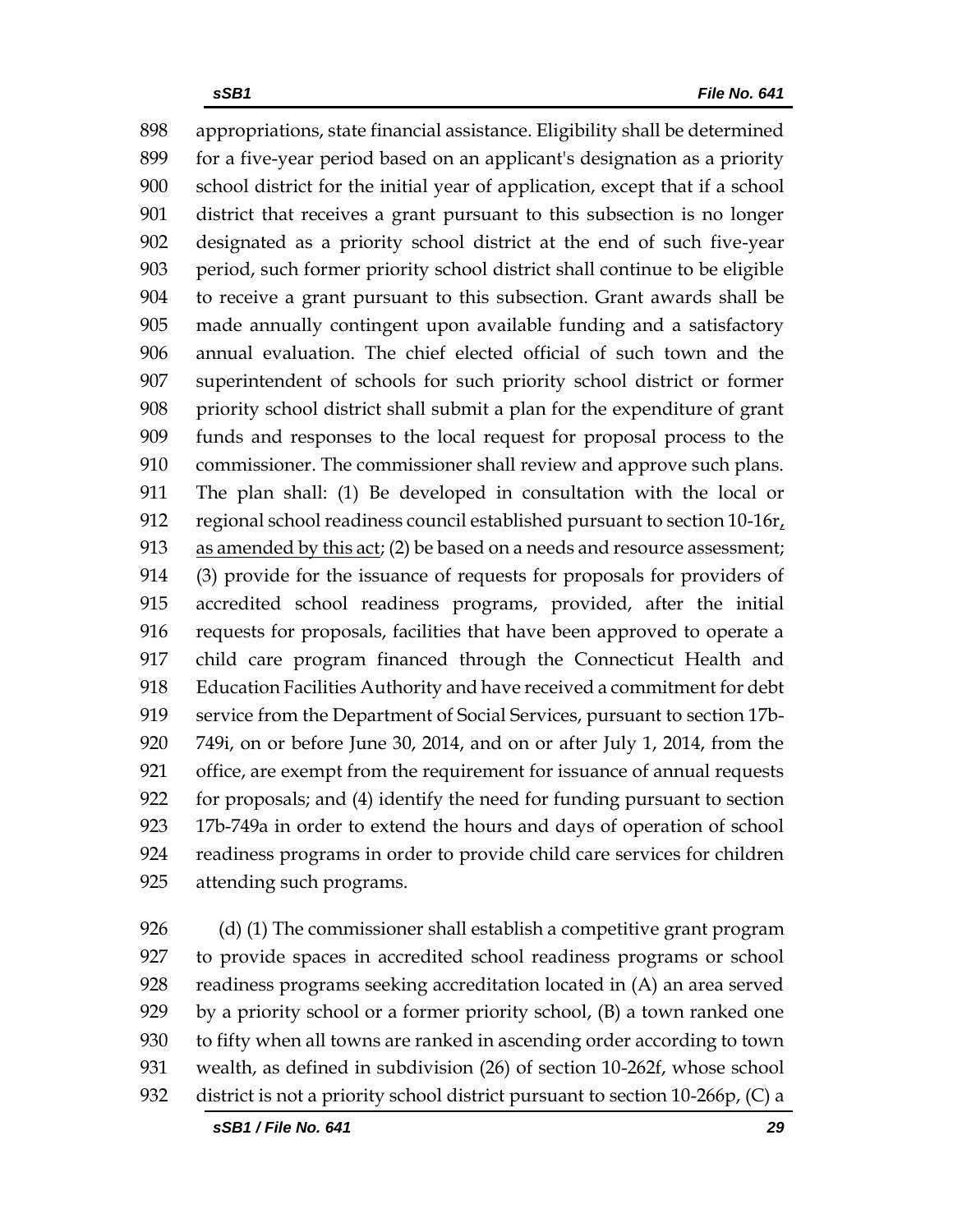town formerly a town described in subparagraph (B) of this subdivision, as provided for in subdivision (2) of this subsection, or (D) a town designated as an alliance district, as defined in section 10-262u, whose school district is not a priority school district pursuant to section 10- 266p. A town in which a priority school is located, a regional school 938 readiness council, pursuant to subsection (c) of section 10-16r, as 939 amended by this act, for a region in which such a school is located or a town described in subparagraph (B) of this subdivision may apply for such a grant in an amount equal to the number of spaces in an accredited school readiness program or a school readiness program seeking accreditation multiplied by the per child cost set forth in subdivision (1) of subsection (b) of section 10-16q, as amended by this act. Eligibility shall be determined for a three-year period based on an applicant's designation as having a priority school or being a town described in subparagraph (B) of this subdivision for the initial year of application. The state, acting by and in the discretion of the Commissioner of Early Childhood, in consultation with a town or regional school readiness council, may enter into a contract with a municipality, local or regional board of education, regional educational service center, family resource center, provider of a child care center, group child care home or family child care home, as described in section 19a-77, as amended by this act, Head Start program, preschool program or other program that meets such standards established by the commissioner, to provide, within available appropriations, state financial assistance. The chief elected official of such town and the superintendent of schools of the school district or the regional school readiness council shall submit a plan, as described in subsection (c) of this section, for the expenditure of such grant funds to the commissioner. In awarding grants pursuant to this subsection, the commissioner shall give preference to applications submitted by regional school readiness councils and may, within available appropriations, provide a grant to such town or regional school readiness council that increases the number of spaces for eligible children who reside in an area or town described in subparagraphs (A) to (D), inclusive, of this subdivision, in an accredited school readiness program or a school readiness program seeking accreditation.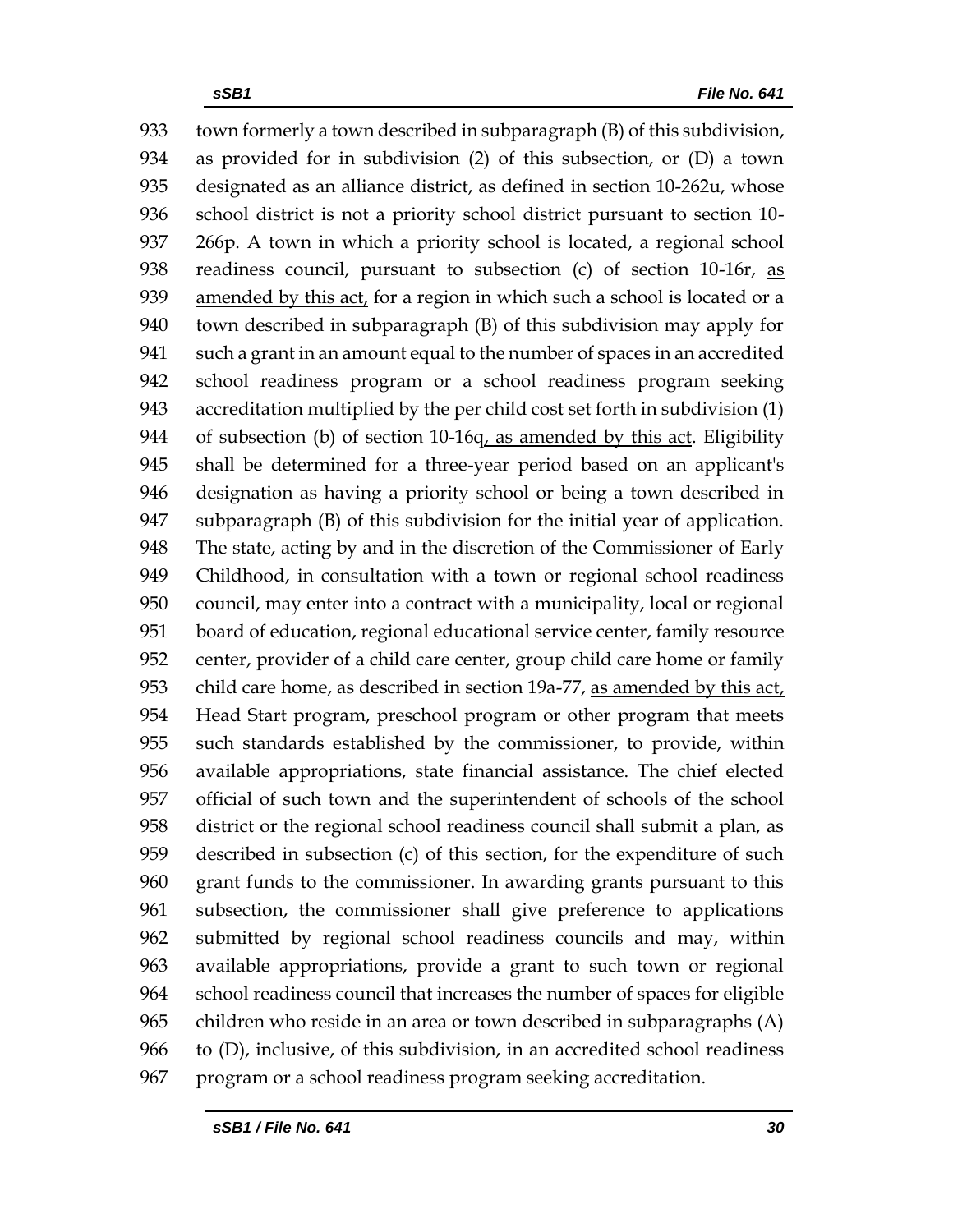(2) (A) Except as provided in subparagraph (C) of this subdivision, commencing with the fiscal year ending June 30, 2005, if a town received a grant pursuant to subdivision (1) of this subsection and is no longer eligible to receive such a grant, the town may receive a phase-out grant for each of the three fiscal years following the fiscal year such town received its final grant pursuant to subdivision (1) of this subsection.

 (B) The amount of such phase-out grants shall be determined as follows: (i) For the first fiscal year following the fiscal year such town received its final grant pursuant to subdivision (1) of this subsection, in an amount that does not exceed seventy-five per cent of the grant amount such town received for the town or school's final year of eligibility pursuant to subdivision (1) of this subsection; (ii) for the second fiscal year following the fiscal year such town received its final grant pursuant to subdivision (1) of this subsection, in an amount that does not exceed fifty per cent of the grant amount such town received for the town's or school's final year of eligibility pursuant to subdivision (1) of this subsection; and (iii) for the third fiscal year following the fiscal year such town received its final grant pursuant to subdivision (1) of this subsection, in an amount that does not exceed twenty-five per cent of the grant amount such town received for the town's or school's final year of eligibility pursuant to subdivision (1) of this subsection.

 (C) For the fiscal year ending June 30, 2011, and each fiscal year thereafter, any town that received a grant pursuant to subparagraph (B) of subdivision (1) of this subsection for the fiscal year ending June 30, 2010, shall continue to receive a grant under this subsection even if the town no longer meets the criteria for such grant pursuant to subparagraph (B) of subdivision (1) of this subsection.

 (e) (1) If funds appropriated for the purposes of subsection (c) of this section are not expended, the commissioner may deposit such unexpended funds in the account established under section 10-16aa and use such unexpended funds in accordance with the provisions of section 10-16aa.

*sSB1 / File No. 641 31* (2) For the fiscal year ending June 30, 2015, and each fiscal year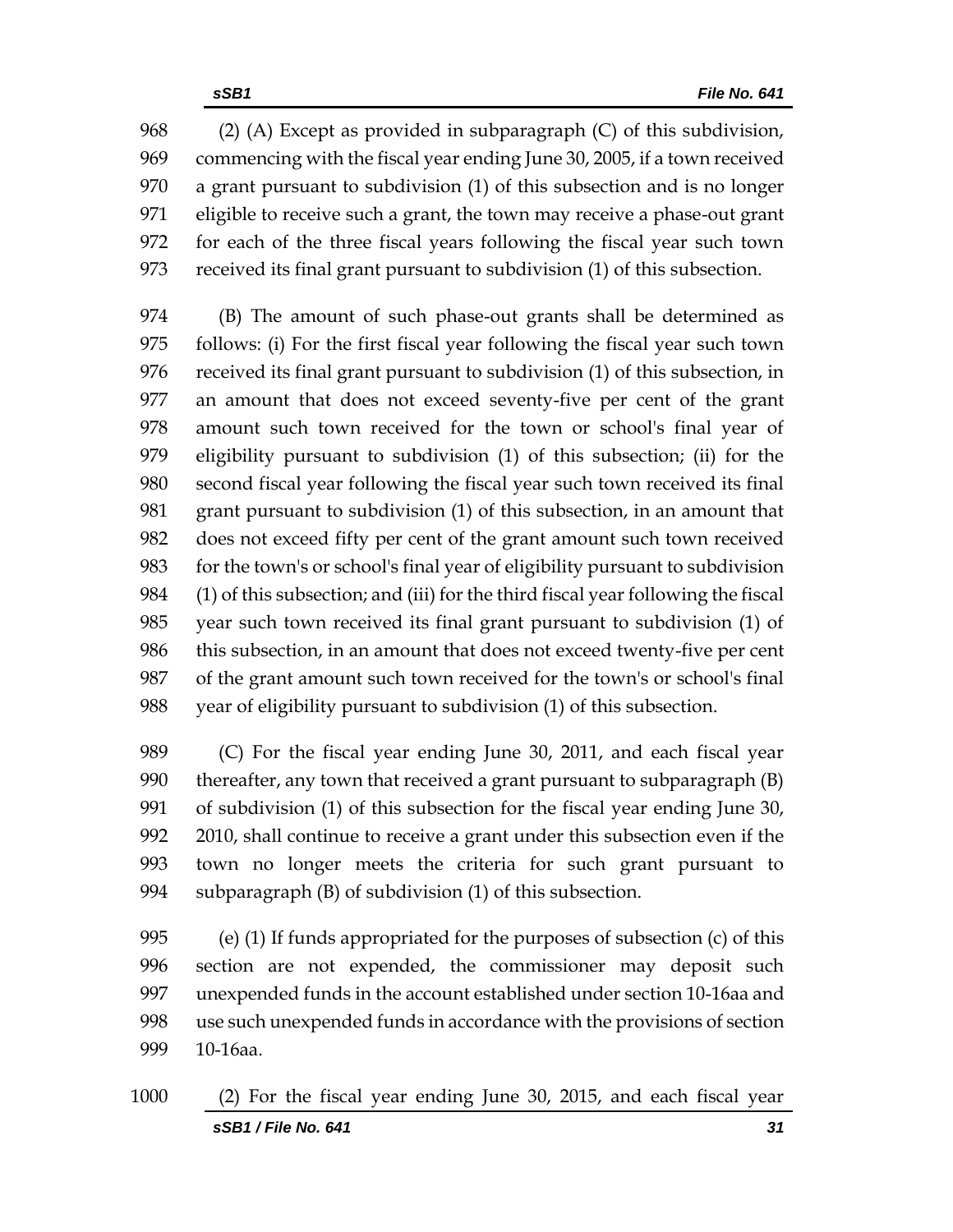thereafter, if funds appropriated for the purposes of subsection (c) of this section are not expended, an amount up to one million dollars of such unexpended funds may be available for the provision of scholarships and professional development for early childhood care and education program providers, and individual staff members employed in such programs, provided such programs accept state funds for infant, toddler and preschool slots. Such unexpended funds may be available for use in accordance with the provisions of this **[**subparagraph**]** subdivision for the subsequent fiscal year. The commissioner may use such unexpended funds on and after July 1, 2015, to support early childhood education programs accepting state funds in satisfying the staff qualifications requirements of subparagraphs (B) and (C) of subdivision (2) of subsection (b) of this section. The commissioner shall use any such funds to provide assistance to individual staff members, giving priority to those staff members (A) attending an institution of higher education accredited by the Board of Regents for Higher Education or the Office of Higher Education, and approved by the Office of Early Childhood, and regionally accredited, at a maximum of ten thousand dollars per staff member per year for the cost of higher education courses leading to a bachelor's degree or, not later than December 31, 2015, an associate degree, as such degrees are described in said subparagraphs (B) and (C), or (B) receiving noncredit competency-based training approved by the office, at a maximum of one thousand dollars per staff member per year, provided such staff members have applied for all available federal and state scholarships and grants, and such assistance does not exceed such staff members' financial need. Individual staff members shall apply for such unexpended funds in a manner determined by the commissioner. The commissioner shall determine how such unexpended funds shall be distributed.

 (3) If funds appropriated for the purposes of subsection (c) of this section are not expended pursuant to subsection (c) of this section, deposited pursuant to subdivision (1) of this subsection, or used pursuant to subdivision (2) of this subsection, the commissioner may use such unexpended funds to support local school readiness programs.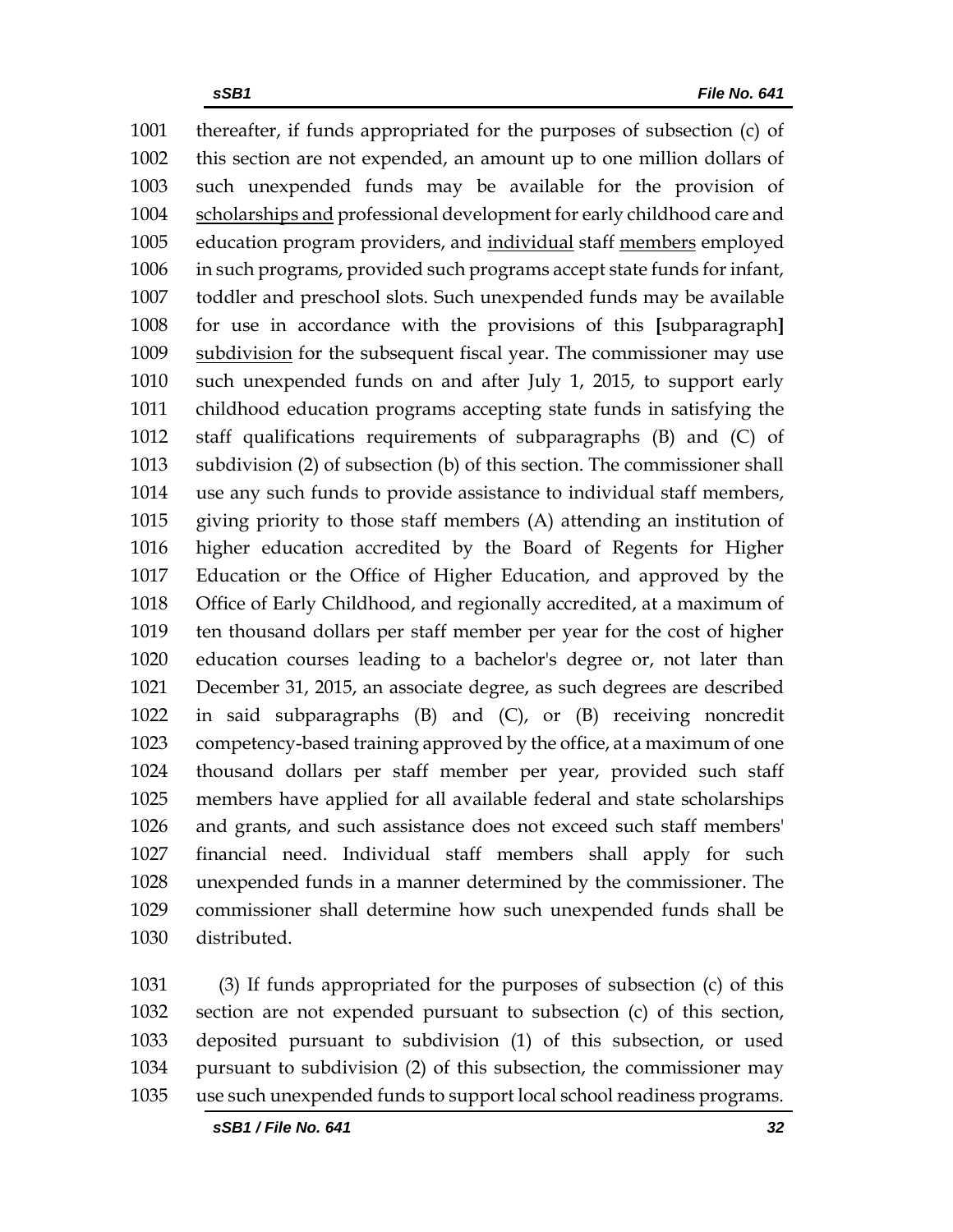The commissioner may use such funds for purposes including, but not limited to, (A) assisting local school readiness programs in meeting and maintaining accreditation requirements, (B) providing training in implementing the preschool assessment and curriculum frameworks, including training to enhance literacy teaching skills, (C) developing a state-wide preschool curriculum, (D) developing student assessments for students in grades kindergarten to two, inclusive, (E) developing and implementing best practices for parents in supporting preschool and kindergarten student learning, (F) developing and implementing strategies for children to successfully transition to preschool and from preschool to kindergarten, including through parental engagement and whole-family supports that may be utilized through the two- generational initiative, established pursuant to section 17b-112*l*, or through other available resources, (G) providing for professional development, including assisting in career ladder advancement, for school readiness staff, (H) providing supplemental grants to other towns that are eligible for grants pursuant to subsection (c) of this section, and (I) developing a plan to provide spaces in an accredited school readiness program or a school readiness program seeking accreditation to all eligible children who reside in an area or town described in subparagraphs (A) to (D), inclusive, of subdivision (1) of subsection (d) of this section.

 (f) Any school readiness program that receives funds pursuant to this section or section 10-16u shall not discriminate on the basis of race, color, national origin, gender, religion or disability. For purposes of this section, a nonsectarian program means any public or private school readiness program that is not violative of the Establishment Clause of the Constitution of the State of Connecticut or the Establishment Clause of the Constitution of the United States of America.

 (g) Subject to the provisions of this subsection, no funds received by a town pursuant to subsection (c) or (d) of this section or section 10-16u shall be used to supplant federal, state or local funding received by such town for early childhood education, provided a town may use an amount determined in accordance with this subsection for coordination,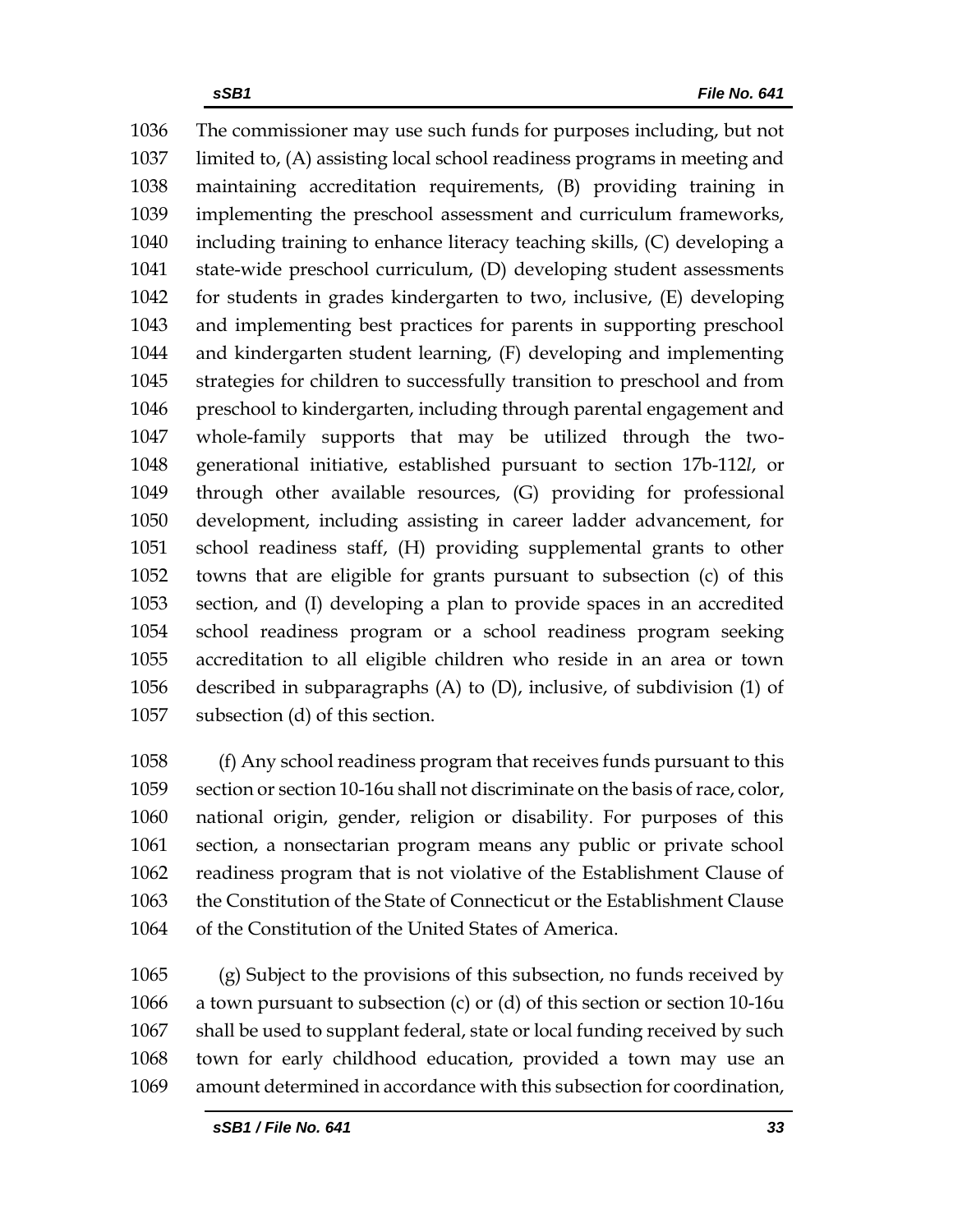program evaluation and administration. Such amount shall be at least five per cent of the total grant allocation, but not more than seventy-five thousand dollars and shall be determined by the commissioner based on the school readiness grant award allocated to the town pursuant to subsection (c) or (d) of this section or section 10-16u and the number of operating sites for coordination, program evaluation and administration. Such amount shall be increased by an amount equal to local funding provided for early childhood education coordination, program evaluation and administration, not to exceed twenty-five thousand dollars. Each town that receives a grant pursuant to subsection (c) or (d) of this section or section 10-16u shall designate a person to be responsible for such coordination, program evaluation and administration and to act as a liaison between the town and the commissioner. Each school readiness program that receives funds pursuant to this section or section 10-16u shall provide information to the commissioner or the school readiness council, as requested, that is necessary for purposes of any school readiness program evaluation.

 (h) Any town receiving a grant pursuant to this section may use such grant, with the approval of the commissioner, to prepare a facility or staff for operating a school readiness program and shall be adjusted based on the number of days of operation of a school readiness program if a shorter term of operation is approved by the commissioner.

 (i) A town may use grant funds to purchase spaces for eligible children who reside in such town at an accredited school readiness program located in another town. A regional school readiness council may use grant funds to purchase spaces for eligible children who reside in the region covered by the council at an accredited school readiness program located outside such region.

 (j) Children enrolled in school readiness programs funded pursuant to this section shall not be counted (1) as resident students for purposes of subdivision (22) of section 10-262f, or (2) in the determination of average daily membership pursuant to subdivision (2) of subsection (a) of section 10-261.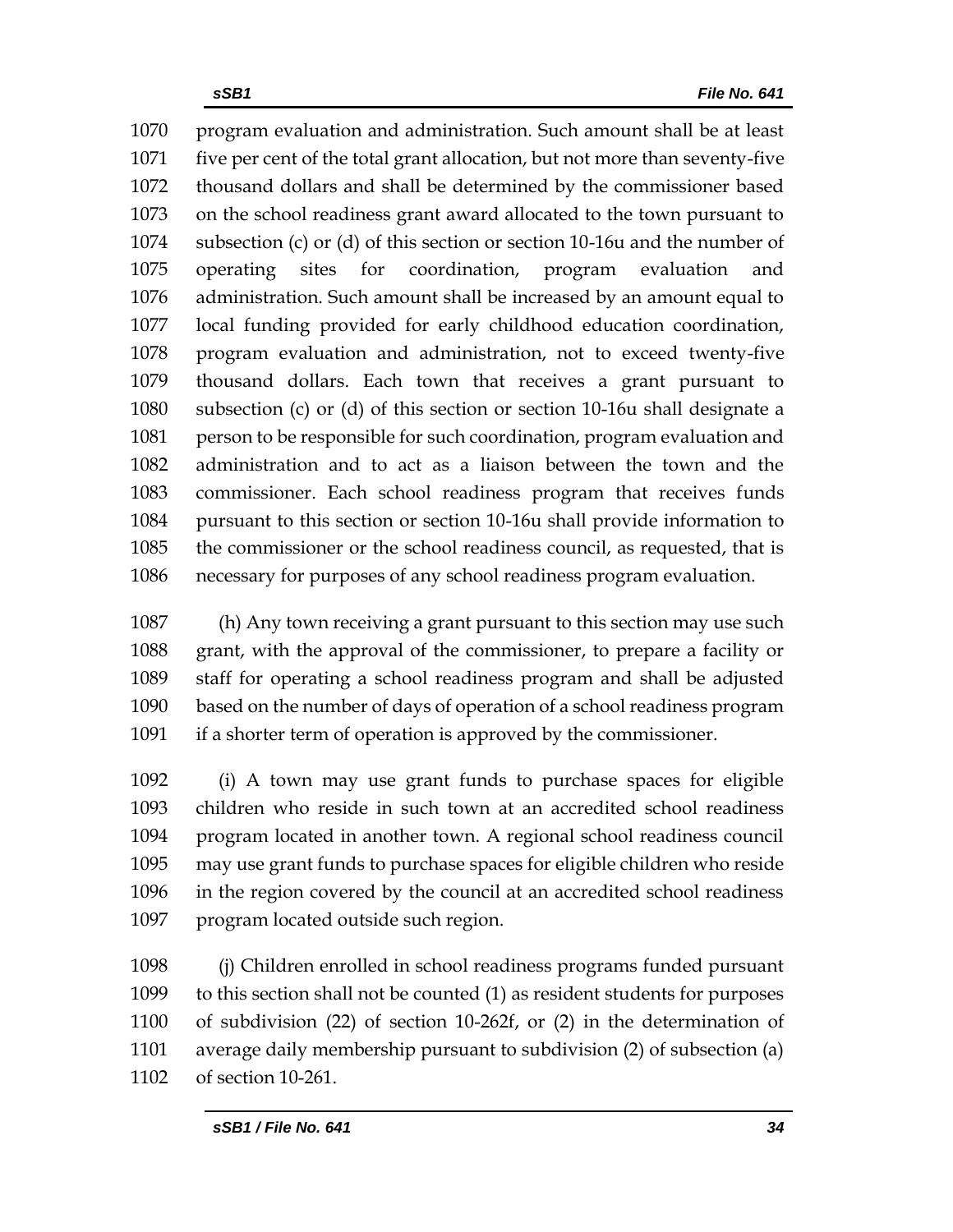allocation shall be made on or before August first.

 (2) Up to two per cent of the amount of the appropriation for this section may be used by the commissioner in a manner consistent with the provisions of section 10-509.

 **[**(l) For the fiscal year ending June 30, 2020, and each fiscal year thereafter, any school readiness program that (1) is licensed by the Office of Early Childhood pursuant to chapter 368a, (2) provides full- day and year-round child care and education programs for children, and (3) receives funds pursuant to this section or section 10-16u, shall use any amount of the per child cost as described in subdivision (1) of subsection (b) of section 10-16q that is over the amount of eight thousand nine hundred twenty-seven dollars, exclusively to increase the salaries of those individuals with direct responsibility for teaching or caring for children in a classroom at such school readiness program.**]**

 Sec. 15. (NEW) (*Effective July 1, 2022*) (a) As used in this section and section 16 of this act:

 (1) "Compensation schedule" means the early childhood educator compensation schedule developed by the Office of Early Childhood pursuant to section 10-531 of the general statutes, as amended by this act;

 (2) "Early childhood care and education program" means a child care services provider, early childhood education program or license-exempt early childhood provider;

 (3) "Child care services provider" means a child care center or a group child care home, as those terms are described in section 19a-77 of the general statutes, as amended by this act;

 (4) "Early childhood education program" means a private preschool program, a school readiness program or program pursuant to section 8-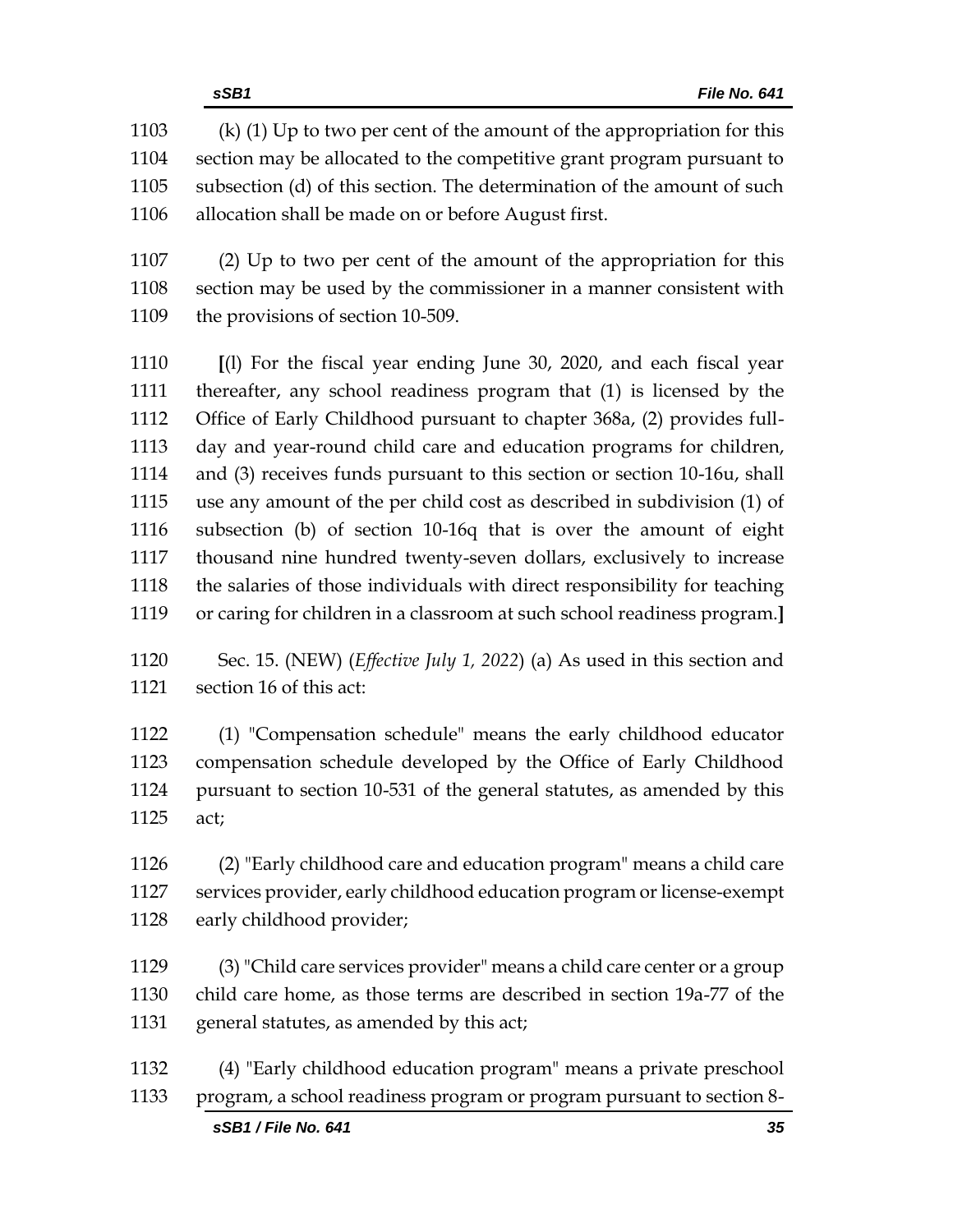| 1134 | 210 of the general statutes, as amended by this act;                       |  |  |
|------|----------------------------------------------------------------------------|--|--|
| 1135 | (5) "School readiness program" has the same meaning as provided in         |  |  |
| 1136 | section 10-16p of the general statutes, as amended by this act;            |  |  |
| 1137 | (6) "License-exempt early childhood provider" means any child care         |  |  |
| 1138 | services provider or school readiness program that accepts state funds     |  |  |
| 1139 | for infant, toddler and preschool spaces associated with such program      |  |  |
| 1140 | that is not required to be licensed pursuant to subsection (b) of section  |  |  |
| 1141 | 19a-77 of the general statutes, and is located in a public school building |  |  |
| 1142 | but is not administered by a public school system;                         |  |  |
| 1143 | (7) "Employee" means a person who is employed by an early                  |  |  |
| 1144 | childhood care and education program and meets the eligibility criteria    |  |  |
| 1145 | described in the compensation schedule and policy developed by the         |  |  |
| 1146 | Office of Early Childhood pursuant to subsection (e) of this section;      |  |  |
| 1147 | (8) "Base salary" means the annual salary that an employee was paid        |  |  |
| 1148 | on December 31, 2021, or, if the position was vacant on December 31,       |  |  |
| 1149 | 2021, the starting annual salary for such position on said date;           |  |  |
| 1150 | (9) "Benefits amount" means seven thousand five hundred dollars;           |  |  |
| 1151 | (10) "Individual employee salary enhancement amount" means, for            |  |  |
| 1152 | any fiscal year, the sum of (A) the difference between (i) the salary      |  |  |
| 1153 | prescribed in the compensation schedule for an employee, and (ii) the      |  |  |
| 1154 | amount of such employee's base salary, and (B) the benefits amount;        |  |  |
| 1155 | (11) "Salary enhancement amount" means the sum of the total                |  |  |
| 1156 | individual employee salary enhancement amounts for all employees of        |  |  |
| 1157 | an early childhood care and education program for the fiscal year; and     |  |  |
| 1158 | (12) "Family child care home" has the same meaning as provided in          |  |  |
| 1159 | section 19a-77 of the general statutes, as amended by this act.            |  |  |
| 1160 | (b) For the fiscal year ending June 30, 2023, and each fiscal year         |  |  |
| 1161 | thereafter, the Office of Early Childhood shall administer the early       |  |  |
| 1162 | childhood care and education salary enhancement grant program. The         |  |  |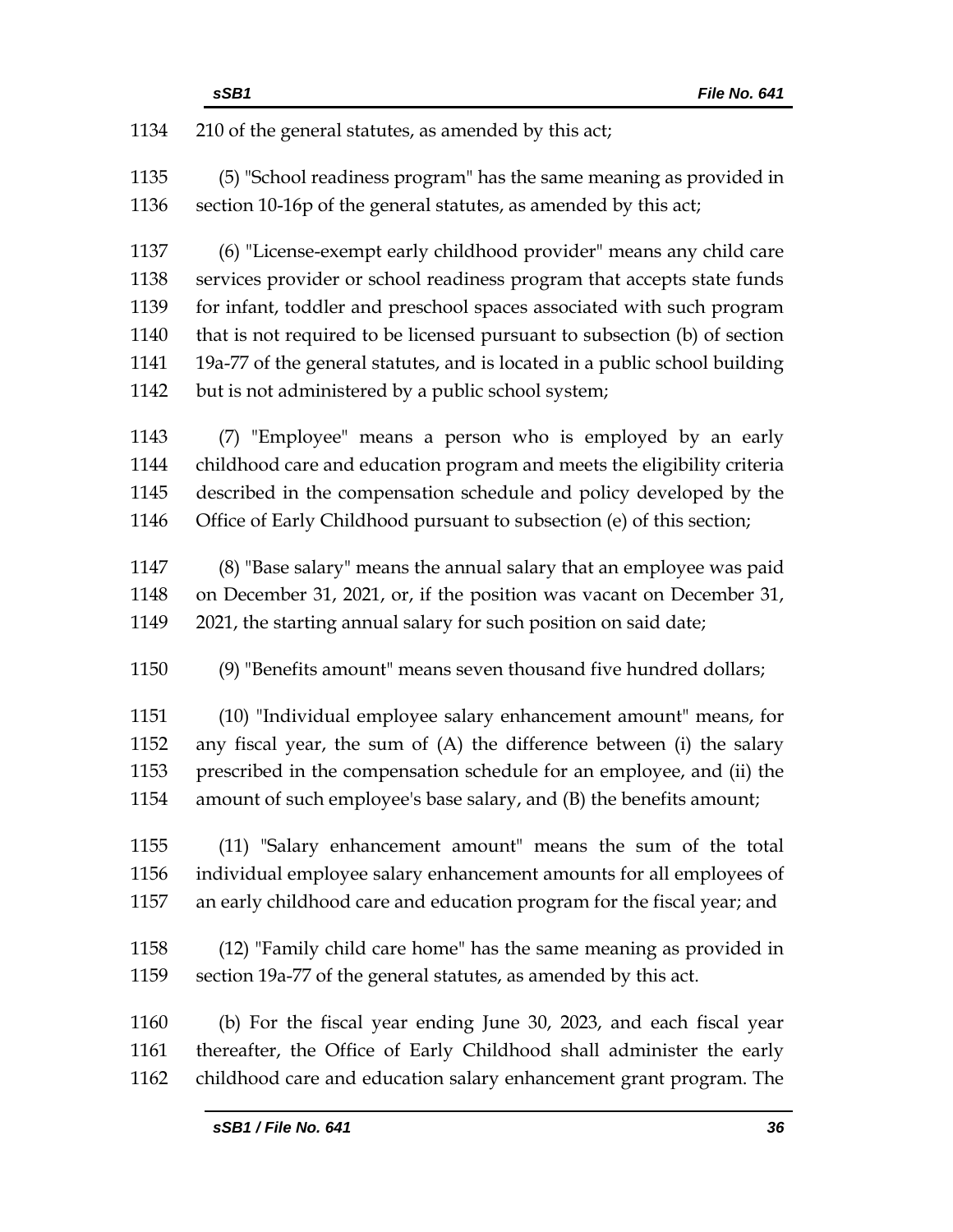office shall annually pay to each early childhood care and education program a salary enhancement grant in the amount of such program's salary enhancement amount. Such programs shall distribute such grant funds to its employees in accordance with the policy developed by the Commissioner of Early Childhood pursuant to subsection (e) of this section.

 (c) For the fiscal year ending June 30, 2023, and each fiscal year thereafter, the office shall annually pay to each family child care home a salary enhancement grant as follows: (1) Twenty thousand dollars for each licensee of a family child care home, (2) six thousand dollars for each full-time assistant or substitute staff member approved by the Commissioner of Early Childhood pursuant to section 19a-87b of the general statutes, and (3) three thousand dollars for each part-time assistant or substitute staff member approved by the commissioner pursuant to section 19a-87b of the general statutes, and employed by the family child care home. The licensee shall distribute such grant funds in accordance with the policy developed by the commissioner pursuant to subsection (e) of this section.

 (d) Each early childhood care and education program shall register, at such time and in such manner as prescribed by the commissioner, with the Office of Early Childhood to receive a grant under the program. Upon registration, such program shall provide any information required by the office, in accordance with the policy developed by the commissioner pursuant to subsection (e) of this section.

 (e) Not later than October 1, 2022, the commissioner shall develop a 1188 policy for the administration of the early childhood care and education salary enhancement grant program. The policy shall include, but need not be limited to, eligibility criteria for the program, the registration process for the program, the distribution requirements of the grant and any other requirements the commissioner deems necessary.

 Sec. 16. (NEW) (*Effective July 1, 2022*) On and after July 1, 2022, each employee of an early childhood care and education program shall be paid an annual salary as prescribed in the compensation schedule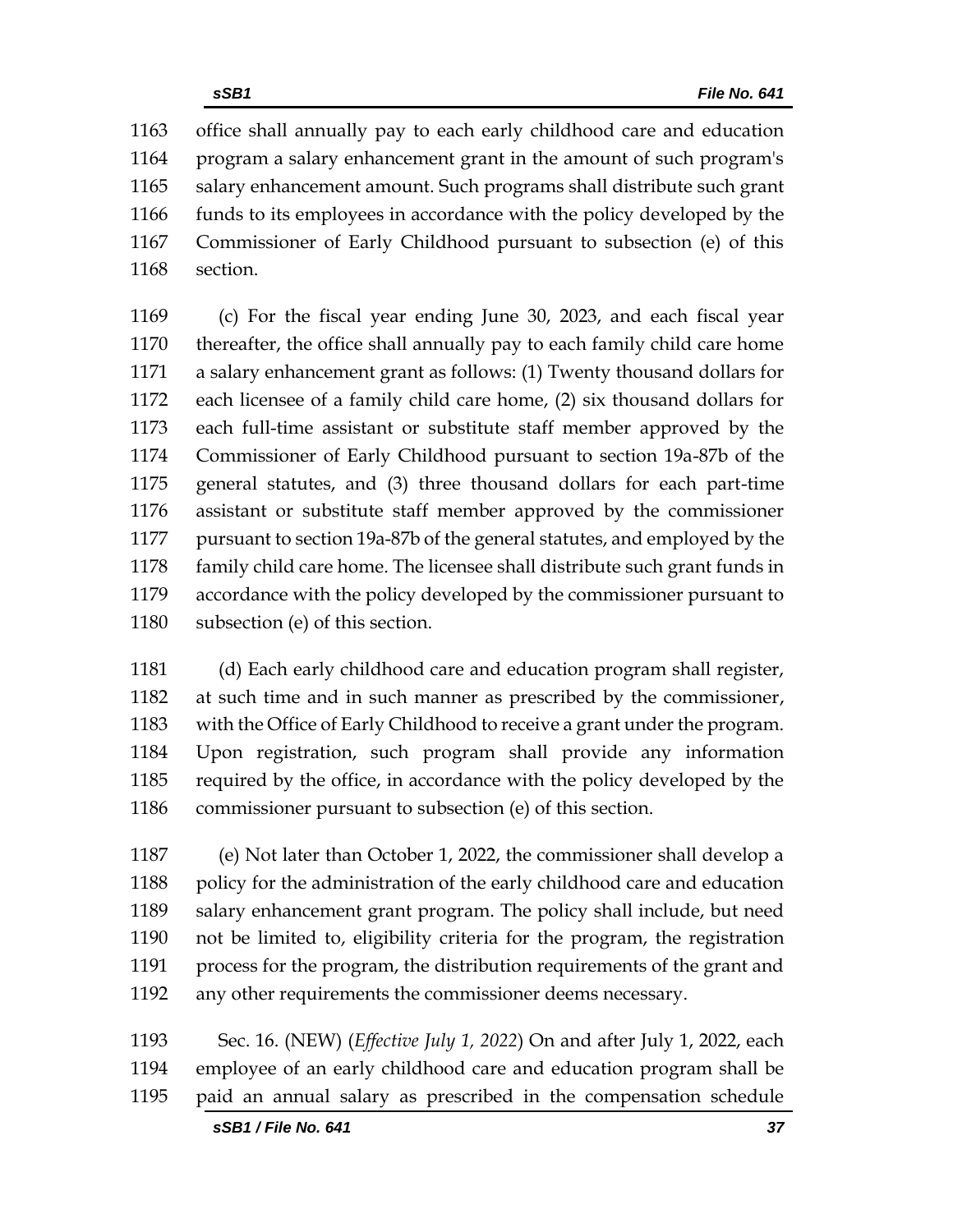| 1196 | developed pursuant to section 10-531 of the general statutes, as          |
|------|---------------------------------------------------------------------------|
| 1197 | amended by this act, except if an employee's salary is greater than the   |
| 1198 | amount prescribed in such compensation schedule then such employee        |
| 1199 | shall be paid such greater amount.                                        |
| 1200 | Sec. 17. Section 10-531 of the general statutes is repealed and the       |
| 1201 | following is substituted in lieu thereof (Effective July 1, 2022):        |
| 1202 | (a) As used in this section:                                              |
| 1203 | (1) "Early childhood education program" means any child care or           |
| 1204 | school readiness program that accepts state funds for infant, toddler and |
| 1205 | preschool spaces associated with such program;                            |
| 1206 | (2) "Employee" means any person who is employed by an early               |
| 1207 | childhood care and education program and meets the [applicable staff      |
| 1208 | qualifications requirement, as defined in section 10-16p] eligibility     |
| 1209 | criteria described in the compensation schedule and policy developed      |
| 1210 | by the Office of Early Childhood pursuant to subsection (e) of section 1  |
| 1211 | of this act;                                                              |
| 1212 | (3) "Compensation" means the salary, wages, benefits and other            |
| 1213 | forms of valuable consideration earned by and provided to an employee     |
| 1214 | in remuneration for services rendered; [and]                              |
| 1215 | (4) "Compensation schedule" means a list or lists specifying a series     |
| 1216 | of compensation steps and ranges; [.]                                     |
| 1217 | (5) "Early childhood care and education program" means a child care       |
| 1218 | services provider or an early childhood education program;                |
| 1219 | (6) "Child care services provider" means a child care center or a group   |
| 1220 | child care home, as those terms are described in section 19a-77, as       |
| 1221 | amended by this act;                                                      |
| 1222 | (7) "Early childhood education program" means a private preschool         |
| 1223 | program, a school readiness program or program pursuant to section 8-     |
| 1224 | 210, as amended by this act; and                                          |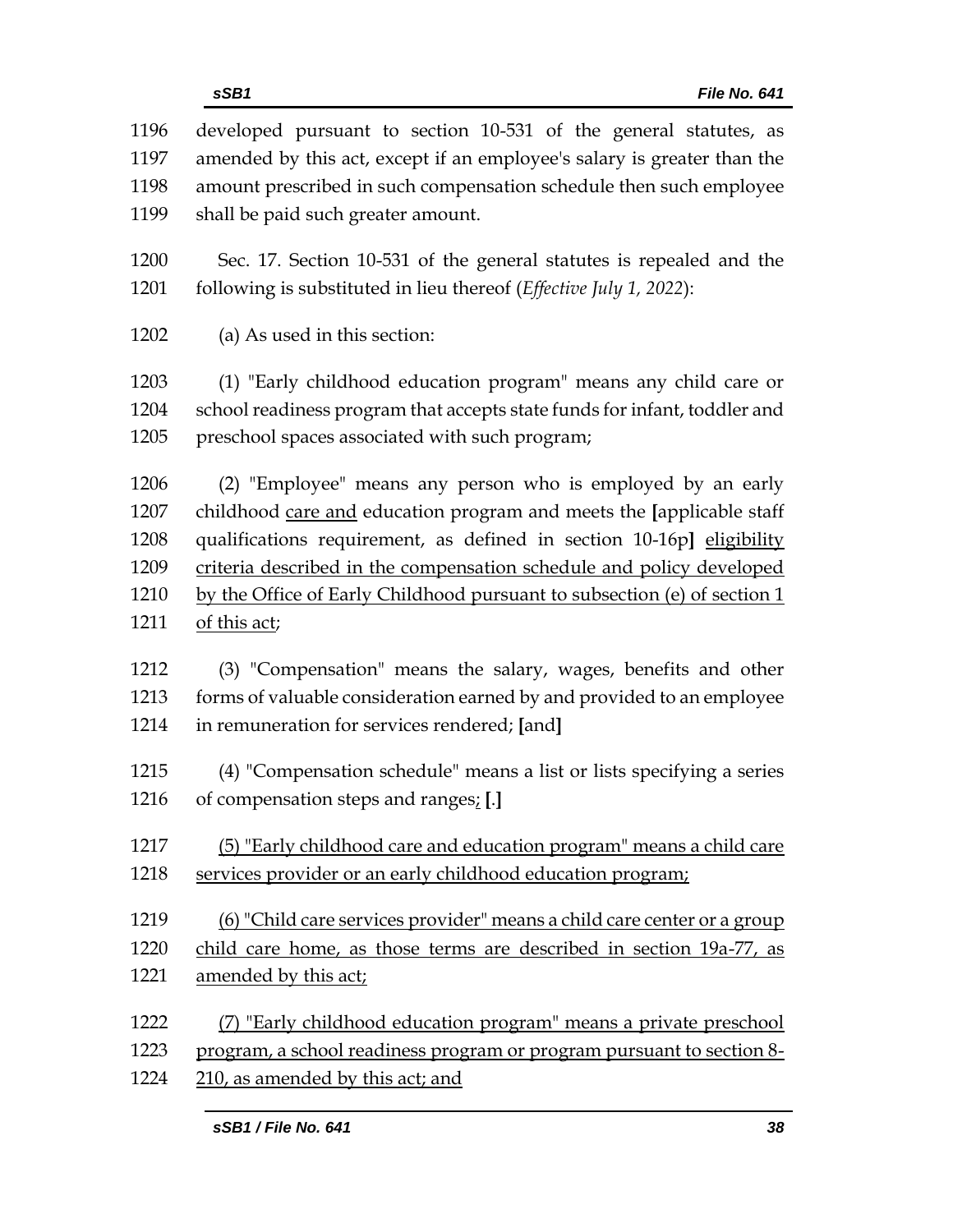|      | sSB1<br>File No. 641                                                |
|------|---------------------------------------------------------------------|
| 1225 | (8) "School readiness program" has the same meaning as provided in  |
| 1226 | section 10-16p, as amended by this act.                             |
| 1227 | (b) The Office of Early Childhood shall establish, after notice and |
|      | conceptunity for public commont a proposed early childhood educator |

 opportunity for public comment, a proposed early childhood educator compensation schedule for employees of early childhood education programs.

 (c) (1) The office shall consider the following factors in developing the proposed early childhood educator compensation schedule: (A) Level of education, (B) training in early childhood education or child development, (C) relevant employment experience, including the number of years an individual has been employed in an early childhood education program, (D) compensation levels for certified teachers employed in a preschool program operated by a local or regional board of education or regional educational service center, and (E) cost of living in the state.

 (2) In developing the proposed early childhood educator compensation schedule, the office may (A) consider the findings and recommendations provided in "A Plan to Assist Early Education State Funded Providers to Degree Attainment and Increased Compensation" created by the office, pursuant to section 4 of public act 15-134, to create a standardized salary scale and incentive package for early childhood educators, (B) utilize state and federal funding, and (C) examine existing programs that address early childhood educator compensation and staff retention through financial incentives, such as bonuses for degree or course completion.

 (3) The office shall establish a recommended minimum salary for employees as part of the proposed early childhood educator compensation schedule.

 (d) Not later than January 1, 2021, the office shall submit the proposed early childhood educator compensation schedule and a report to the joint standing committees of the General Assembly having cognizance of matters relating to education and appropriations and the budgets of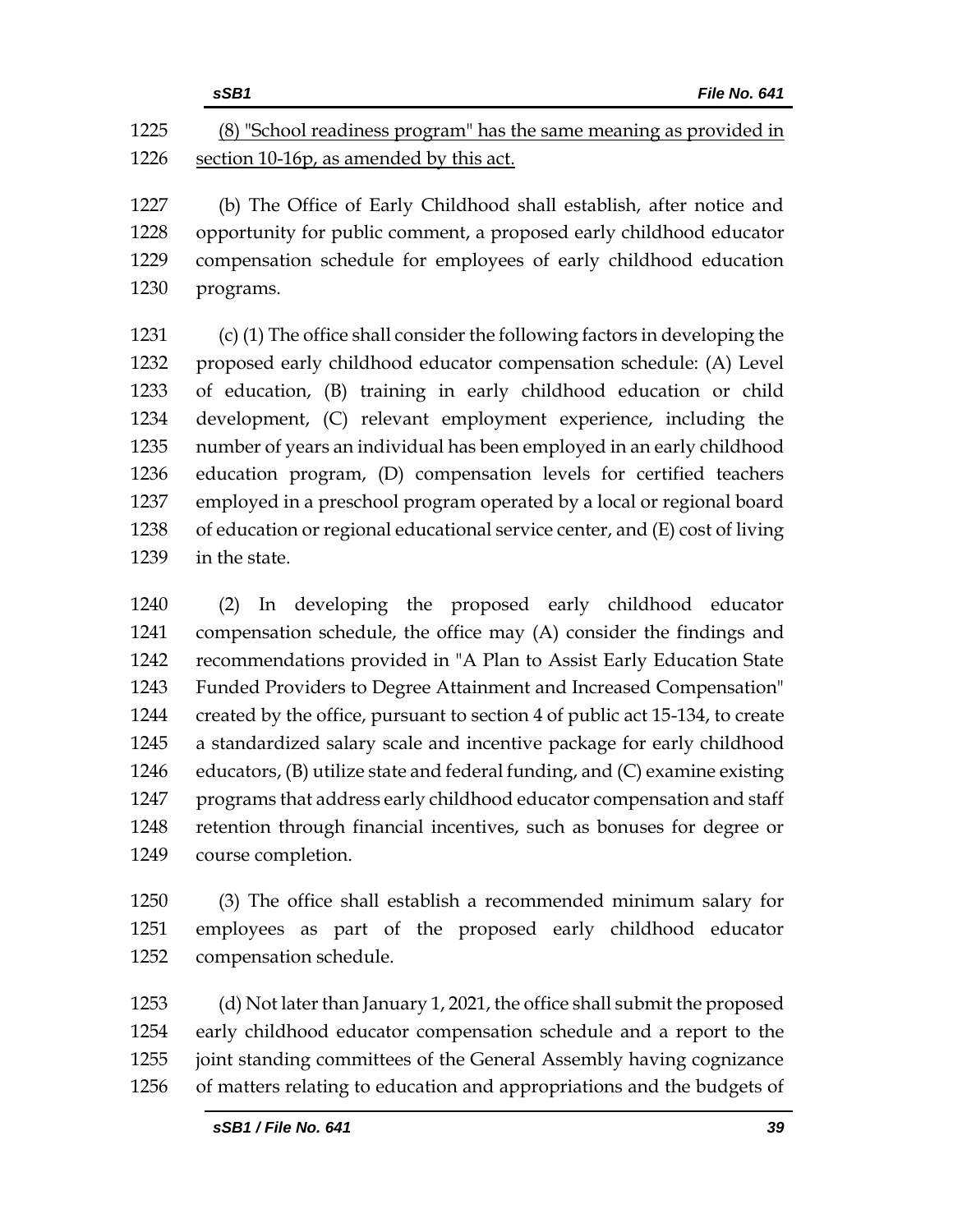state agencies, in accordance with the provisions of section 11-4a. Such report shall include: (1) Any recommendations for legislation relating to state-wide implementation of the proposed early childhood educator compensation schedule, (2) an estimate of the cost of implementing the proposed early childhood educator compensation schedule state-wide, (3) an analysis of the effect of the state-wide implementation of the proposed early childhood educator compensation schedule on the number of available preschool seats, and (4) an explanation of how the proposed early childhood educator compensation schedule will be included in any quality rating and improvement system developed by the office, pursuant to subdivision (15) of subsection (b) of section 10- 500.

 (e) Not later than January 1, 2023, the office shall amend the compensation schedule to include employees of early childhood care and education programs.

 Sec. 18. (*Effective July 1, 2022*) The sum of sixty thousand dollars is appropriated to the Department of Education from the General Fund, for the fiscal year ending June 30, 2023, for the purpose of hiring a full- time employee to administer the grant program to provide grants to local and regional boards of education for the purpose of hiring and retaining additional school social workers and school psychologists described in section 2 of this act.

 Sec. 19. (*Effective July 1, 2022*) The sum of thirty thousand dollars is appropriated to the Department of Education from the General Fund, 1281 for the fiscal year ending June 30, 2023, for the purpose of hiring a full-1282 time employee to administer the minority teacher candidate scholarship program established pursuant to section 9 of this act.

 Sec. 20. (*Effective from passage*) The sum of five hundred ninety thousand dollars of the amount appropriated in section 21 of this act to the Department of Public Health for school-based health clinics, for the fiscal year ending June 30, 2023, shall be made available for a grant to each of the thirty-six recommended sites for expanded mental health services contained in the final report of the School-Based Health Center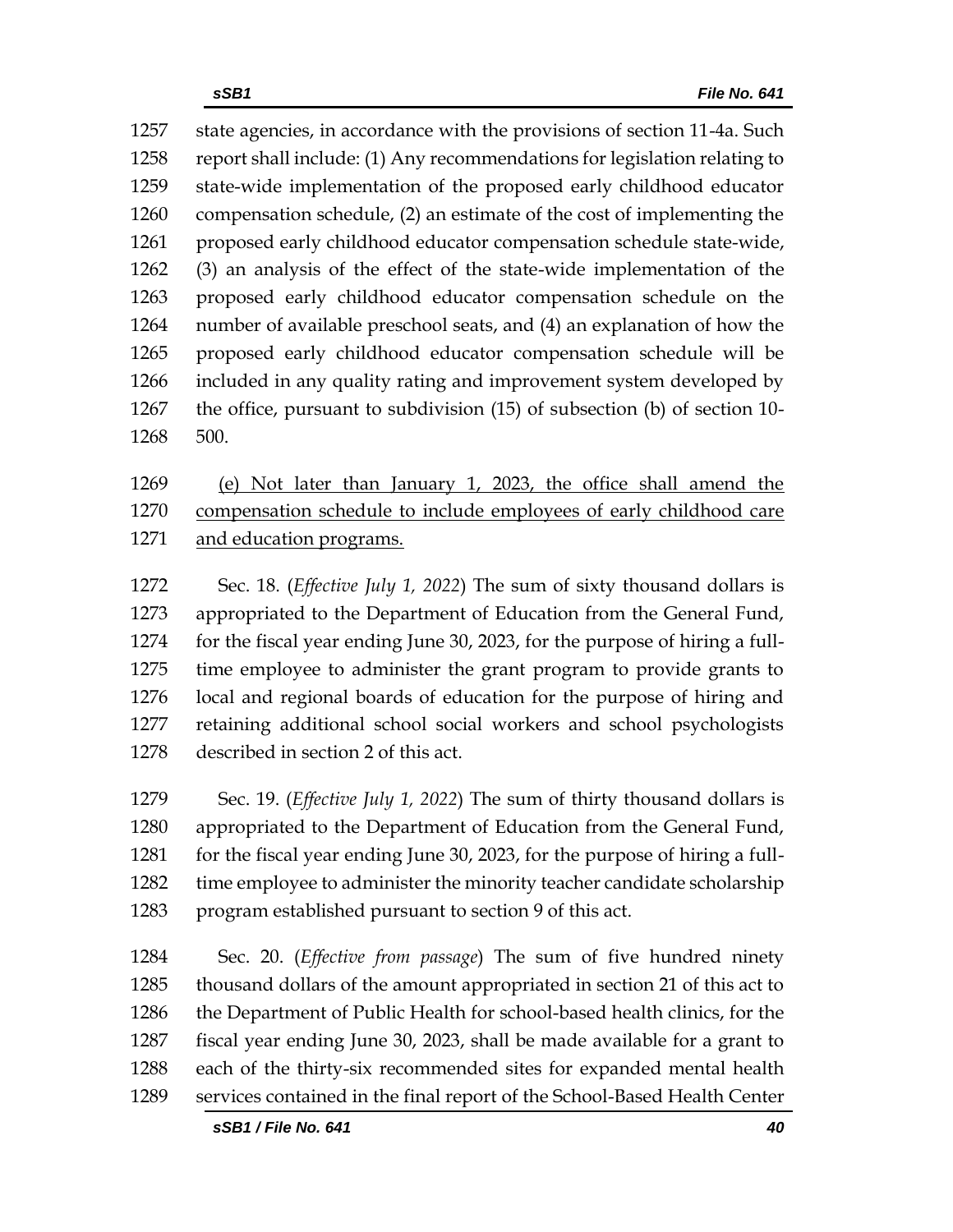Expansion Working Group, established pursuant to section 16 of public act 21-35.

 Sec. 21. (*Effective from passage*) The sum of twenty-one million two hundred forty thousand dollars is appropriated to the Department of Public Health from the General Fund, for the fiscal year ending June 30, 2022, for the purpose of expanding services of existing school-based health centers to include mental health services in accordance with the provisions of section 20 of this act.

 Sec. 22. (*Effective from passage*) The sum of thirteen million dollars is allocated, in accordance with the provisions of special act 21-1, from the federal funds designated for the state pursuant to the provisions of section 602 of Subtitle M of Title IX of the American Rescue Plan Act of 2021, P.L. 117-2, as amended from time to time, to the Department of Education, for the fiscal year ending June 30, 2023, for support to the existing fifteen districts participating in the Learner Engagement and Attendance Program (LEAP) and expanding participation in the LEAP program to include five additional high-need districts.

 Sec. 23. (*Effective from passage*) The sum of thirteen million dollars is allocated, in accordance with the provisions of special act 21-1, from the federal funds designated for the state pursuant to the provisions of section 602 of Subtitle M of Title IX of the American Rescue Plan Act of 2021, P.L. 117-2, as amended from time to time, to the Department of Education, for the fiscal year ending June 30, 2024, for support to the existing twenty districts participating in the Learner Engagement and Attendance Program (LEAP).

> This act shall take effect as follows and shall amend the following sections:

| Section 1 | from passage | New section |
|-----------|--------------|-------------|
| Sec. 2    | July 1, 2022 | New section |
| Sec. 3    | July 1, 2022 | New section |
| Sec. 4    | July 1, 2022 | New section |
| Sec. 5    | July 1, 2022 | New section |
| Sec. 6    | from passage | $10-212a$   |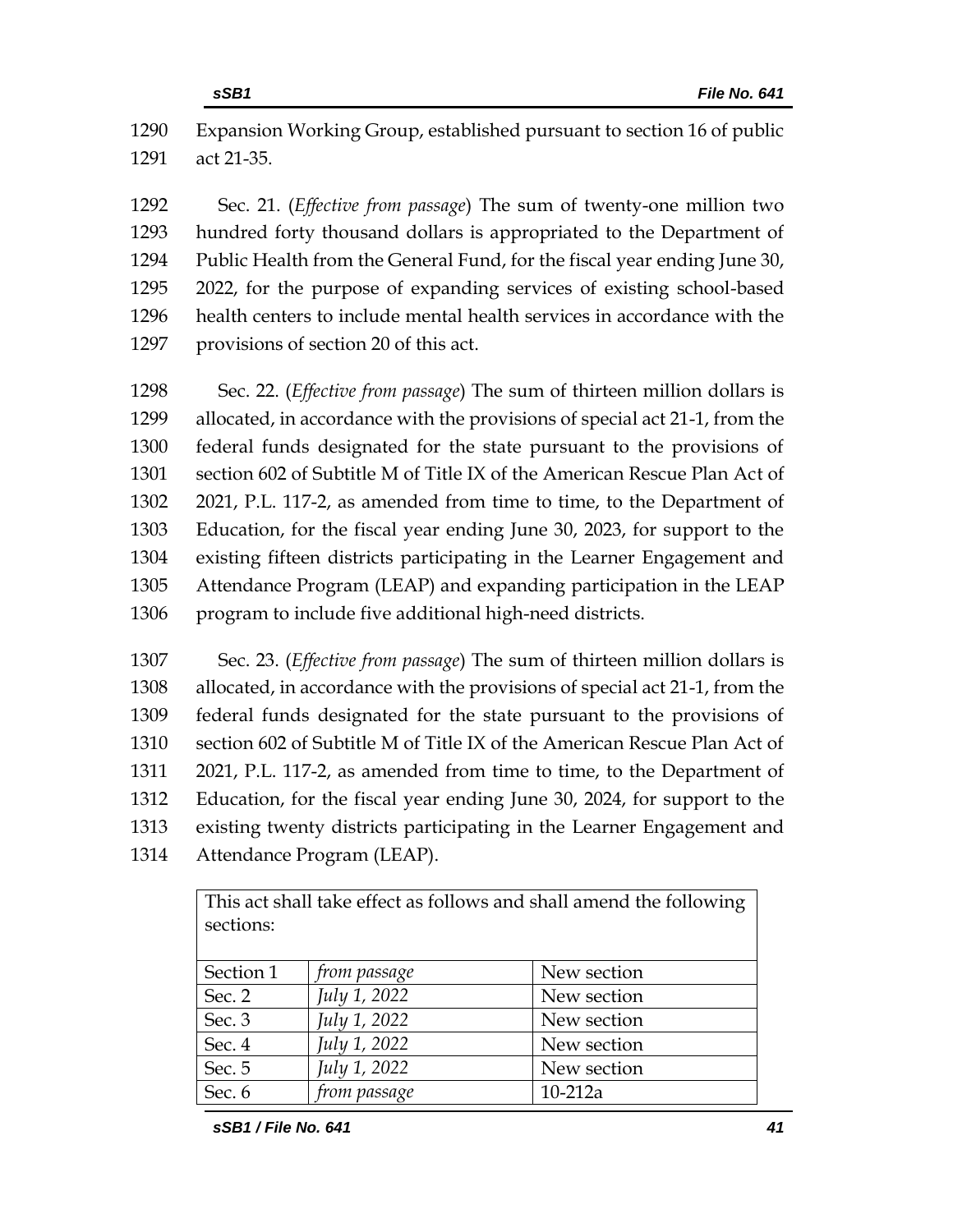| Sec. 7  | July 1, 2022 | 21a-286        |
|---------|--------------|----------------|
| Sec. 8  | July 1, 2022 | New section    |
| Sec. 9  | July 1, 2022 | New section    |
| Sec. 10 | from passage | New section    |
| Sec. 11 | from passage | New section    |
| Sec. 12 | July 1, 2022 | New section    |
| Sec. 13 | July 1, 2022 | $10-16q(b)(1)$ |
| Sec. 14 | July 1, 2022 | $10-16p$       |
| Sec. 15 | July 1, 2022 | New section    |
| Sec. 16 | July 1, 2022 | New section    |
| Sec. 17 | July 1, 2022 | 10-531         |
| Sec. 18 | July 1, 2022 | New section    |
| Sec. 19 | July 1, 2022 | New section    |
| Sec. 20 | from passage | New section    |
| Sec. 21 | from passage | New section    |
| Sec. 22 | from passage | New section    |
| Sec. 23 | from passage | New section    |

**ED** *Joint Favorable Subst. C/R* APP

*APP Joint Favorable*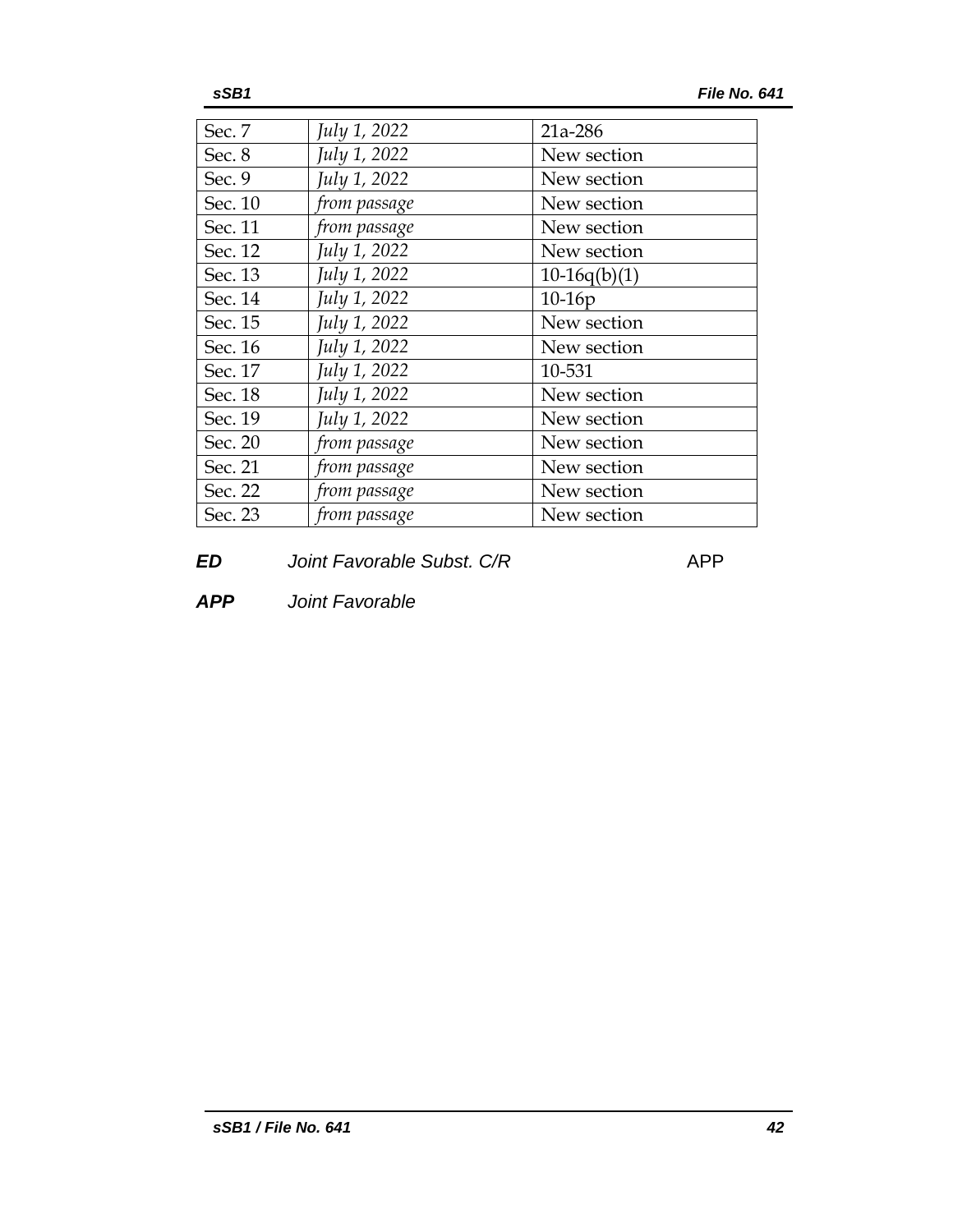*The following Fiscal Impact Statement and Bill Analysis are prepared for the benefit of the members of the General Assembly, solely for purposes of information, summarization and explanation and do not represent the intent of the General Assembly or either chamber thereof for any purpose. In general,*  fiscal impacts are based upon a variety of informational sources, including the analyst's professional *knowledge. Whenever applicable, agency data is consulted as part of the analysis, however final products do not necessarily reflect an assessment from any specific department.*

# *OFA Fiscal Note*

*State Impact:* SEE BELOW *Municipal Impact:* SEE BELOW *Explanation*

## **State Department of Education**

The bill results in significant costs to the State Department of Education (SDE) associated with developing a survey to distribute to each local and regional board of education concerning the employment of various behavioral health practitioners and school nurses, and the creation of a grant program for local and regional boards of education, associated with hiring and retention of these workers. SDE does not currently have the staff available to complete the requirements contained within the bill and does not have funding to provide grants. It is anticipated that the cost to the state would be significant, over \$1 million.

The bill additionally requires local and regional boards of education to implement mental health plans for student athletes, which are jointly developed with SDE. This could result in a state mandate and corresponding cost to local and regional boards of education associated with providing additional mental health services to student athletes. The scope of the cost would vary depending on the size of the district, the number of student athletes and the services contained within the mental health plans.

The bill authorizes a school nurse, or in the absence of a school nurse, a qualified school employee, to maintain opioid antagonists to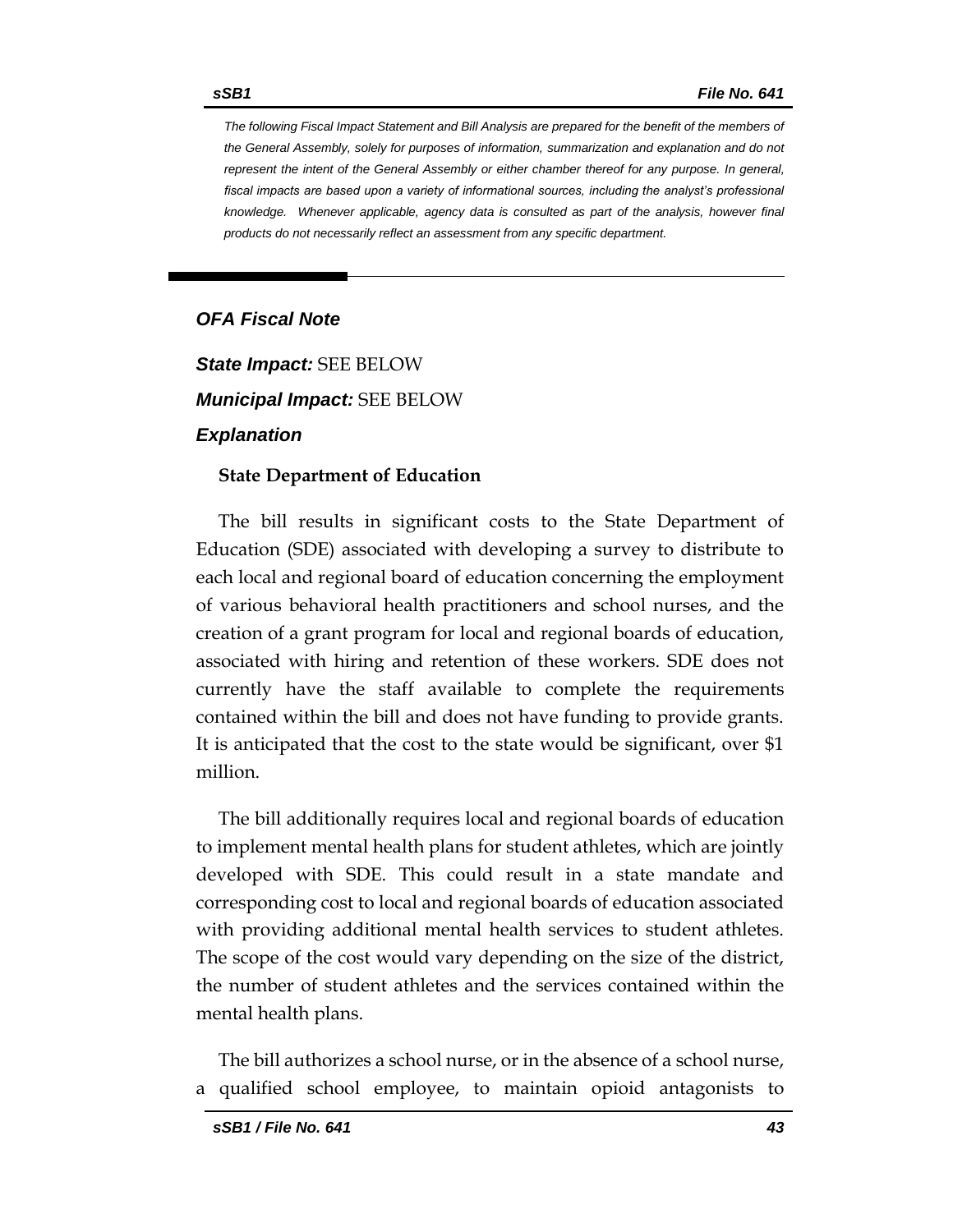administer emergency first aid to a student who is experiencing an opioid-related drug overdose. The bill requires a school nurse or principal to select multiple qualified school employees to administer an opioid antagonist, and at least one such employee must be on school grounds during regular school hours when the school nurse is not there. This could result in additional costs to local and regional school districts if a school must pay an employee to stay additional hours outside of their normally scheduled hours, to cover the requirements of the bill. The cost to a district would be dependent on the number of hours a school nurse is away during normal school hours and those hours are outside the normal schedule of the qualified employees. The bill allows local and regional school districts to maintain opioid antagonists, this could result in an additional cost associate with purchasing emergency kits, which are estimated to cost \$22 - \$60 per kit. If a district were to purchase 100 kits, the cost would range from \$2,220 to \$6,000.

Additionally, the bill establishes a minority teacher candidate scholarship program. This will result in an additional cost to the state as SDE does not have funding available. The scope of the cost would be dependent upon the number of scholarships awarded and the amount per award.

# **Office of Early Childhood**

The bill results in significant costs to the Office of Early Childhood (OEC) associated with: (1) expanding infant and toddler and PreK seats over time, starting with School Readiness programs in FY 23, and based on needs assessments, (2) increasing infant and toddler and Prek rates for those programs, (3) expanding the definition of School Readiness to include sectarian child care providers who would otherwise qualify, and (4) implementing the early childhood care and education salary enhancement grant program. OEC must establish program administration and eligibility requirements by 10/1/22 and distribute funding in FY 23, which is related to the early childhood education compensation schedule.

For context, increasing rates for existing School Readiness and child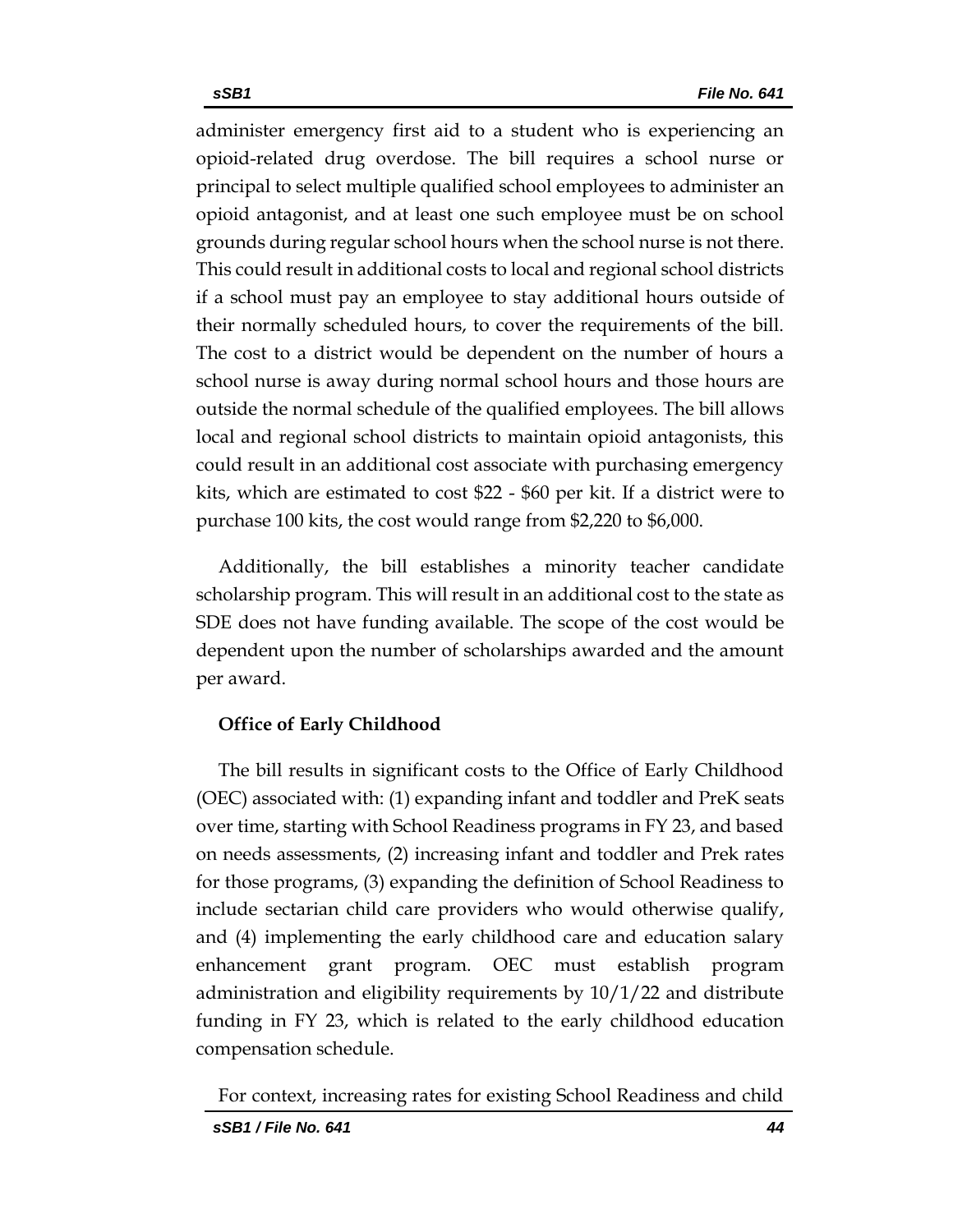day care seats would cost approximately \$64.8 million and the salary enhancement program is anticipated to impact up to approximately 21,000 employees. The bill's actual costs to the state and associated impacts to towns is dependent on the child care needs assessments and related distribution of seats at increased rates for applicable programs, and the implementation of the compensation schedule. OEC would require additional staffing costs of at least \$164,000 annually (with associated fringe of \$66,500) to administer the salary enhancement grant program.

|            |         |            | To support a full-time SDE       |
|------------|---------|------------|----------------------------------|
|            |         |            | position to administer the grant |
|            |         |            | program to provide grants to     |
|            |         |            | local and regional boards of     |
|            |         |            | education for the purpose of     |
|            |         |            | hiring and retaining additional  |
|            | General |            | school social workers and        |
| <b>SDE</b> | Fund    | 60,000     | school psychologists.            |
|            |         |            | support a full-time<br>To        |
|            |         |            | employee to administer the       |
|            | General |            | minority teacher candidate       |
| <b>SDE</b> | Fund    | 30,000     | scholarship program.             |
|            |         |            | To provide grants to each of the |
|            |         |            | 36 recommended sites for         |
|            |         |            | expanded mental health           |
|            |         |            | services contained in the final  |
|            |         |            | report of the School-Based       |
|            |         |            | Health<br>Center Expansion       |
|            |         |            | Working Group, established       |
|            | General |            | pursuant to section 16 of public |
| <b>DPH</b> | Fund    | 590,000    | 1291 act 21-35.                  |
|            |         |            | To expand services of existing   |
|            |         |            | school-based health centers to   |
|            |         |            | include mental health services   |
|            | General |            | accordance with<br>the<br>in     |
| )PH        | Fund    | 21,240,000 | provisions.                      |

# **Appropriations**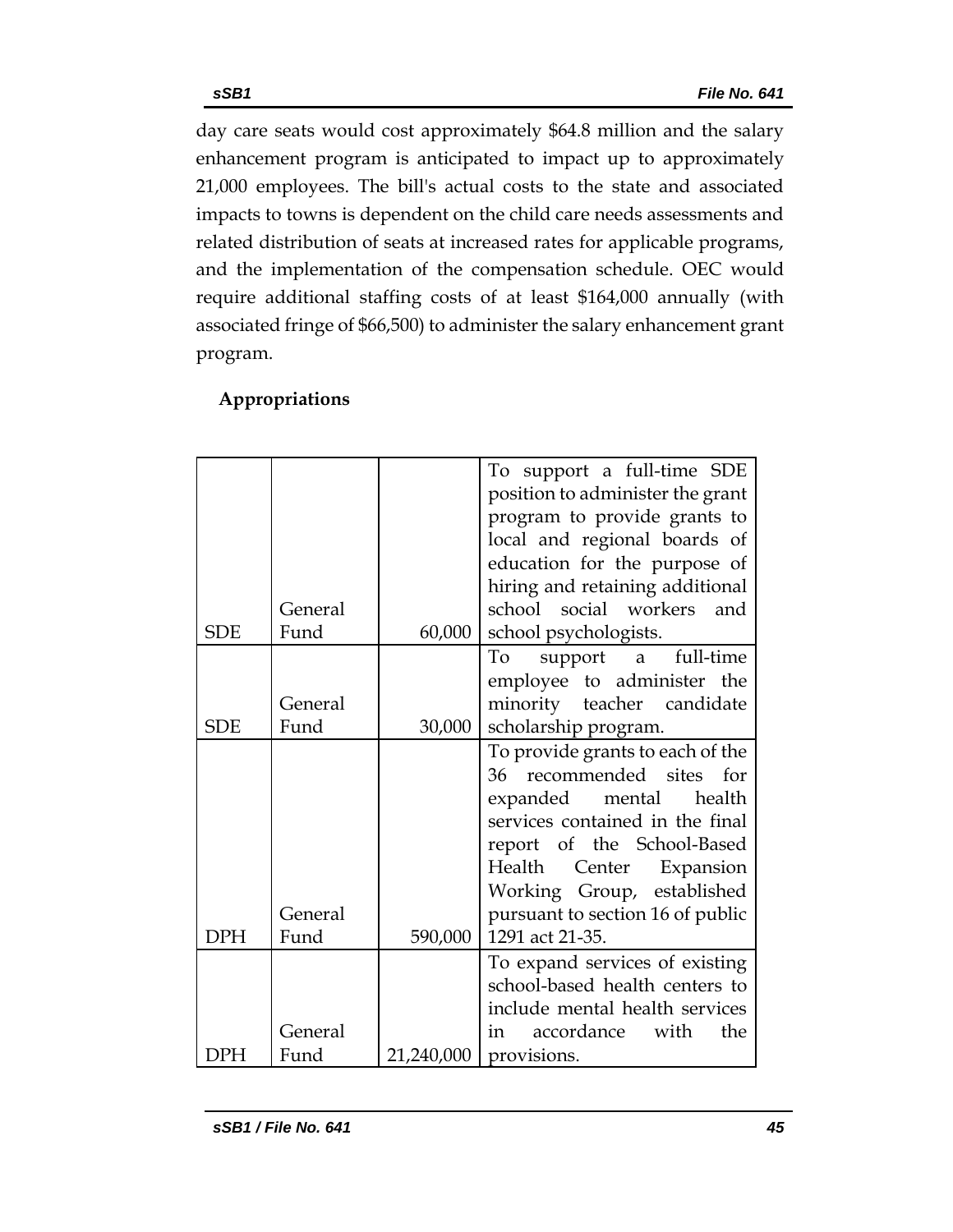| sSB1       |      |            | File No. 641                                                                                                                                                                                                                 |
|------------|------|------------|------------------------------------------------------------------------------------------------------------------------------------------------------------------------------------------------------------------------------|
| <b>SDE</b> | ARPA | 13,000,000 | To support the existing 15<br>districts participating in the<br>Learner Engagement<br>and<br>Attendance Program (LEAP)<br>and expand participation in the<br>LEAP program to include five<br>additional high-need districts. |
|            |      | 13,000,000 | To support the existing 20<br>districts participating in the<br>Learner Engagement<br>and<br>Attendance Program (LEAP).                                                                                                      |

sHB 5037, the revised FY 23 budget bill, as favorably reported by the Appropriations Committee, is under the spending cap by \$4.6 million in FY 23. The appropriations contained in the bill would result in the budget being over the spending cap by \$17.3 million in FY 23.

# *The Out Years*

The annualized ongoing fiscal impact identified above would continue into the future subject to inflation.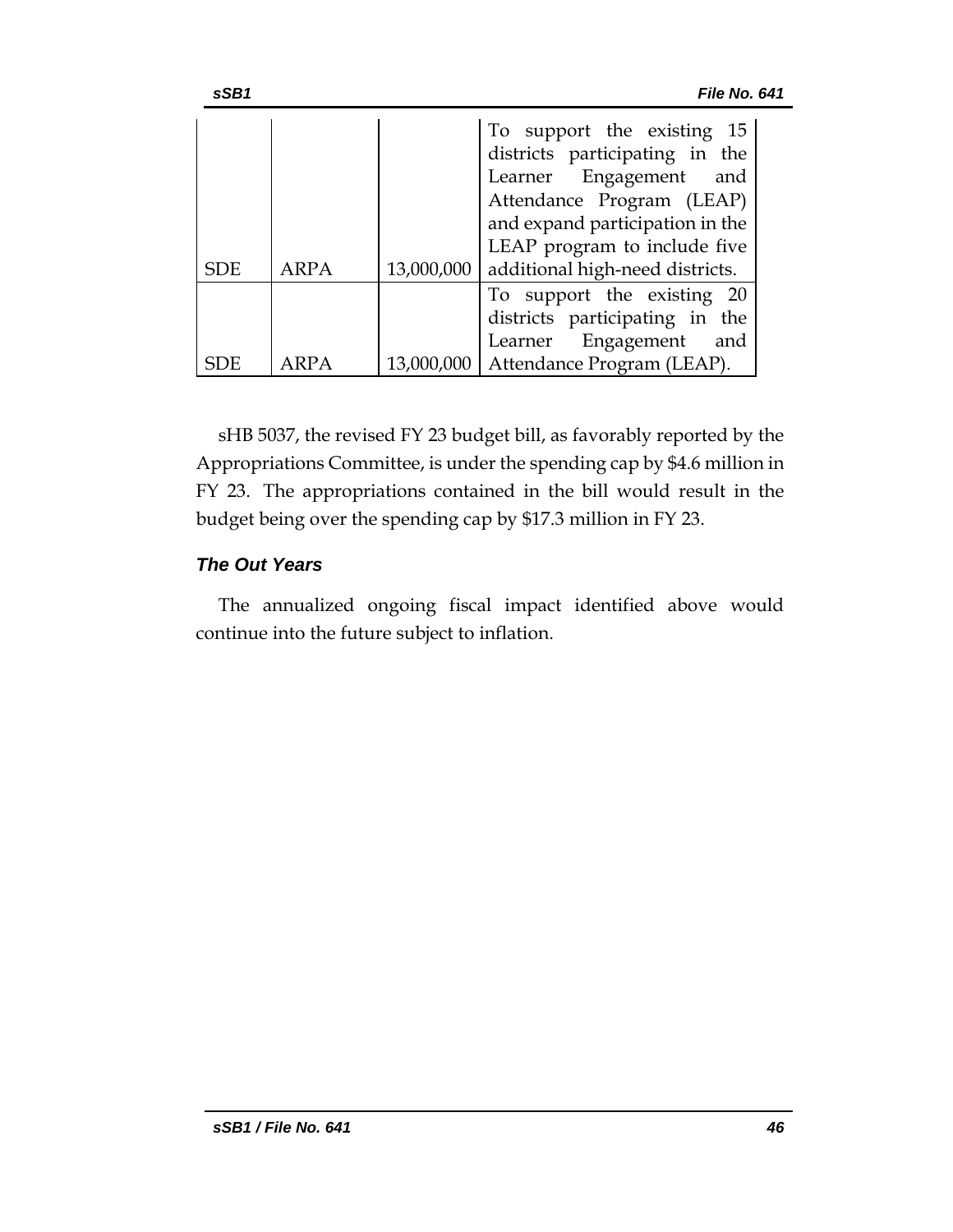## **OLR Bill Analysis**

**sSB 1**

## *AN ACT CONCERNING CHILDHOOD MENTAL AND PHYSICAL HEALTH SERVICES IN SCHOOLS.*

## TABLE OF CONTENTS:

## § 1 – [SURVEY ON SCHOOL SOCIAL WORKERS, PSYCHOLOGISTS,](#page-48-0)  [COUNSELORS, AND NURSES](#page-48-0)

*[Requires SDE to develop and distribute a survey that school districts must annually](#page-48-1)  [complete on the number of school social workers, psychologists, counselors, and nurses](#page-48-1)  [they employ; requires the education commissioner to calculate the student-to-worker ratio](#page-48-1)  [for each of the four types of professionals and report the survey results and the ratios to the](#page-48-1)  [Education and Children's committees](#page-48-1)*

## § 2 & 18 – [NEW GRANT FOR SCHOOL SOCIAL WORKERS,](#page-49-0)  [PSYCHOLOGISTS, COUNSELORS, AND NURSES](#page-49-0)

*[Requires SDE to administer grants for FYs 23 to 25, for school districts to hire and retain](#page-49-1)  [more school social workers, psychologists, counselors, and nurses; requires SDE to](#page-49-1)  [calculate the return on investment for the grants and make recommendations on the](#page-49-1)  program's renewal beyond [FY 25; appropriates \\$60,000 for FY 23 for SDE to hire a](#page-49-1)  [program administrator](#page-49-1)*

## § 3 – [HUMAN SERVICES PERMIT](#page-52-0)

*[Authorizes SBE to issue human services permits to qualified applicants with specialized](#page-52-1)  [training, experience, or expertise in social work, human services, psychology, or sociology.](#page-52-1)*

#### §§ 4 & 5 – [MENTAL HEALTH PLAN FOR STUDENT ATHLETES](#page-52-2)

*[Requires SDE to establish, and boards of education to implement, a mental health plan for](#page-52-3)  [student athletes to raise awareness about available resources](#page-52-3)*

## **[BACKGROUND](#page-53-0)**

## §§ 6-8 – [OPIOID ANTAGONISTS IN SCHOOLS](#page-53-1)

*[Generally \(1\) allows school nurses and qualified school employees to maintain and](#page-53-2)  [administer opioid antagonists to students who do not have prior written authorization to](#page-53-2)  [receive the medication; \(2\) requires SDE to develop related guidelines by October 1, 2022;](#page-53-2)  [\(3\) authorizes certain prescribers and pharmacists to enter into agreements with school](#page-53-2)  [boards on the distribution and administration of opioid antagonists; and \(4\) requires DCP](#page-53-2)  [to provide school boards with information on how to acquire opioid antagonists from](#page-53-2)  [manufacturers](#page-53-2)*

## §§ 9 & 19 – [MINORITY TEACHER CANDIDATE SCHOLARSHIP](#page-56-0)  [PROGRAM](#page-56-0)

*[Requires SDE to administer a new minority teacher candidate scholarship program;](#page-56-1)  [authorizes grants of up to \\$20,000 a year for high school graduates of priority school](#page-56-1)*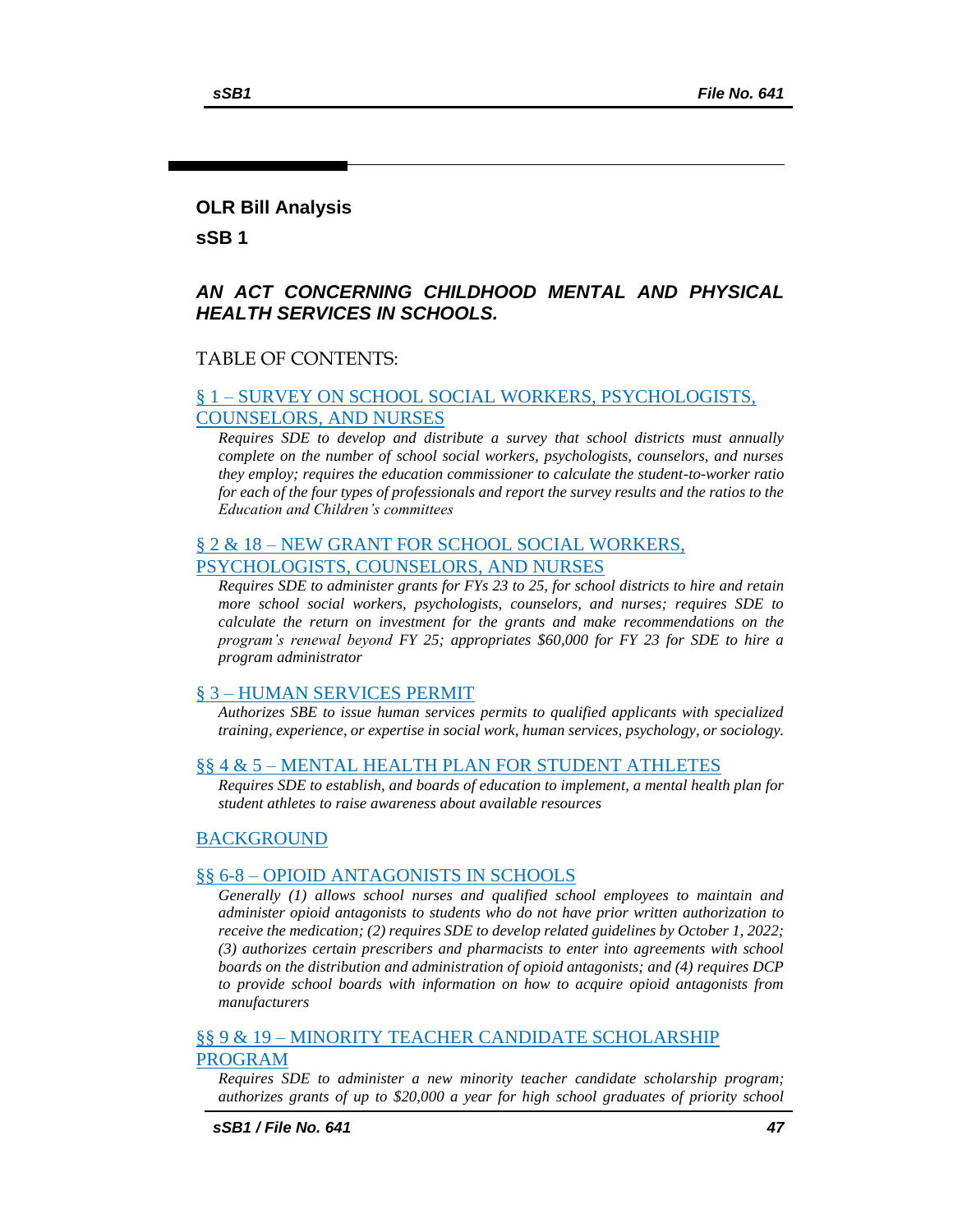*[districts who are enrolled in a teacher preparation program at any four-year institution of](#page-56-1)  [higher education; appropriates \\$30,000 for a staff person to administer the program](#page-56-1)*

## § 10 – [TASK FORCE TO COMBAT ABLEISM](#page-57-0)

*[Establishes a 13-member task force to combat ableism and requires it to submit its findings](#page-57-1)  [and recommendations to the Children's and Education committees by January 1, 2023](#page-57-1)*

## § 11 – [CIAC TASK FORCE](#page-58-0)

*[Establishes a seven-member task force to study the governance structure and internal](#page-58-1)  [procedures of CIAC and requires it to submit its findings and recommendations to the](#page-58-1)  [Education Committee by January 1, 2023](#page-58-1)*

#### [§§ 12 & 14 —SCHOOL READINESS PROGRAM EXPANSION](#page-60-0)

*[Eliminates the requirement that school readiness programs be nonreligious; requires OEC](#page-60-1)  [to conduct a needs assessment for infant, toddler, and preschool spaces in school readiness](#page-60-1)  [programs statewide; requires the commissioner to award school readiness grants to fund](#page-60-1)  [these additional spaces beginning in FY 24](#page-60-1)*

## § 13 — [SCHOOL READINESS COMPETITIVE GRANT PROGRAM](#page-61-0)

*[Increases the per child cost cap used to calculate certain school readiness program grants](#page-61-1)  [beginning in FY 23](#page-61-1)*

## § 14 — [EXCESS SCHOOL READINESS](#page-62-0) GRANT FUNDS

*[Allows OEC to use appropriated, unexpended school readiness funds to provide](#page-62-1)  [scholarships for early childhood care and education program providers and their staff;](#page-62-1)  [eliminates licensed school readiness programs' authority to use unspent school readiness](#page-62-1)  [grant funds that exceed the per child school readiness cost to increase classroom teacher](#page-62-1)  [or caregiver salaries](#page-62-1)*

#### § 15 — [EARLY CHILDHOOD CARE SALARY ENHANCEMENT GRANT](#page-63-0)

*[Requires OEC to administer an annual salary enhancement grant to eligible employees of](#page-63-1)  [family child care homes and early childhood care and education programs beginning in FY](#page-63-1) [23](#page-63-1)*

## §§ 16 & 17 — [EARLY CHILDHOOD COMPENSATION SCHEDULE](#page-65-0)  [AND SALARIES](#page-65-0)

*[Requires OEC to amend its proposed early childhood educator compensation schedule to](#page-65-1)  [include more employee categories; requires each early childhood care and education](#page-65-1)  [program employee to be paid an annual salary as prescribed in the OEC-developed](#page-65-1)  [compensation schedule beginning in FY 23](#page-65-1)*

#### [BACKGROUND](#page-66-0)

## [COMMENTS](#page-67-0)

#### §§ 20 & 21 – [SCHOOL-BASED HEALTH CENTER GRANTS](#page-68-0)

*[Appropriates \\$21.24 million in FY 22 to DPH to expand school-based health centers'](#page-68-1)  [services to include mental health services and requires \\$590,000 of the appropriation to be](#page-68-1)  [used for grants in FY 23 to expand mental health services in 36 specified school-based](#page-68-1)  [health centers](#page-68-1)*

§§ 22 & 23 – [LEARNER ENGAGEMENT AND ATTENDANCE](#page-69-0)  [PROGRAM \(LEAP\) FUNDS](#page-69-0)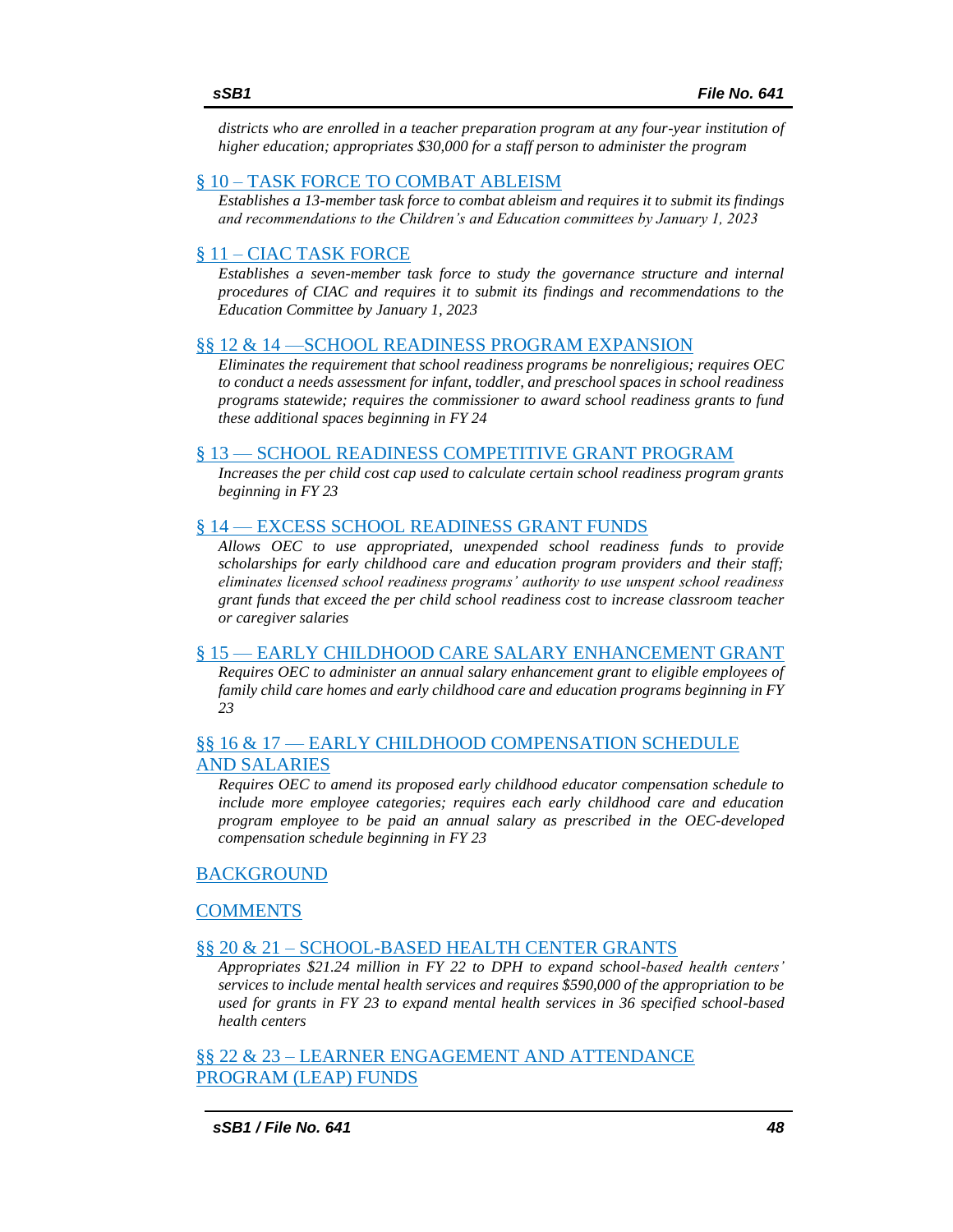*[Allocates \\$13 million each year for FYs 23 and 24 from state ARPA funds for the 15 school](#page-69-1)  [districts participating in the LEAP program and expands the program to five more high](#page-69-1)[needs districts](#page-69-1)*

# <span id="page-48-0"></span>**§ 1 – SURVEY ON SCHOOL SOCIAL WORKERS, PSYCHOLOGISTS, COUNSELORS, AND NURSES**

<span id="page-48-1"></span>*Requires SDE to develop and distribute a survey that school districts must annually complete on the number of school social workers, psychologists, counselors, and nurses they employ; requires the education commissioner to calculate the student-to-worker ratio for each of the four types of professionals and report the survey results and the ratios to the Education and Children's committees* 

This bill requires the State Department of Education (SDE), by January 1, 2023, and within available appropriations, to develop and distribute a survey to local school boards to determine how many school social workers, school psychologists, school counselors and school nurses they employ. The survey must also include information on (1) the number of each of these four types of professionals employed and assigned to each school in a district, including whether any of them are assigned to more than one; (2) if they are assigned to more than one school, the geographic area they cover; (3) an annual estimate of the number of students receiving direct services from each of the four types of professionals during the five-year period before the survey is completed.

Annually beginning with the 2022-23 school year, the bill requires each school district to complete the SDE survey and submit the completed survey to the education commissioner when and how she requires.

Existing law requires school districts to compile information included in the annual strategic school profile for each district and each school within the district. While the law does not specifically require districts to compile detailed staffing information, it does require them to compile measures of "school resources" and the "equitable allocation of resources among schools." In practice, the report includes staffing information by district and school including (1) "counselors, social workers, and school psychologists" as a group and (2) school nurses.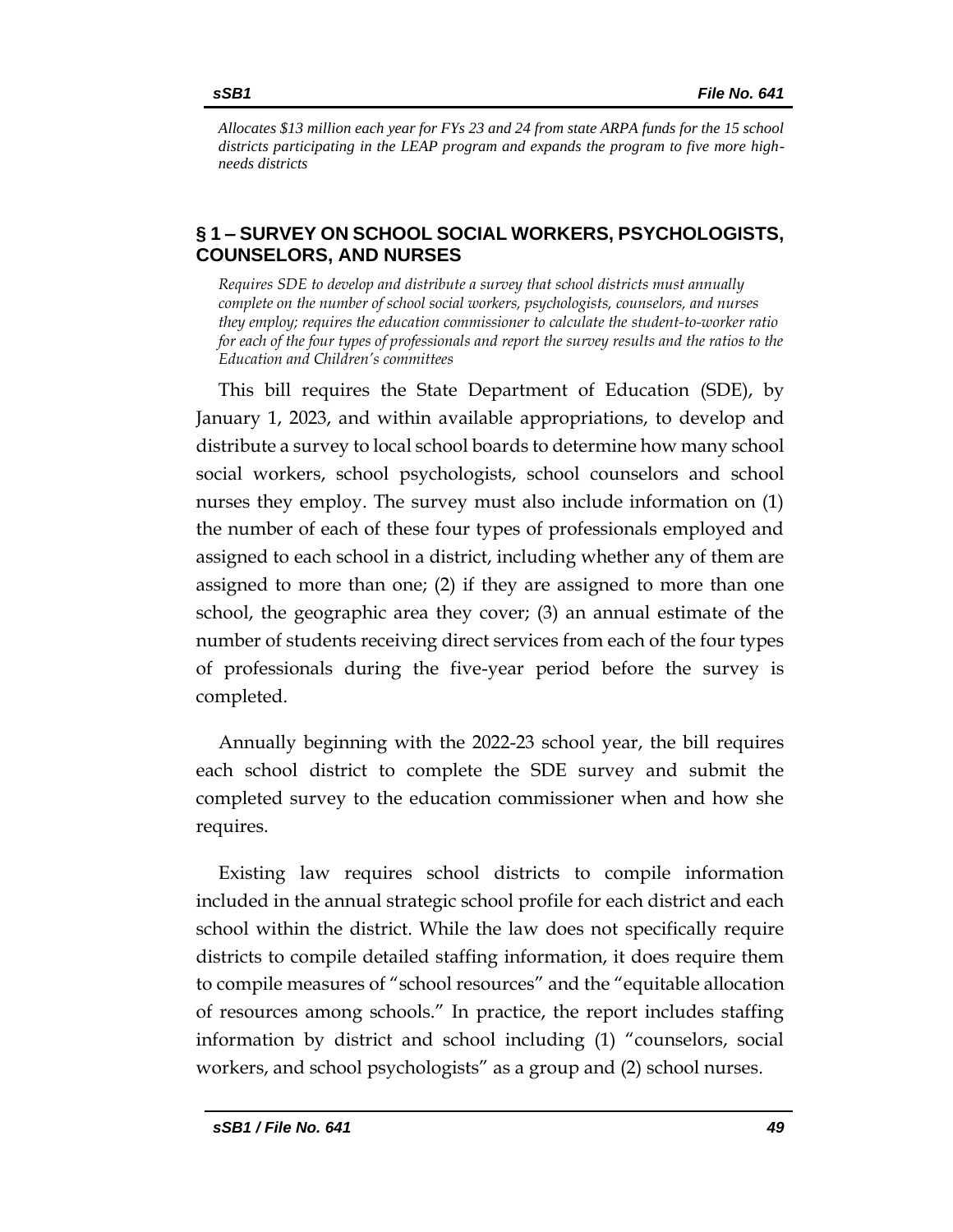# *Ratios*

Following the receipt of a completed school district survey, the bill requires the education commissioner to annually calculate the studentto-worker ratio for each of the four types of professionals listed above for each school and each district.

# *Report*

Annually beginning by January 1, 2023, the commissioner must submit a report on the results of the survey and the student-to-worker ratios for each of the four types of professionals included in the survey, to the Education and Children's committees.

EFFECTIVE DATE: Upon passage

# <span id="page-49-0"></span>**§ 2 & 18 – NEW GRANT FOR SCHOOL SOCIAL WORKERS, PSYCHOLOGISTS, COUNSELORS, AND NURSES**

<span id="page-49-1"></span>*Requires SDE to administer grants for FYs 23 to 25, for school districts to hire and retain more school social workers, psychologists, counselors, and nurses; requires SDE to calculate the return on investment for the grants and make recommendations on the program's renewal beyond FY 25; appropriates \$60,000 for FY 23 for SDE to hire a program administrator* 

The bill requires SDE to administer a program, for FYs 23 to 25, to provide grants to school districts to hire and retain more school social workers, school psychologists, school counselors and nurses. Under the bill, a school social worker is a person who holds a professional educator certificate with a school social worker endorsement. (Presumably, the school psychologists, school counselors and school nurses must also hold the respective education certificates and endorsements for those positions.)

# *Applications*

The bill requires grant applications to be filed with the education commissioner when and she decides. As part of the application, an applicant must submit a (1) grant fund expenditure plan and (2) copy of the completed survey required by the bill.

The plan must include, at a minimum: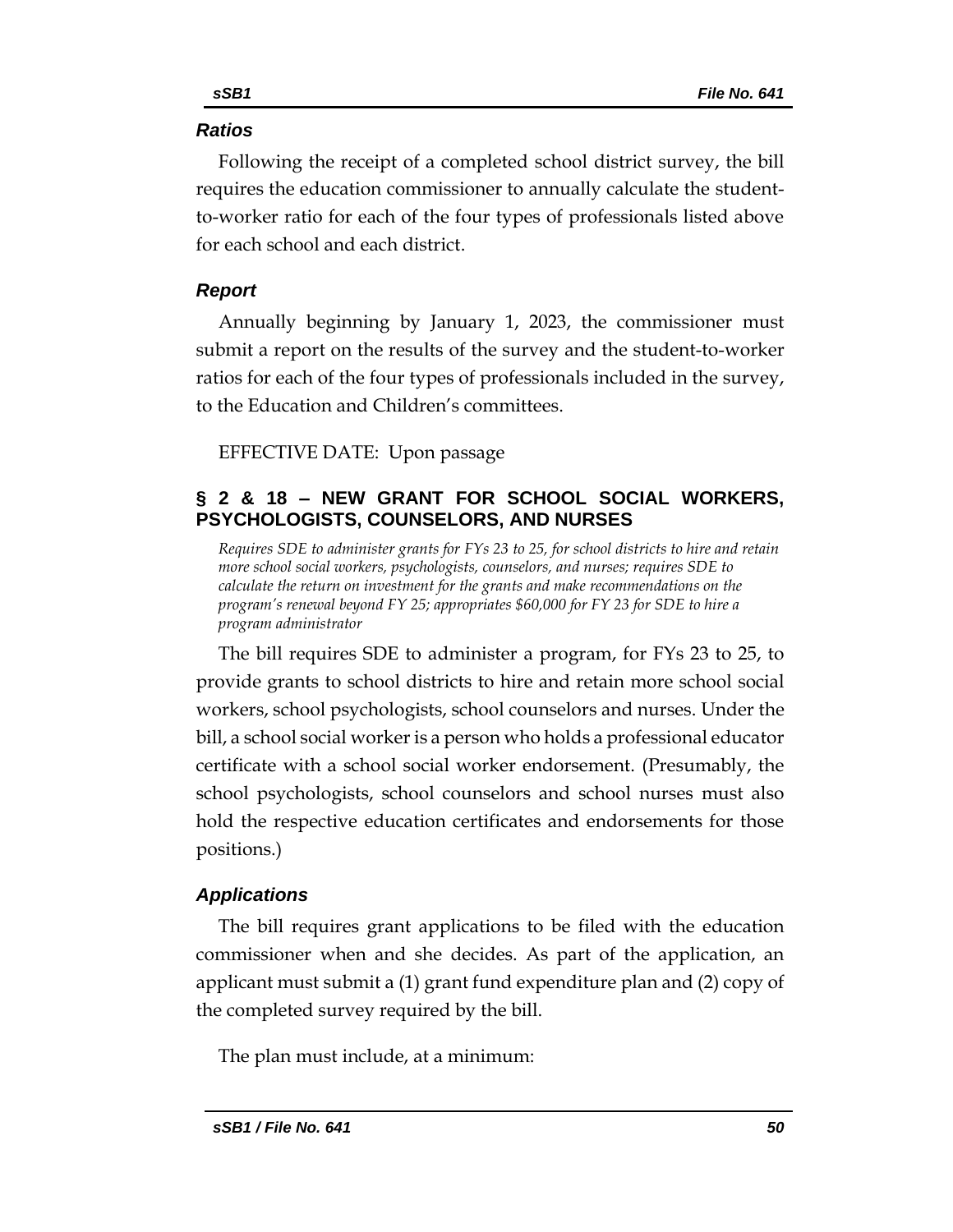- 1. the number of additional school social workers, school psychologists, school counselors, or school nurses to be hired;
- 2. the number of each of the four types of professionals being retained who were previously hired with the assistance of these grant funds; and
- 3. whether each of the four types of professionals will conduct student assessments or provide services to students based on assessment results, and the type of those services.

In determining whether to award a grant to an applicant, the bill requires the commissioner to give priority to those school districts (1) with large student-to-worker ratios for any of the four types of professionals listed above or (2) that have many students using mental health services.

# *Grant Awards*

Under the bill, for FY 23, the commissioner may award a grant to an applicant and must determine the grant amount based on the applicant's submitted plan.

The bill requires the commissioner to administer grant amounts in each of the program's three fiscal years as follows:

- 1. for FY 23, the commissioner determines the amount of the grant under the bill;
- 2. for FY 24, the grant amount must be the same as that awarded in the prior fiscal year; and
- 3. for FY 25, the grant amount must be 70% of the amount of the grant awarded for the prior fiscal year.

# *Expenditure Reports and Refunding Unexpended Amounts*

The bill requires grant recipients to file annual expenditure reports with SDE when and how the commissioner prescribes and they must refund to SDE (1) any unexpended amounts at the close of the fiscal year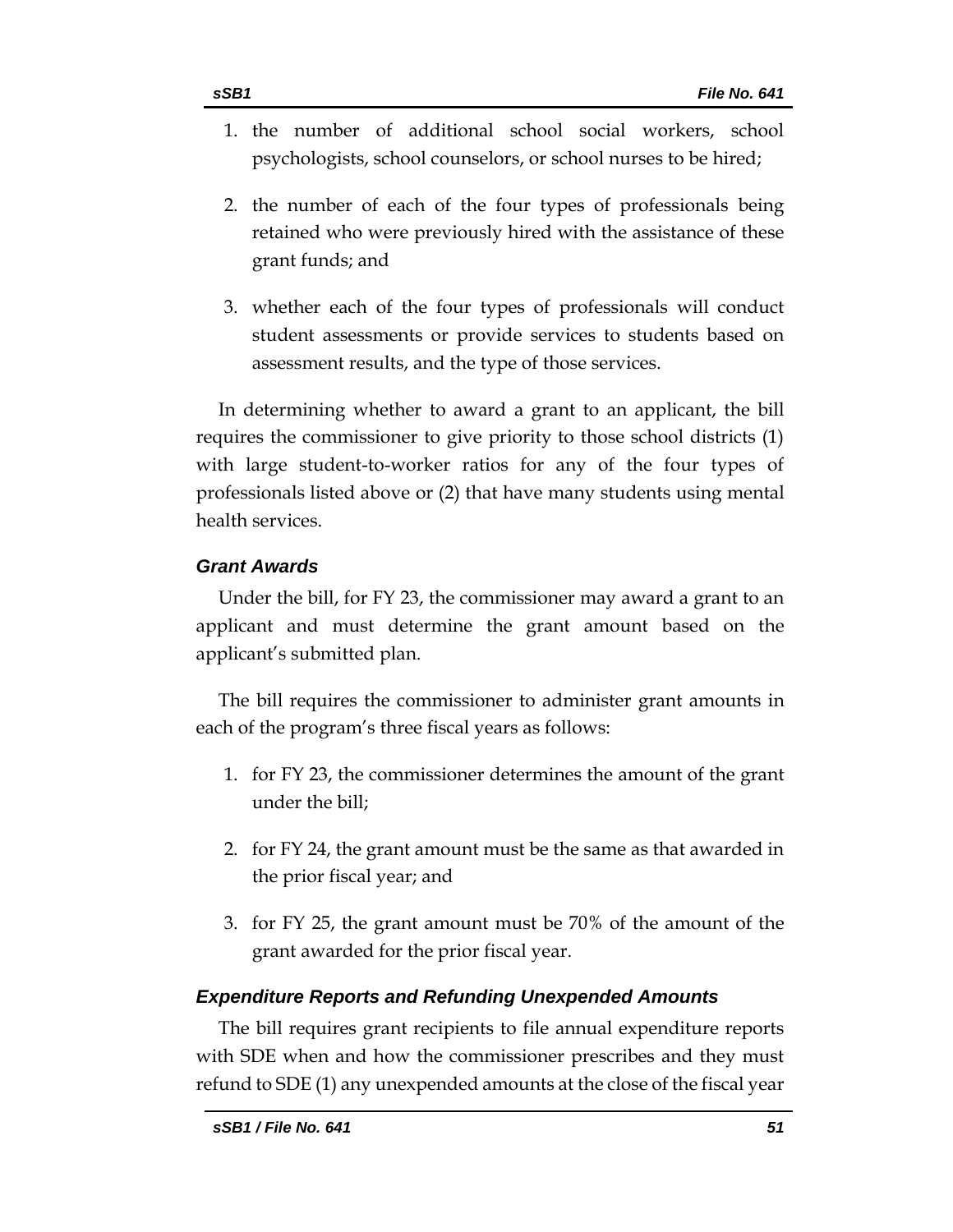in which the grant was awarded and (2) any amounts not expended as required under the approved grant application plan.

# *Utilization Rate and Return on Investment*

The bill requires SDE to annually track and calculate the utilization rate of the grant for each recipient. The utilization rate is calculated using metrics that include, at a minimum, the number of students served, and the hours of service provided, using program grant funds.

SDE must also annually calculate the return on investment for the grant program using the required filed expenditure reports and the utilization rates calculated under the bill. (Presumably, it is up to SDE how to weigh the expenditure reports and utilization rates when determining the return on investment.)

# *Reporting*

By January 1 of 2024, 2025, and 2026, the commissioner must submit a report to the Children's and Education committees on the utilization rate for each grant recipient and the return on investment for the grant program.

## *Recommendations Whether to Renew*

By January 1, 2026, the bill requires the education commissioner to develop recommendations on (1) extending and funding the grant program in FY 26 and each fiscal year after that and (2) the program's grant award amounts. The commissioner must submit the recommendations to the Children's and Education committees.

## *Donations*

Under the bill, SDE may accept funds from private sources or any state agency, gifts, grants, and donations, including but not limited to, in-kind donations in order to carry out the grant.

## *Appropriation (§ 18)*

The bill appropriates \$60,000 to SDE for FY 23 to hire a full-time administrator to run the school social workers and school psychologists grant program it creates (see § 2).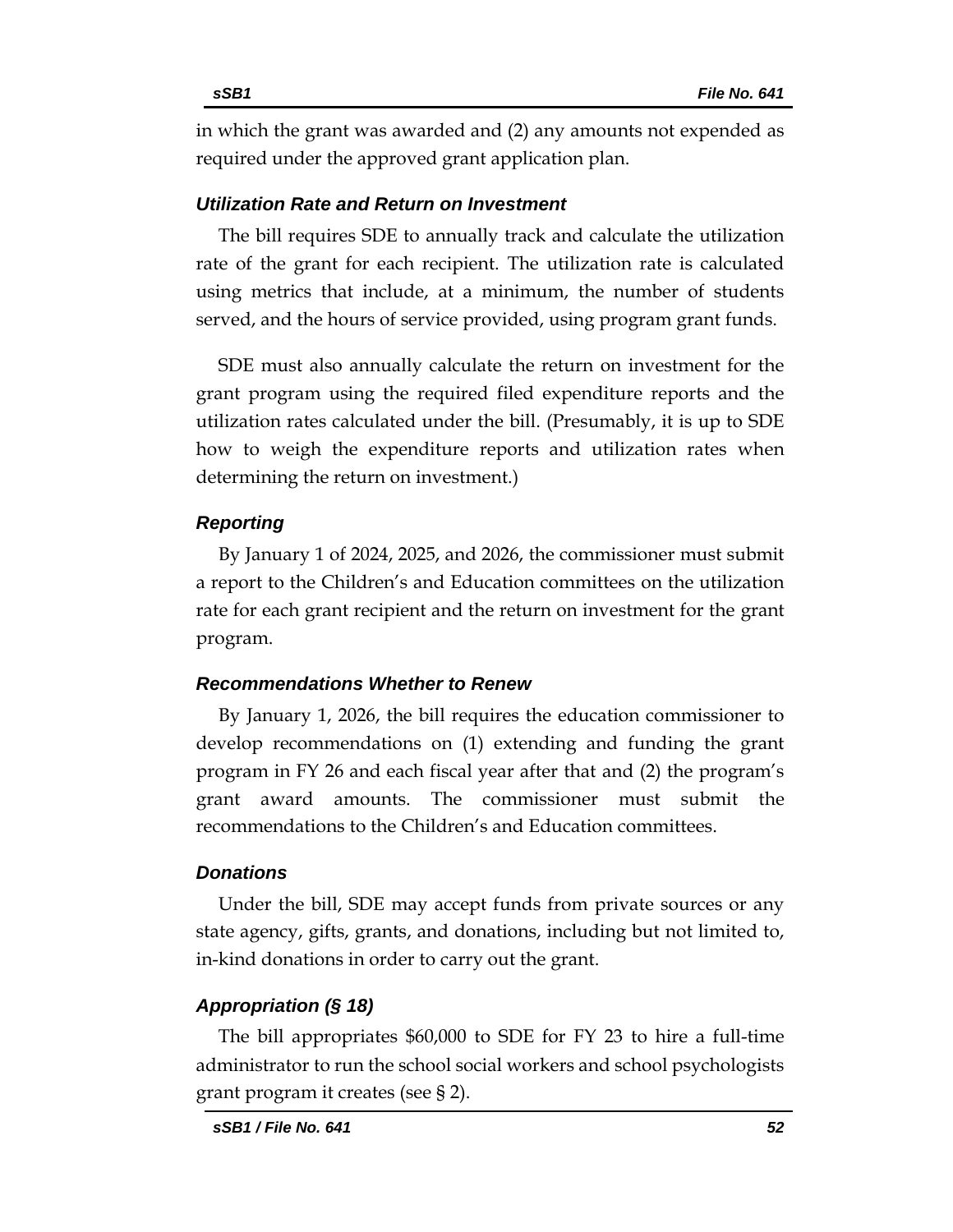# EFFECTIVE DATE: July 1, 2022

# <span id="page-52-0"></span>**§ 3 – HUMAN SERVICES PERMIT**

<span id="page-52-1"></span>*Authorizes SBE to issue human services permits to qualified applicants with specialized training, experience, or expertise in social work, human services, psychology, or sociology.*

The bill authorizes the State Board of Education (SBE) to issue, at the request of a school district or regional educational service center (RESC), a human services permit to qualified applicants with specialized training, experience, or expertise in social work, human services, psychology, or sociology. The permit authorizes the applicant to work for a school district or RESC and provide students with mental health and human services, in accordance with the applicant's scope of practice or area of expertise or specialty.

Under the bill, a qualifying applicant must (1) hold a bachelor's degree in social work, human services, psychology, sociology, or other equivalent subject area from a state or regionally accredited higher education institution and (2) have at least four years of work experience in those subject areas, or one year of work experience and two years of specialized schooling in them.

Each human services permit is valid for three years and the commissioner can renew it for good cause upon the request of the RESC or superintendent of the school district employing the person (presumably, the renewal is for three more years).

EFFECTIVE DATE: July 1, 2022

# <span id="page-52-2"></span>**§§ 4 & 5 – MENTAL HEALTH PLAN FOR STUDENT ATHLETES**

<span id="page-52-3"></span>*Requires SDE to establish, and boards of education to implement, a mental health plan for student athletes to raise awareness about available resources*

By July 1, 2023, the bill requires SDE to make a mental health plan for student athletes in collaboration with the intramural and interscholastic athletics governing authority. (A local or regional board of education governs its own intramural athletics. The Connecticut Interscholastic Athletics Conference (CIAC), a private nonprofit organization, governs high school interscholastic athletics for all public schools and certain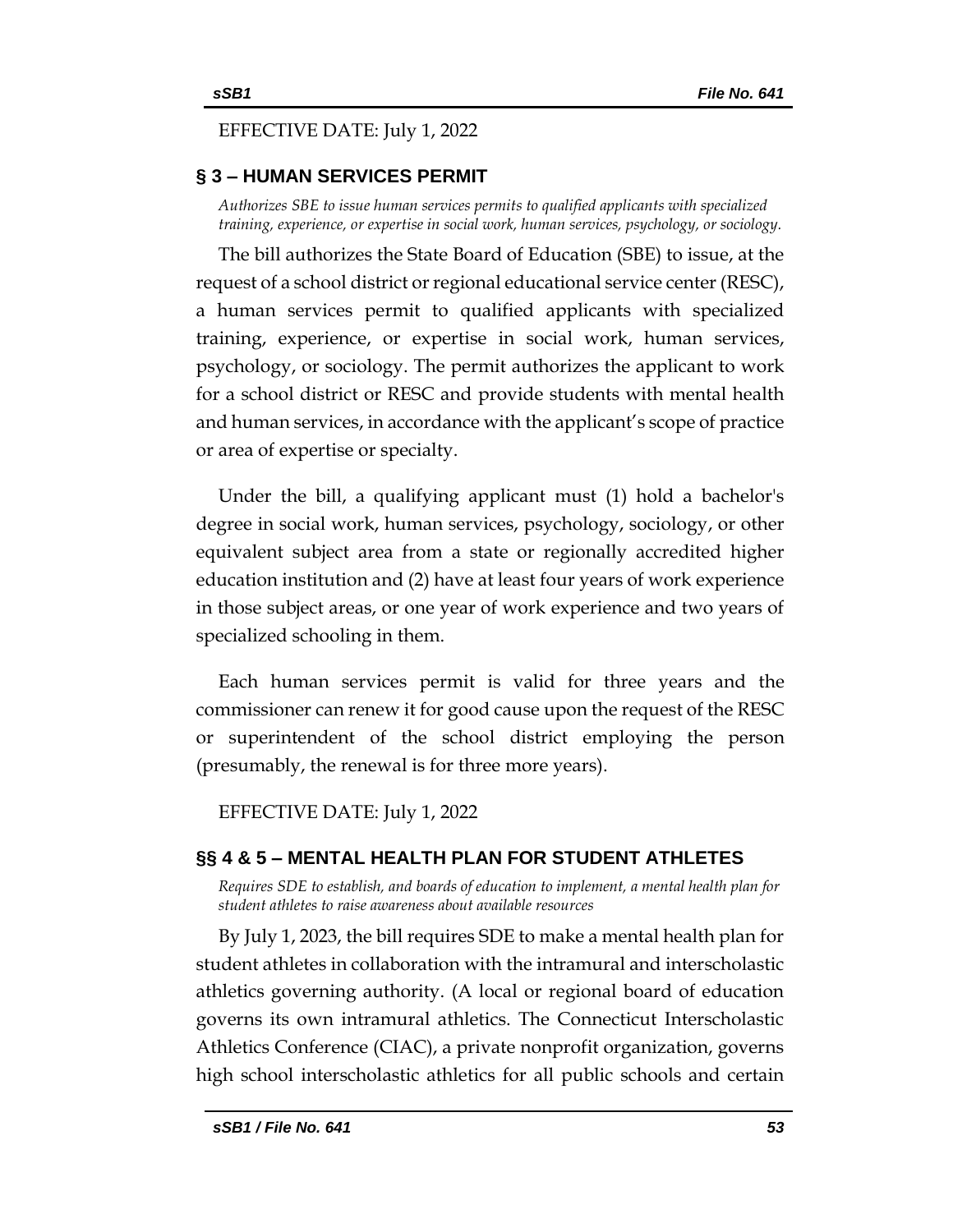private schools.)

Under the bill, the plan must be made available to local and regional boards of education to raise awareness about available mental health resources for student athletes, and all boards of education must implement it beginning in the 2023-24 school year. SDE must also post the plan on its website and provide technical assistance to school districts implementing the plan.

At a minimum, the bill requires the plan to address:

- 1. access to the school district's mental health services team,
- 2. screening and recognizing appropriate referrals for student athletes,
- 3. communication among mental health services team members,
- 4. student athlete medication management,
- 5. crisis intervention services,
- 6. mitigation of student athletes' risk, and
- 7. transition care for student athletes leaving athletics due to graduation, dismissal, or suspension.

EFFECTIVE DATE: July 1, 2022

# <span id="page-53-0"></span>**BACKGROUND**

# *Related Bill*

SB 2, favorably voted by the Children's Committee, has the same provisions creating a mental health plan for student athletes and requiring school districts to implement the plan.

# <span id="page-53-1"></span>**§§ 6-8 – OPIOID ANTAGONISTS IN SCHOOLS**

<span id="page-53-2"></span>*Generally (1) allows school nurses and qualified school employees to maintain and administer opioid antagonists to students who do not have prior written authorization to receive the medication; (2) requires SDE to develop related guidelines by October 1, 2022; (3) authorizes certain prescribers and pharmacists to enter into agreements with school*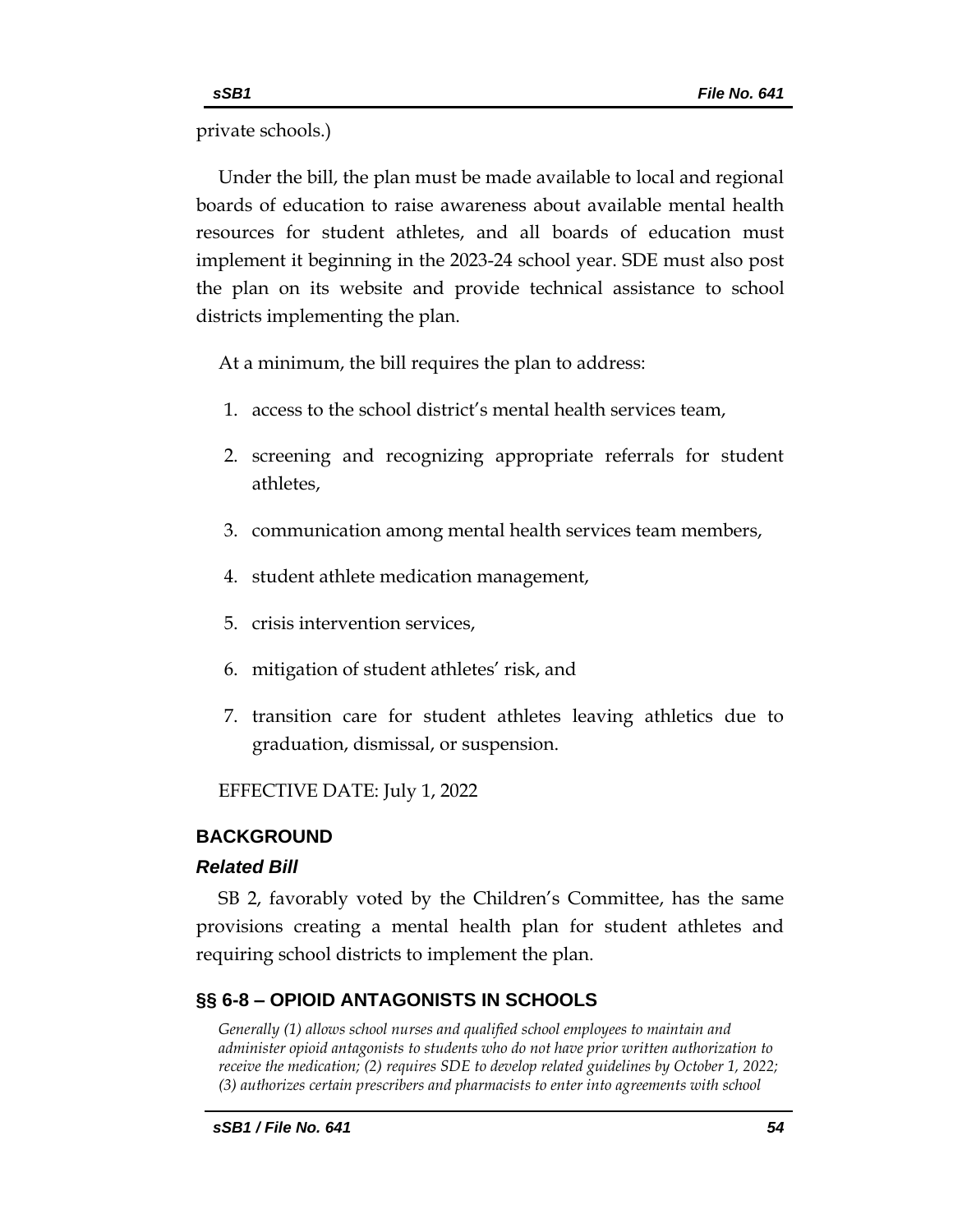*boards on the distribution and administration of opioid antagonists; and (4) requires DCP to provide school boards with information on how to acquire opioid antagonists from manufacturers*

## *School Nurse and Qualified Employee Authorization (§ 6)*

The bill authorizes a school nurse, or in the absence of a school nurse, a qualified school employee, to maintain opioid antagonists to administer emergency first aid to a student who is experiencing an opioid-related drug overdose, but who does not have prior written authorization from a parent or guardian or prior order from a qualified medical professional to receive this medication.

Under the bill, a school nurse or principal must select qualified school employees to administer an opioid antagonist and at least one of them must be on school grounds during regular school hours when the school nurse is not. A qualified school employee may administer an opioid antagonist when the school nurse is absent or unavailable. A school nurse or qualified school employee administering an opioid antagonist must do so in accordance with the school board's policies and procedures the bill requires it to adopt.

Under the bill, a "qualified school employee" is a principal, teacher, licensed athletic trainer, coach, school paraprofessional, or licensed physical or occupational therapist employed by a school district.

The bill prohibits a school nurse or qualified school employee from administering an opioid antagonist unless they complete training in its distribution and administration (1) under a local agreement with a prescriber or pharmacist (see below) or (2) in a training offered by the departments of consumer protection (DCP), education (SDE), and public health (DPH).

The bill also prohibits schools from administering opioid antagonists to a student under these provisions if the student's parent or guardian has stated in writing that he or she does not consent to it. A parent or guardian may submit this request to the school nurse or school medical advisor, if any.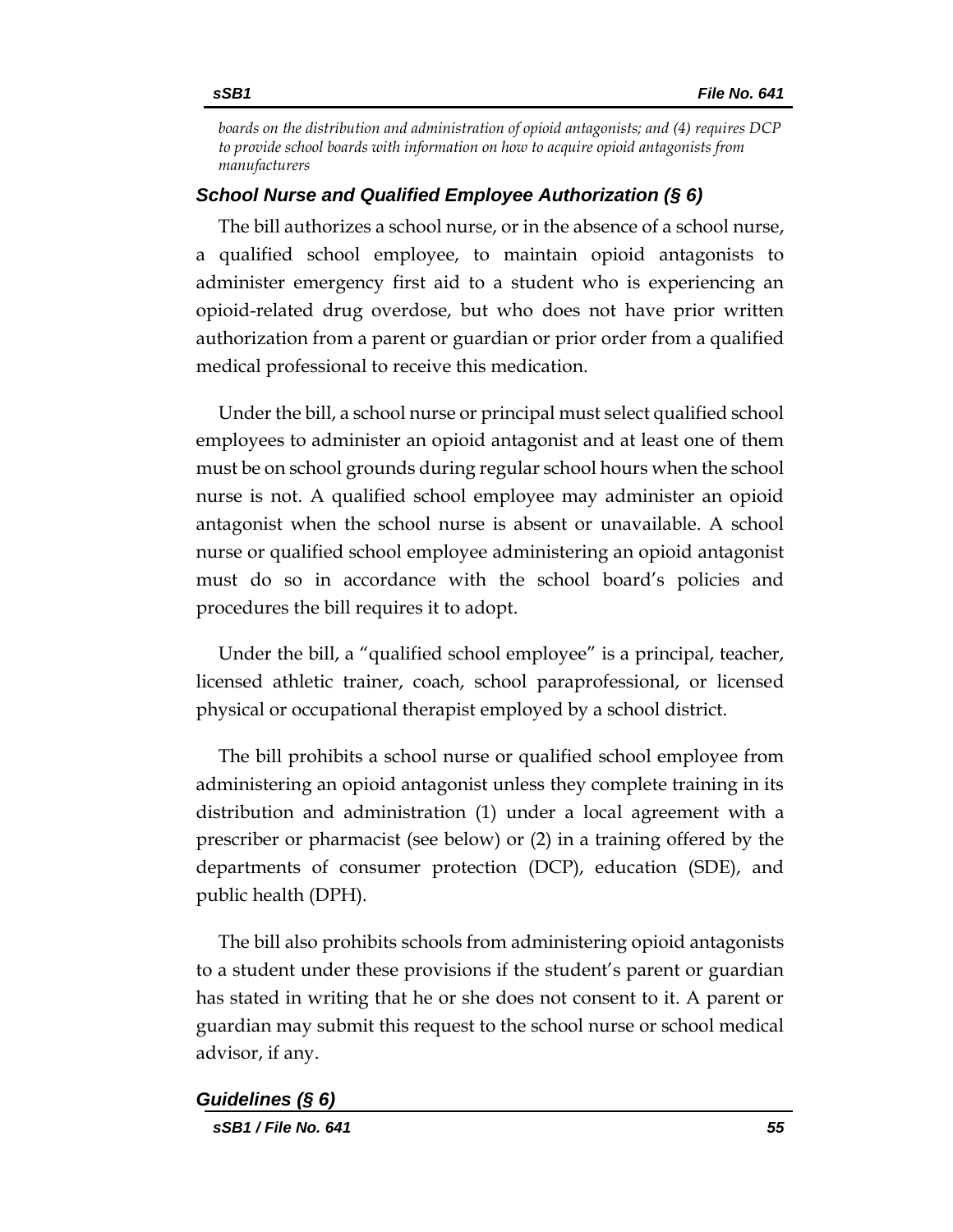The bill requires SDE to develop guidelines for local and regional school boards on storing and administering opioid antagonists in schools. They must do this by October 1, 2022, and in consultation with DCP and DPH.

# *Opioid Antagonist Distribution Agreements (§ 7)*

The bill authorizes prescribers or pharmacists certified to prescribe an opioid antagonist to enter into an agreement with local or regional school boards on the distribution and administration of opioid antagonists. Existing law already allows prescribers and pharmacists to make these agreements with law enforcement agencies, emergency medical service providers, government agencies, and community health organizations.

As under existing law, the bill requires the agreement to address the school boards' opioid antagonist storage, handling, labeling, recalls, and record keeping. The prescriber or pharmacist must train the people who will distribute or administer opioid antagonists under the agreement. Additionally, people who will distribute or administer opioid antagonists must be trained first.

# *Information on Opioid Antagonist Acquisition (§ 8)*

For the 2021-2022 school year, the bill requires DCP, in collaboration with SDE, to provide information to local and regional school boards on where boards can acquire opioid antagonists. The information must include the name and contact information of any opioid antagonist manufacturers that provide the medication at no cost to school districts.

# *Definitions (§ 6)*

By law and under the bill, an "opioid antagonist" is naloxone hydrochloride (e.g., Narcan) or any other similarly acting and equally safe drug that the Food and Drug Administration has approved for treating a drug overdose (see CGS § 17a-714a). A "qualified medical professional" is a state-licensed physician, optometrist, advanced practice registered nurse, or physician assistant.

EFFECTIVE DATE: Upon passage, except the provisions (1) allowing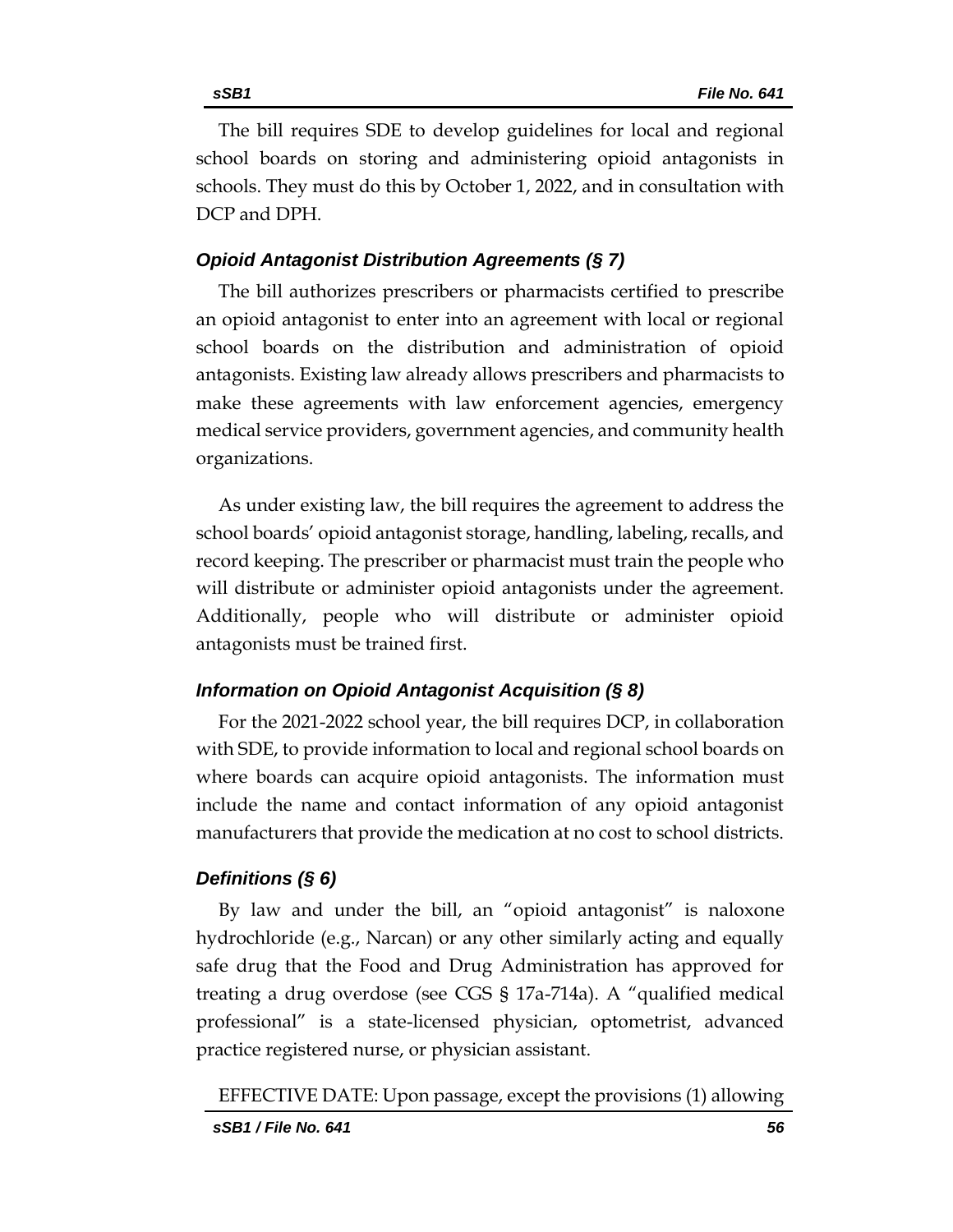school boards to enter into local agreements with a prescriber or pharmacist and (2) requiring DCP to provide information to local school boards on acquiring opioid antagonists take effect July 1, 2022.

# <span id="page-56-0"></span>**§§ 9 & 19 – MINORITY TEACHER CANDIDATE SCHOLARSHIP PROGRAM**

<span id="page-56-1"></span>*Requires SDE to administer a new minority teacher candidate scholarship program; authorizes grants of up to \$20,000 a year for high school graduates of priority school districts who are enrolled in a teacher preparation program at any four-year institution of higher education; appropriates \$30,000 for a staff person to administer the program* 

The bill requires SDE to administer a new minority teacher candidate scholarship program in consultation with the Office of Higher Education. (The bill does not define "minority;" presumably, it means racial and ethnic minorities.)

Under the bill, the program must provide an annual scholarship to minority students who (1) graduated from a public high school in a priority school district and (2) are enrolled in a teacher preparation program at any four-year higher education institution. Maximum grants cannot exceed \$20,000 per year and SDE must ensure that men receive at least 50% of the scholarships.

By law, a priority school district is a district that receives additional state grants based on a formula that considers high populations or concentrations of students (1) on temporary family assistance and (2) performing poorly on statewide mastery exams (CGS § 10-266p). There are currently 15 priority school districts.

Under the bill, SDE must develop a policy for administering the scholarships by January 1, 2023. The policy must address (1) any additional eligibility criteria, (2) scholarship payment and distribution, and (3) notifying high school students in priority school districts of the scholarship program.

Beginning with FY 24, the bill requires SDE to annually award scholarships according to SDE's policy and the bill's requirements.

The bill also allows SDE to accept public or private gifts, grants, and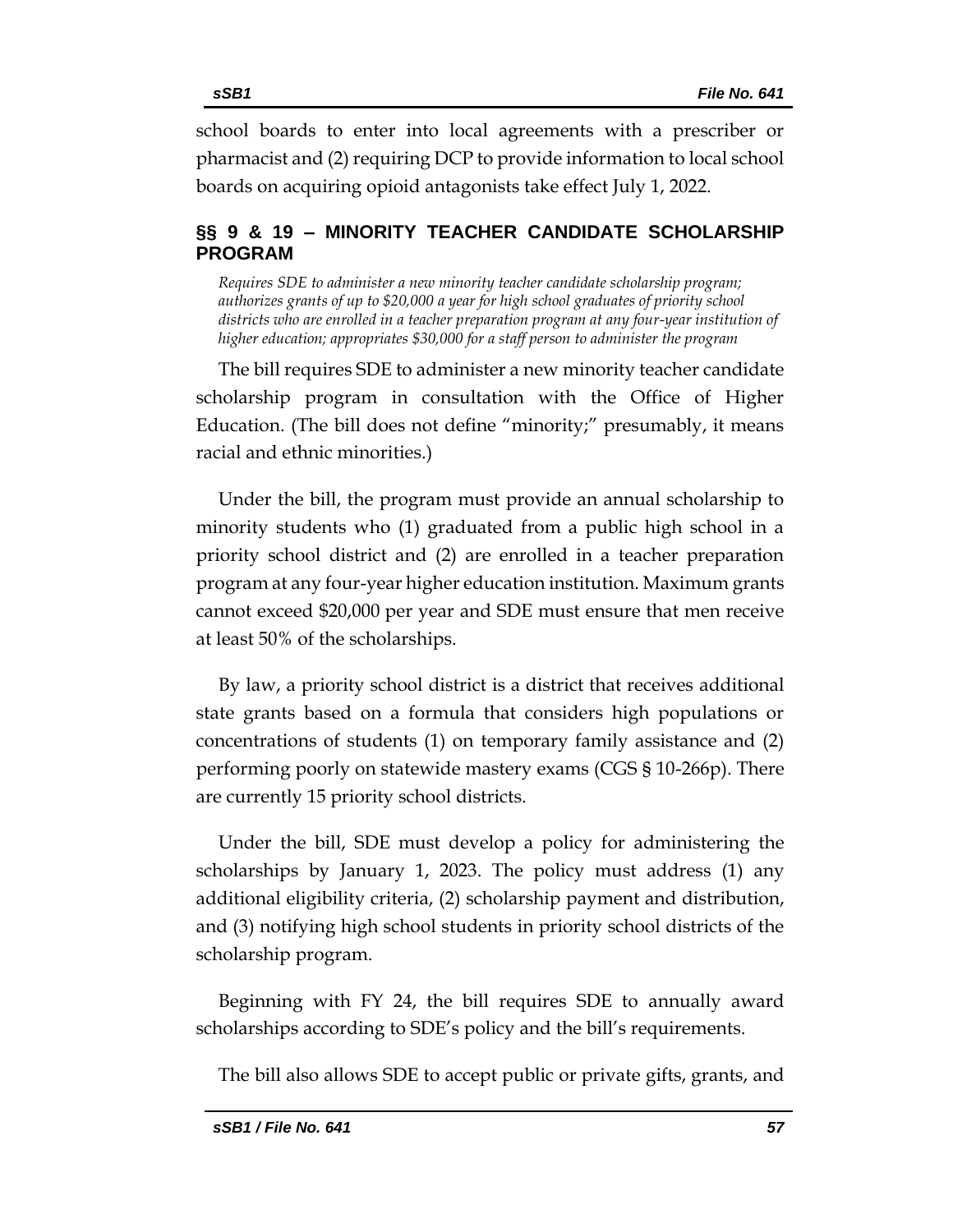donations for the scholarship program.

# *Appropriation for Scholarship Program Staff (§ 19)*

The bill appropriates \$30,000 to SDE from the General Fund for FY 23 to hire a full-time minority teacher candidate scholarship program administrator.

EFFECTIVE DATE: July 1, 2022

# <span id="page-57-0"></span>**§ 10 – TASK FORCE TO COMBAT ABLEISM**

<span id="page-57-1"></span>*Establishes a 13-member task force to combat ableism and requires it to submit its findings and recommendations to the Children's and Education committees by January 1, 2023*

The bill establishes a 13-member task force to combat ableism that must identify (1) current efforts to educate all students on disability and combat ableism in classrooms and in the public school curriculum and (2) opportunities to expand these efforts and integrate them into socialemotional learning. Under the bill "ableism" means intentional or unintentional bias, prejudice, or discrimination, against people with physical, psychiatric, or intellectual disabilities.

The task force must submit its findings and recommendations to the Children's and Education committees by January 1, 2023. The task force terminates on this date or the date it submits the report, whichever is later.

## *Membership*

Under the bill, task force members include the education, early childhood, and children and families commissioners; chief court administrator, and Special Education Equity for Kids of Connecticut director, or their designees.

It also includes 8 appointed members as listed in Table 1 below.

**Table 1: Task Force to Combat Ableism Appointed Members**

| <b>Appointing Authority</b> | <b>Member Organization or Other Qualifier</b> |
|-----------------------------|-----------------------------------------------|
|-----------------------------|-----------------------------------------------|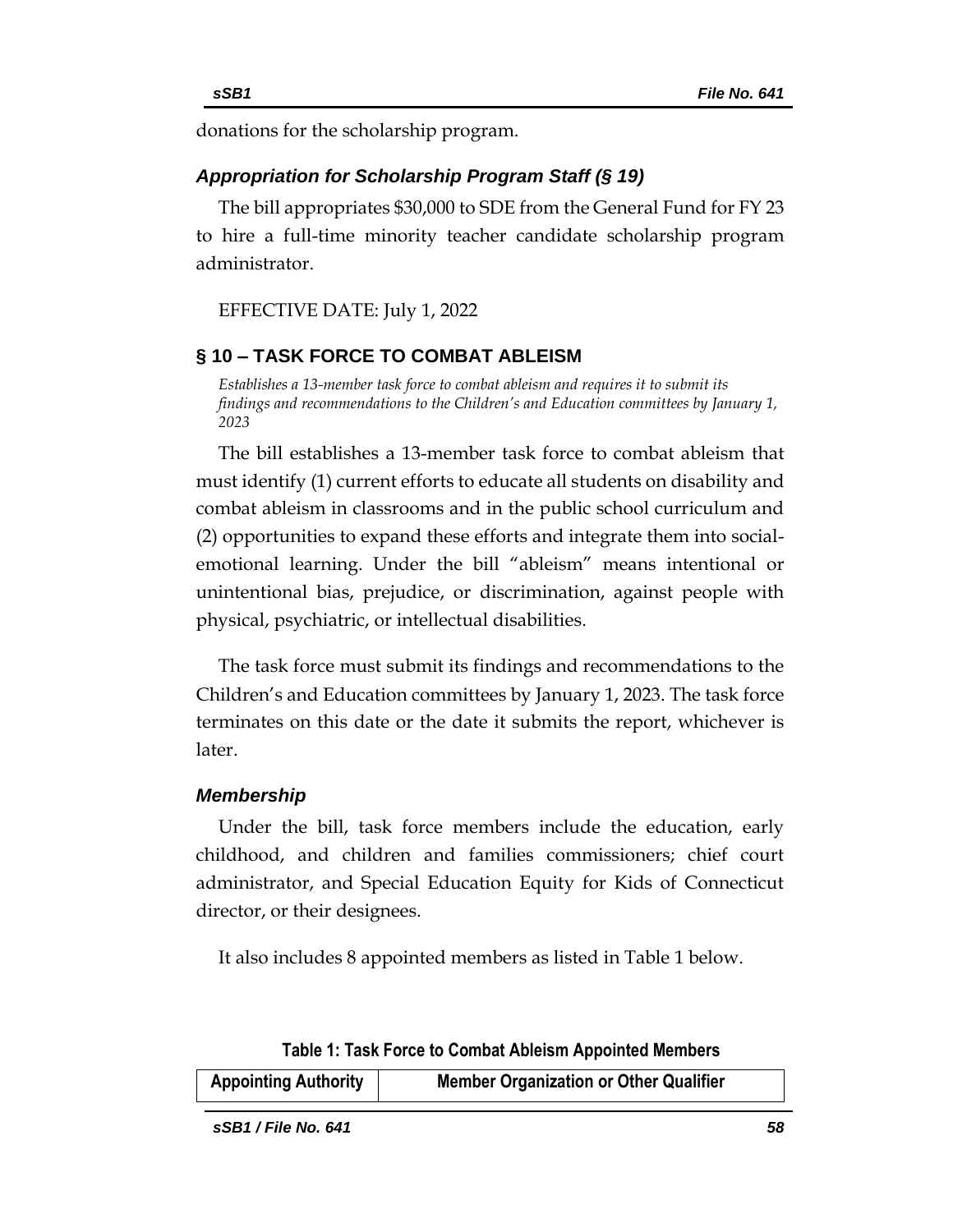| (number of<br>appointments)          |                                                                                    |
|--------------------------------------|------------------------------------------------------------------------------------|
| House speaker                        | educator employed by a local or regional board of                                  |
| (two)                                | education                                                                          |
|                                      | a leader in social-emotional learning who works with<br>children                   |
| Senate president                     | a special education teacher                                                        |
| (two)                                | a member of the social and emotional learning and                                  |
|                                      | school climate advisory collaborative                                              |
| House<br>majority<br>leader<br>(one) | school administrator employed by a<br>board<br>οt<br>education                     |
|                                      |                                                                                    |
| Senate majority leader               | local or regional board of education chairperson                                   |
| (one)                                |                                                                                    |
| House minority leader                | director or employee of a private nonprofit service or                             |
| (one)                                | program provider for children with disabilities                                    |
| Senate minority leader               | employee of a private<br>director<br>nonprofit<br>or<br>$\bullet$                  |
| (one)                                | organization that provides disability-related services<br>or programs for children |

Under the bill, appointing authorities must make initial appointments by July 31, 2022, and fill any vacancies. Appointed members may be legislators.

The bill requires the House speaker and Senate president to select the task force chairpersons from among its members. The chairpersons must schedule the first task force meeting by August 29, 2022.

Under the bill, the Children's Committee administrative staff serve in this capacity for the task force.

EFFECTIVE DATE: July 1, 2022

# <span id="page-58-0"></span>**§ 11 – CIAC TASK FORCE**

<span id="page-58-1"></span>*Establishes a seven-member task force to study the governance structure and internal procedures of CIAC and requires it to submit its findings and recommendations to the Education Committee by January 1, 2023*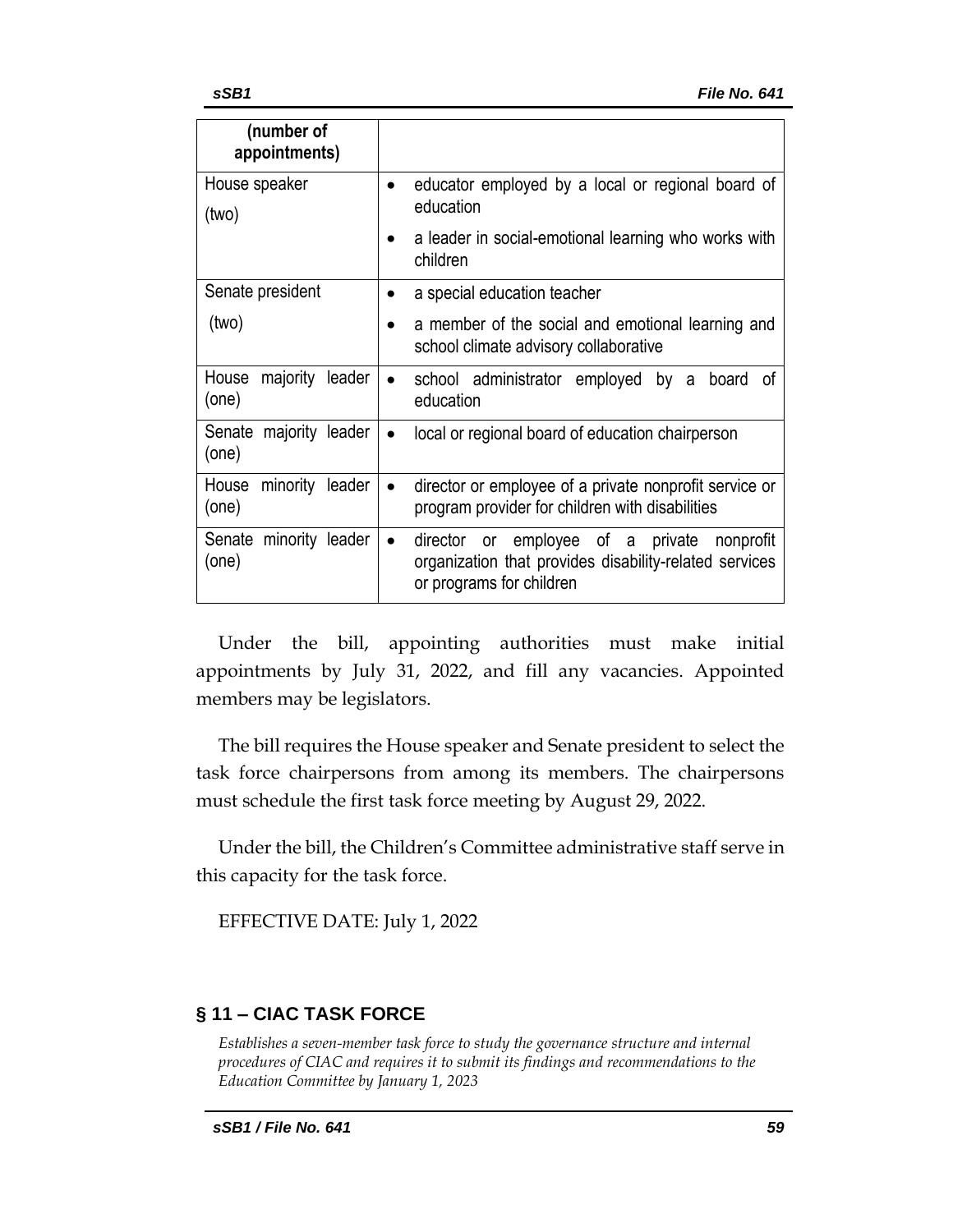The bill establishes a seven-member task force to study CIAC's governance structure and internal procedures, including (1) CIAC's leadership structure and how leadership positions are filled and (2) how the organization receives and resolves complaints filed by CIAC members and individuals.

CIAC is a private, nonprofit organization that regulates high school athletics (almost all Connecticut public and parochial high schools are dues-paying members). CIAC members elect the organization's governing board members.

# *Membership*

Under the bill, task force members include the CIAC director, or his designee, and six appointed members listed in Table 2 below.

| <b>Appointing Authority</b> | <b>Member Organization or Other Qualifier</b>                                    |
|-----------------------------|----------------------------------------------------------------------------------|
| House speaker               | person with experience in coaching (presumably, at<br>the interscholastic level) |
| Senate president            | person with expertise in sports management                                       |
| House majority leader       | coach for a CIAC member school                                                   |
| Senate majority leader      | athletic director for a CIAC member school<br>$\bullet$                          |
| House minority leader       | administrator at a CIAC member school<br>$\bullet$                               |
| Senate minority leader      | parent of a student athlete at a CIAC member school                              |

**Table 2: CIAC Task Force Appointed Members**

 Under the bill, appointing authorities must make initial appointments within 30 days of the bill's passage and fill any vacancies. Appointed task force members may be legislators.

# *Leadership and Meetings*

The bill requires the House speaker and Senate president to select the task force chairpersons from among its members. The chairpersons must schedule the first task force meeting within 60 days of the bill's passage.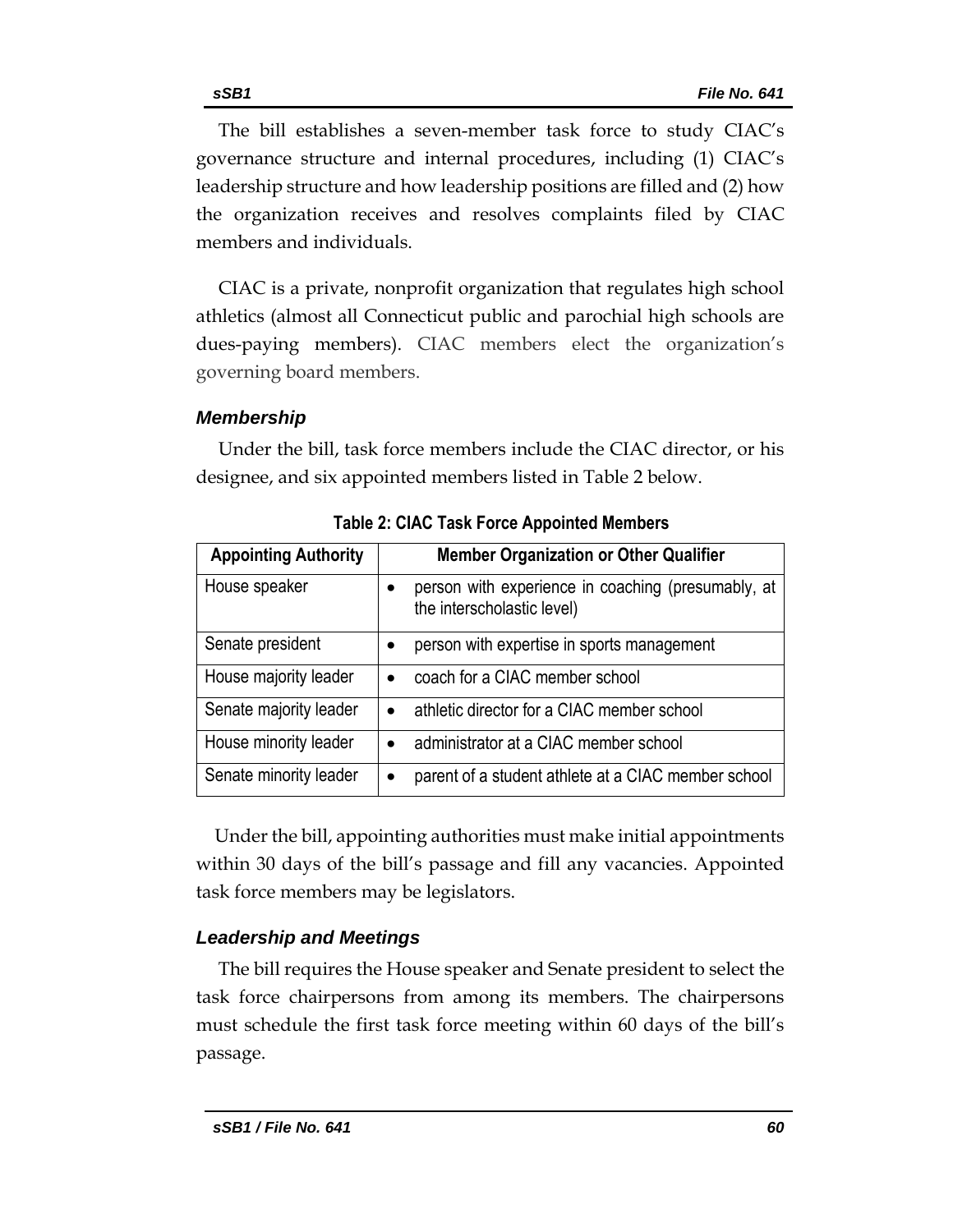Under the bill, Education Committee administrative staff serve as the task force administrative staff.

# *Report*

The bill requires the task force to submit its report to the Education Committee by January 1, 2023. The task force terminates on this date, or the date it submits the report, whichever is later.

# EFFECTIVE DATE: Upon passage

# <span id="page-60-0"></span>**§§ 12 & 14 —SCHOOL READINESS PROGRAM EXPANSION**

<span id="page-60-1"></span>*Eliminates the requirement that school readiness programs be nonreligious; requires OEC to conduct a needs assessment for infant, toddler, and preschool spaces in school readiness programs statewide; requires the commissioner to award school readiness grants to fund these additional spaces beginning in FY 24*

Under current law, a school readiness program is a nonreligious, state-funded education program that provides a developmentally appropriate learning experience for children between ages three and five who are too young to enroll in kindergarten (CGS § 10-16p). The bill eliminates the requirement that school readiness programs be nonreligious.

Beginning in FY 23, the bill requires the Office of Early Childhood (OEC) commissioner to coordinate with local and regional school readiness councils to conduct needs assessments for infant, toddler, and preschool spaces in Connecticut school readiness programs. The commissioner must use the assessment's results to (1) increase or adjust the number of these spaces to meet each community's need or demand and (2) provide grants for these space adjustments. Existing law, unchanged by the bill, limits school readiness program enrollment to children aged three to five (see COMMENT).

By law, OEC awards school readiness funds using two different methods: a school readiness grant program and a competitive grant program. School readiness program grants are awarded to priority and former priority school districts. Competitive grants are awarded to (1) areas served by a priority or former priority school, (2) the 50 poorest or formerly poorest towns whose school district is not a priority district,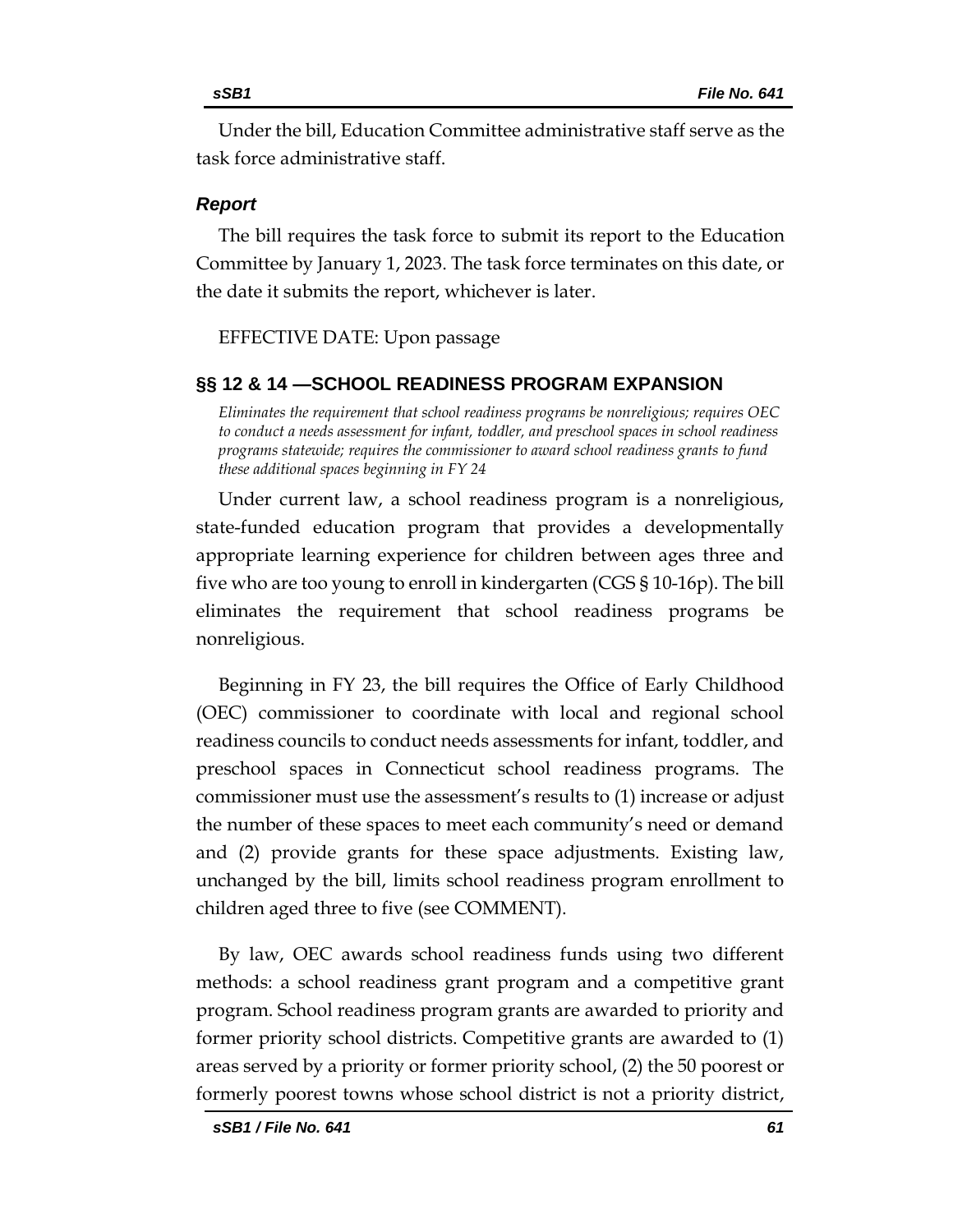and (3) towns that are alliance districts (CGS  $\S$  10-16p(c)-(d)). Priority school districts are those (1) whose students earned low standardized test scores, (2) that have high poverty levels, or (3) that are in one of the eight most populated towns (CGS § 10-266p).

The bill requires the OEC commissioner to provide school readiness grants under the following timeline to increase infant, toddler, and preschool spaces in school readiness programs based upon needs assessment results:

- 1. in FY 24, the commissioner must provide grants to programs in priority school districts;
- 2. in FYs 25-26, the commissioner must provide grants to programs in competitive municipalities, defined for FY 25 as the 100 poorest municipalities (but undefined for FY 26, see COMMENT); and
- 3. in FY 27 and after that, the commissioner must provide grants to programs in each community in the state.

(The bill does not specify which of the two types of school readiness grants OEC must award for this purpose.)

EFFECTIVE DATE: July 1, 2022

# <span id="page-61-0"></span>**§ 13 — SCHOOL READINESS COMPETITIVE GRANT PROGRAM**

<span id="page-61-1"></span>*Increases the per child cost cap used to calculate certain school readiness program grants beginning in FY 23*

Beginning in FY 23, the bill increases the per child cost cap used to calculate school readiness program grants for OEC's school readiness competitive grant program. Specifically, it raises the cap on the per child cost of a program for enrolled children ages three to five by \$5,473, increasing the maximum cost from \$9,027 per enrolled student to \$14,500. It also creates a new per child cost cap for children ages three or younger who are in infant or toddler care and not in a preschool program, setting the per child cost for that age group at \$16,000.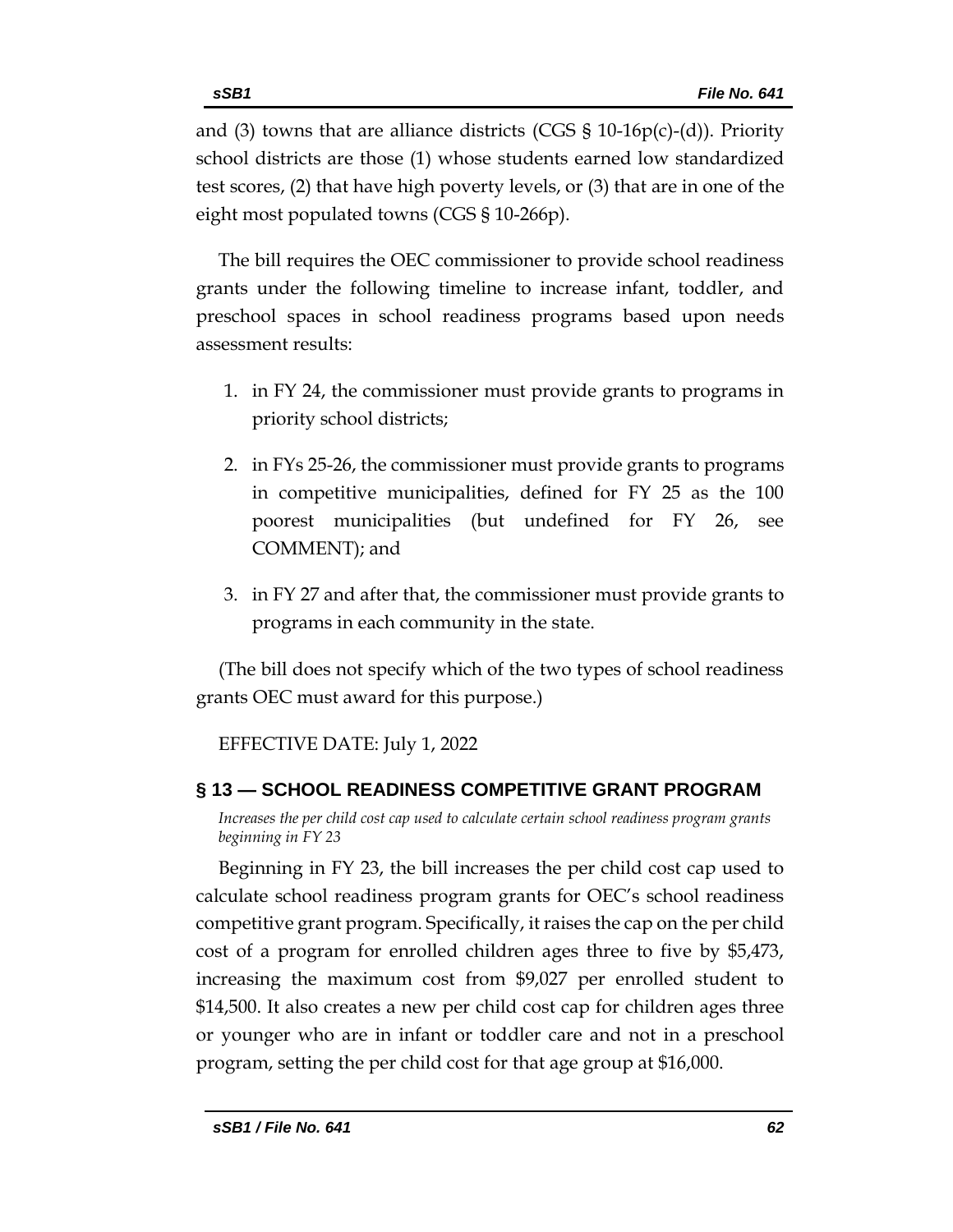This increase affects the calculation of OEC's competitive school readiness grant. By law, the grant amount for an applicant town is calculated by multiplying the per child cost by the number of spaces in the school readiness program. Therefore, a program that provides services at a cost above the current per child cap will receive a grant for enrolled students ages three to five years old that is up to \$5,473 larger per child under the bill. (School readiness programs currently do not serve infants and toddlers ages two and younger (see COMMENT).)

EFFECTIVE DATE: July 1, 2022

# <span id="page-62-0"></span>**§ 14 — EXCESS SCHOOL READINESS GRANT FUNDS**

<span id="page-62-1"></span>*Allows OEC to use appropriated, unexpended school readiness funds to provide scholarships for early childhood care and education program providers and their staff; eliminates licensed school readiness programs' authority to use unspent school readiness grant funds that exceed the per child school readiness cost to increase classroom teacher or caregiver salaries*

The bill makes two changes to how the OEC commissioner and licensed school readiness programs may spend excess school readiness grant funds. The bill also makes several technical and conforming changes.

# *Provider and Staff Scholarships*

Current law allows the OEC commissioner to use up to \$1 million of any appropriated, unexpended school readiness grant funds in the following fiscal year to provide, among other things, professional development for early childhood care and education program providers and their staff, so long as their programs accept state funds for infant, toddler, and preschool spaces. The bill expands this use of funds to include scholarships for these providers and their staff members.

Existing law, unchanged by the bill, requires the commissioner to use the funds to assist individual staff members with the cost of higher educational courses leading to a bachelor's degree. She may give up to \$10,000 per staff member per year for this purpose.

# *Staff Salary Increases*

Current law requires licensed school readiness programs to use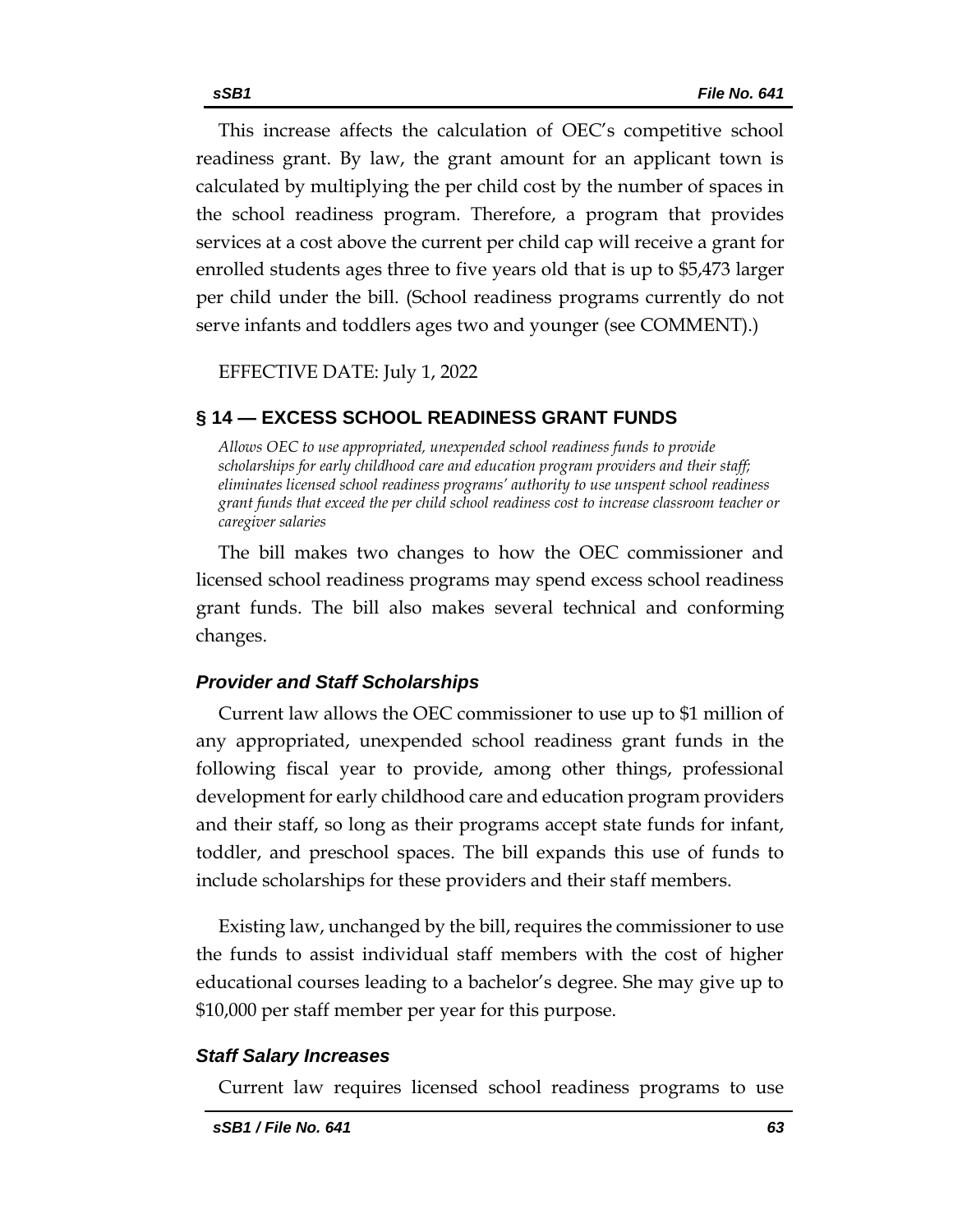readiness cost for FY 20 (i.e., \$8,927) to increase salaries for individuals who directly teach or care for children in a school readiness classroom. The bill eliminates this requirement.

EFFECTIVE DATE: July 1, 2022

# <span id="page-63-0"></span>**§ 15 — EARLY CHILDHOOD CARE SALARY ENHANCEMENT GRANT**

<span id="page-63-1"></span>*Requires OEC to administer an annual salary enhancement grant to eligible employees of family child care homes and early childhood care and education programs beginning in FY 23*

Beginning in FY 23, the bill requires OEC to administer the early childhood care and education salary enhancement grant program. OEC must annually pay a salary enhancement grant to each family child care home and early childhood care and education program, which in turn must distribute the funds to their eligible employees consistent with OEC policy. Under the bill, early childhood care and education programs are the following:

- 1. child care centers;
- 2. group child care homes;
- 3. private preschool programs;
- 4. school readiness programs;
- 5. state funded child care centers for disadvantaged children; and
- 6. any state-funded, unlicensed child care services provider or school readiness program with infant, toddler, and preschool spaces located in a public school building but not part of the public school system.

The bill requires the OEC commissioner to develop a grant program policy by October 1, 2022, before distributing grant funds to these entities. The policy must address at least the following: eligibility criteria, registration process, grant distribution requirements, and any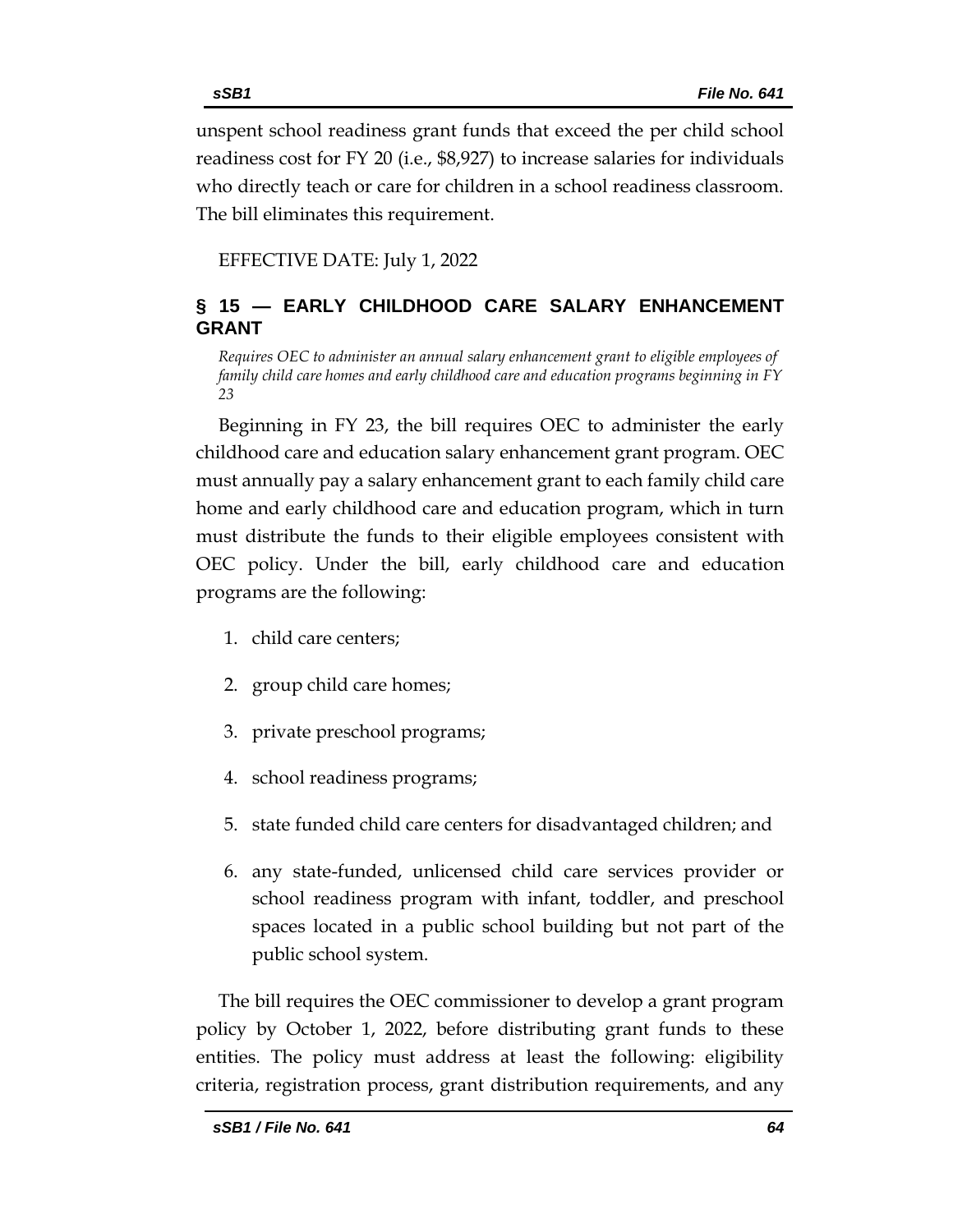other requirements the commissioner finds necessary.

# *Grants to Family Child Care Homes*

Under the bill, OEC must annually pay each family child care home a salary enhancement grant in the following amount for each of the following employees: \$20,000 for each licensee; \$6,000 for each OECapproved full-time assistant or substitute staff member; and \$3,000 for each part-time OEC-approved assistant or substitute staff member.

Each licensee must distribute the grant funds consistent with the OEC-developed policy.

# *Grants to Early Childhood Care and Education Programs*

The bill requires each early childhood care and education program to register with OEC to a receive a grant under the program, providing any information required by the office consistent with the program policy. The commissioner determines when and how the programs must register.

Under the bill, OEC must give each of these programs a grant that equals its respective salary enhancement amount. Each program's salary enhancement amount is calculated using the following formula:

- 1. finding the difference between each individual employee's (a) prescribed salary under the OEC's early childhood compensation schedule (see §§ 16 & 17 below) and (b) actual salary paid on December 31, 2021, or the annual starting salary for the position on that date if it was vacant;
- 2. adding \$7,500 to that number for each employee; and
- 3. adding together the above sums for each individual employee in the program for the fiscal year.

The bill requires these programs to distribute the grant funds to their employees consistent with the policy that OEC develops for the grant's administration.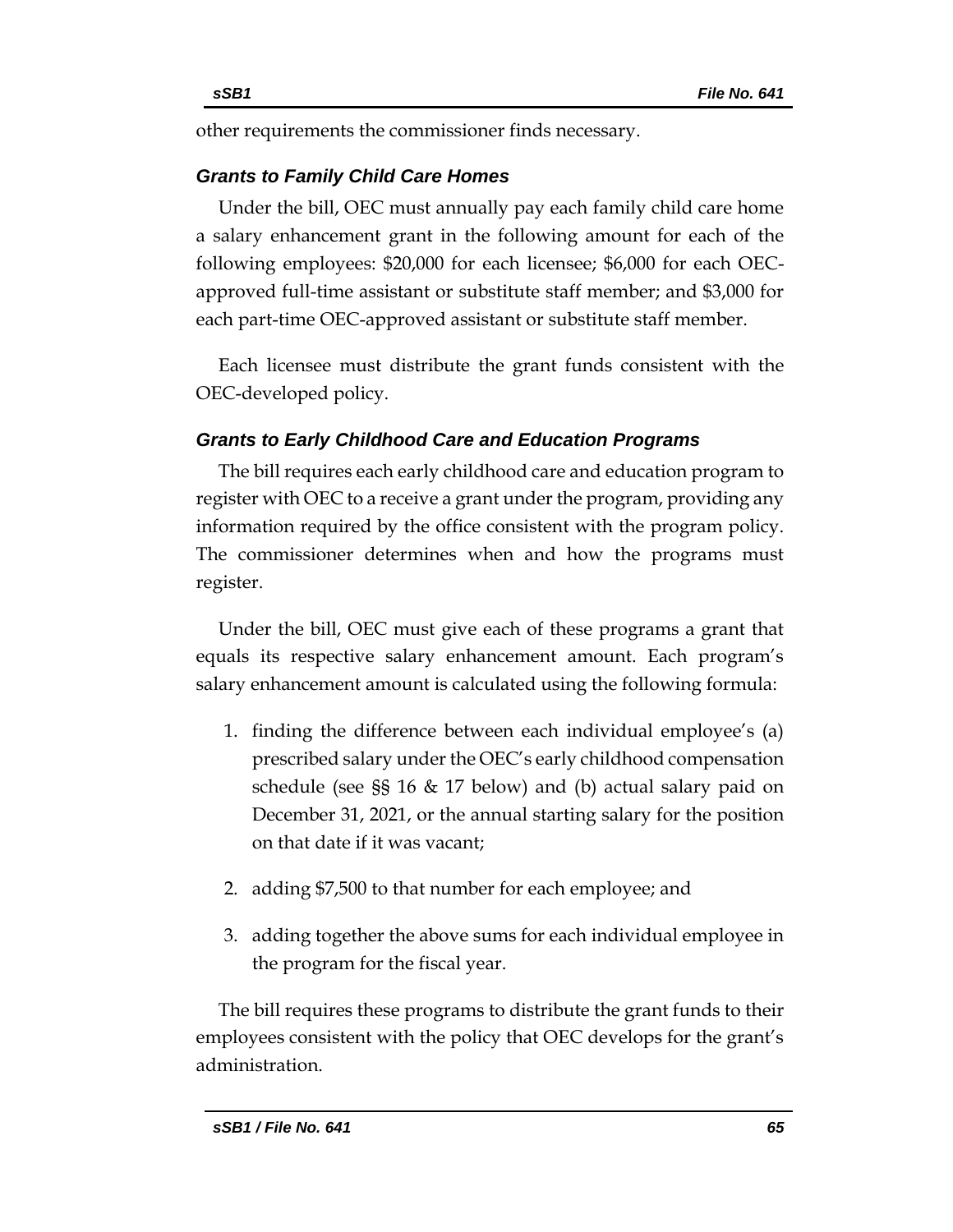# EFFECTIVE DATE: July 1, 2022

# <span id="page-65-0"></span>**§§ 16 & 17 — EARLY CHILDHOOD COMPENSATION SCHEDULE AND SALARIES**

<span id="page-65-1"></span>*Requires OEC to amend its proposed early childhood educator compensation schedule to include more employee categories; requires each early childhood care and education program employee to be paid an annual salary as prescribed in the OEC-developed compensation schedule beginning in FY 23*

Existing law required OEC to develop a proposed early childhood educator compensation schedule for employees of early childhood education programs and submit it, along with cost estimates, implementation recommendations, and other analyses to the Appropriations and Education committees by January 1, 2021. Specifically, the compensation schedule must be a list or series of lists specifying a series of compensation steps and ranges for the salary, wages, benefits, and other forms of valuable consideration provided to employees for their work.

# *Compensation Schedule Amendment (§ 17)*

The bill requires OEC to amend the compensation schedule to include employees of "early childhood care and education programs" by January 1, 2023.

Under the bill, these employees include people who meet the following criteria:

- 1. work for a (a) child care center, group child care home, or school readiness program that does not accept state funds; (b) child care or school readiness program that accepts state funds for infant, toddler, and preschool spaces; (c) private preschool program; or (d) state-funded child care center for disadvantaged children and
- 2. satisfy the eligibility criteria described in OEC's (a) compensation schedule, rather than the staff qualifications requirements established by law as current law requires for the January 2021 schedule, and (b) policies for the early childhood care and education salary enhancement program (see COMMENT).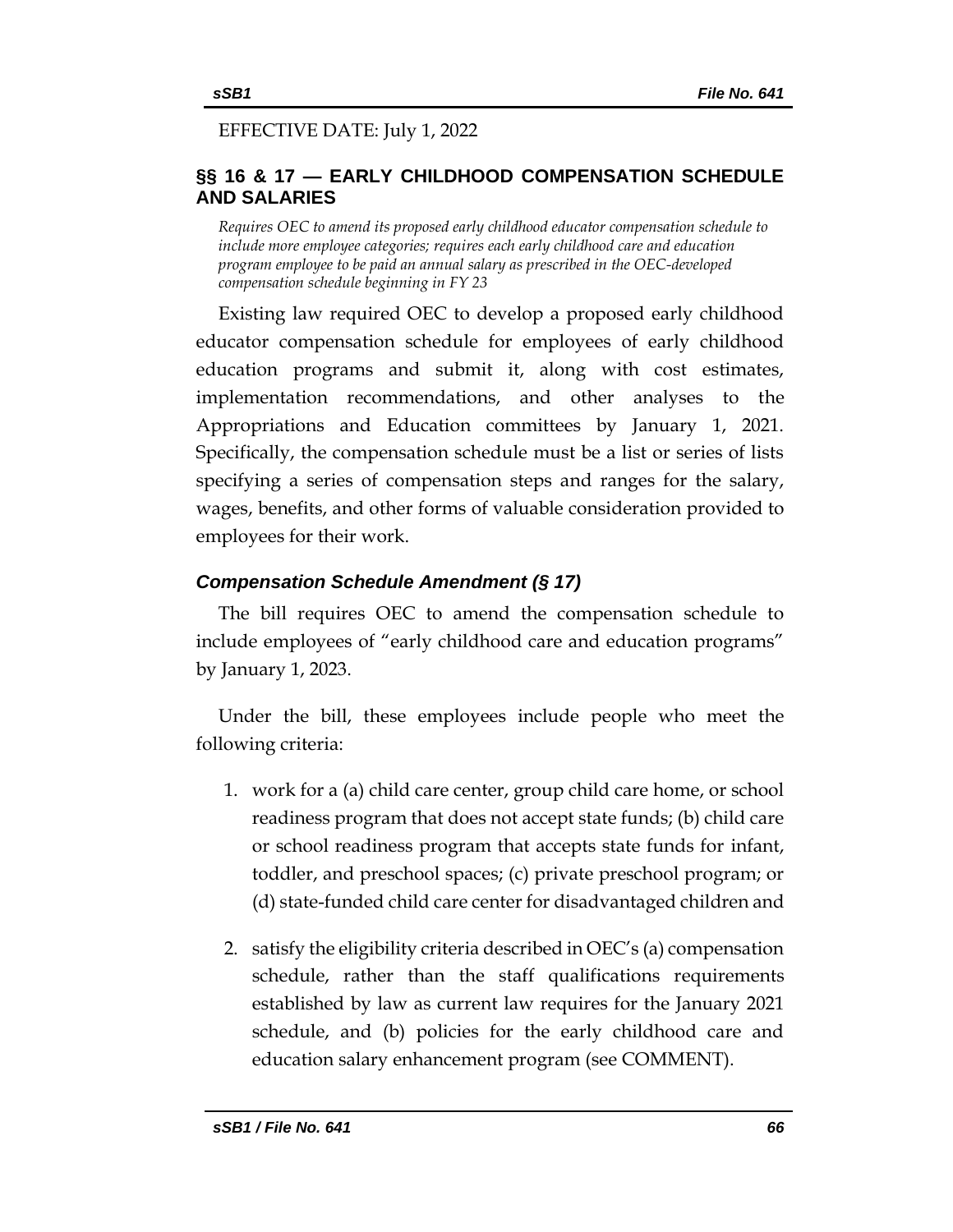# *Salaries to Match Compensation Schedule (§ 16)*

Beginning July 1, 2022, the bill requires each early childhood care and education program employee to be paid an annual salary as prescribed in the OEC-developed compensation schedule. By law, OEC must establish a recommended minimum salary for employees as part of the proposed early childhood educator compensation schedule. If, however, an employee's salary is greater than the amount prescribed in the schedule, then the employee must be paid the greater amount.

Because this requirement takes effect in 2022, salaries must reflect the 2021 compensation schedule, not the new 2023 schedule required by this bill (see § 17; see COMMENT).

# *Early Childhood Education Program Definition (§ 17)*

The bill also defines the term "early childhood education program" a second time. Under current law, the term refers to any child care or school readiness program with state-funded infant, toddler, and preschool spaces. The bill adds a second, separate definition, defining the term to mean a private preschool program, a private school readiness program, or a state-funded child care center for disadvantaged children. (Presumably, the term captures both definitions, which do not conflict.)

EFFECTIVE DATE: July 1, 2022

# <span id="page-66-0"></span>**BACKGROUND**

## *Related Bills*

HB 5465 (File 462), reported favorably by the Education Committee, contains the following similar provisions:

- 1. requires school readiness councils to conduct a needs assessment for infant and toddler spaces and allows unused school readiness space to be converted to these spaces (§ 12);
- 2. increases the per child cost cap used to calculate school readiness grants beginning in FY 23, but by \$1,000 rather than \$5,473 as under the bill (§ 5);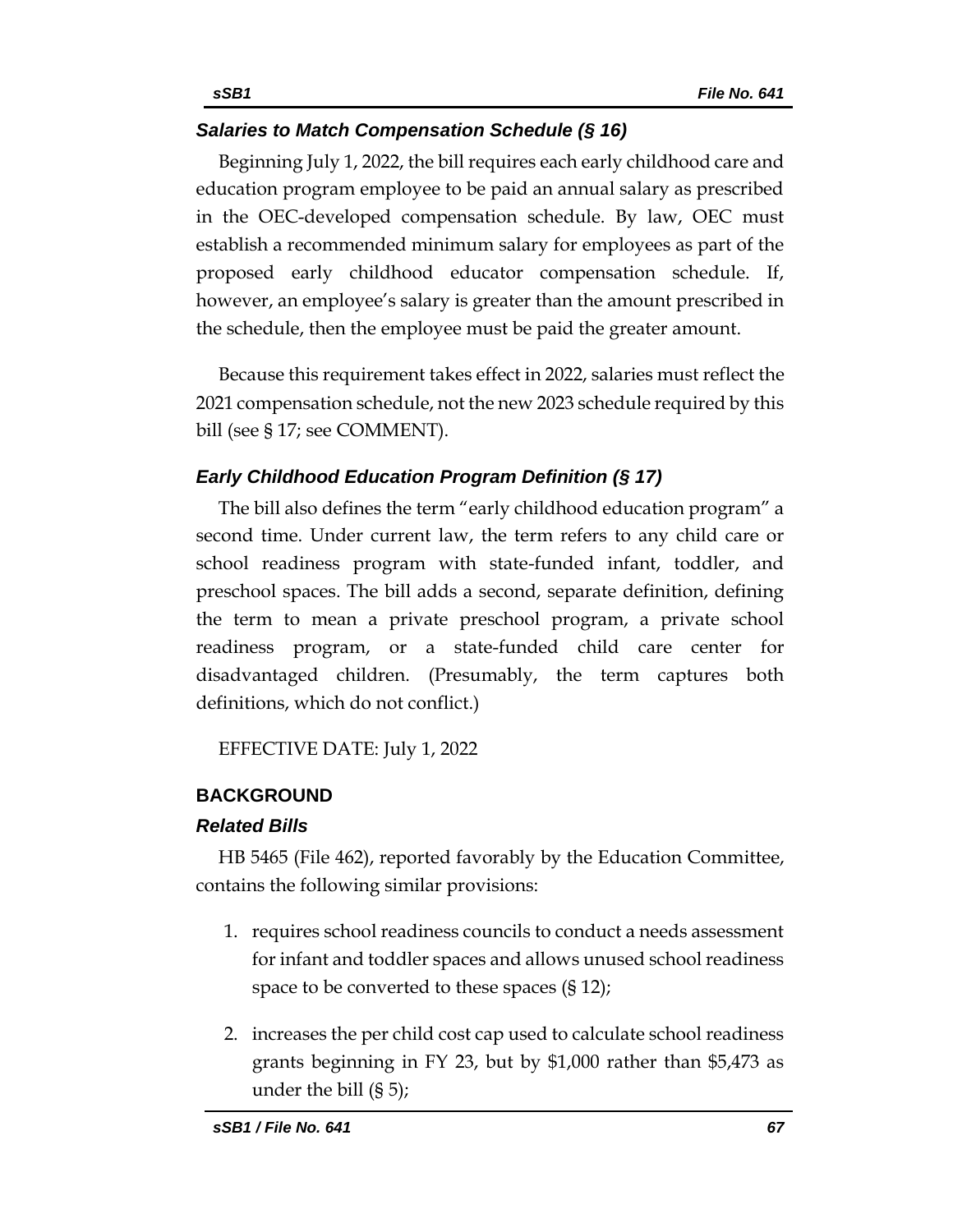- 3. allows OEC to use unexpended school readiness funds for scholarships for early childhood care and education program providers and their staff (§ 6);
- 4. requires OEC to administer an annual salary enhancement grant to eligible employees of family child care homes and early childhood care and education programs beginning in FY 23 (§ 1); and
- 5. requires OEC to amend its proposed early childhood educator compensation schedule to include more employee categories and requires employees to be paid an annual salary as prescribed in the schedule beginning in FY 23 (§§ 2 & 3).

SB 2 (File 276), reported favorably by the Committee on Children, contains the following similar provisions:

- 1. requires school readiness councils to conduct a needs assessment for infant and toddler spaces and allows unused school readiness space to be converted to these spaces (§ 20) and
- 2. increases the per child cost cap used to calculate school readiness grants beginning in FY 23 by the same amount as the bill: \$5,473 (§ 1).

# <span id="page-67-0"></span>**COMMENTS**

# *Missing Conforming Changes*

In § 12, the bill requires the OEC commissioner to adjust the number of infant, toddler, and preschool spaces in school readiness programs. In § 13, the bill establishes a \$16,000 cap on the per-child cost for infants and toddlers who are not in preschool to calculate the competitive school readiness grant. Existing law, however, limits school readiness program enrollment to children aged three to five. This requirement remains unchanged by the bill, excluding enrollment of infants and toddlers (i.e., children aged two and younger). Additionally, under the bill, it is unclear whether a three-year-old enrolled in a school readiness program is considered enrolled in (1) preschool and subject to the lower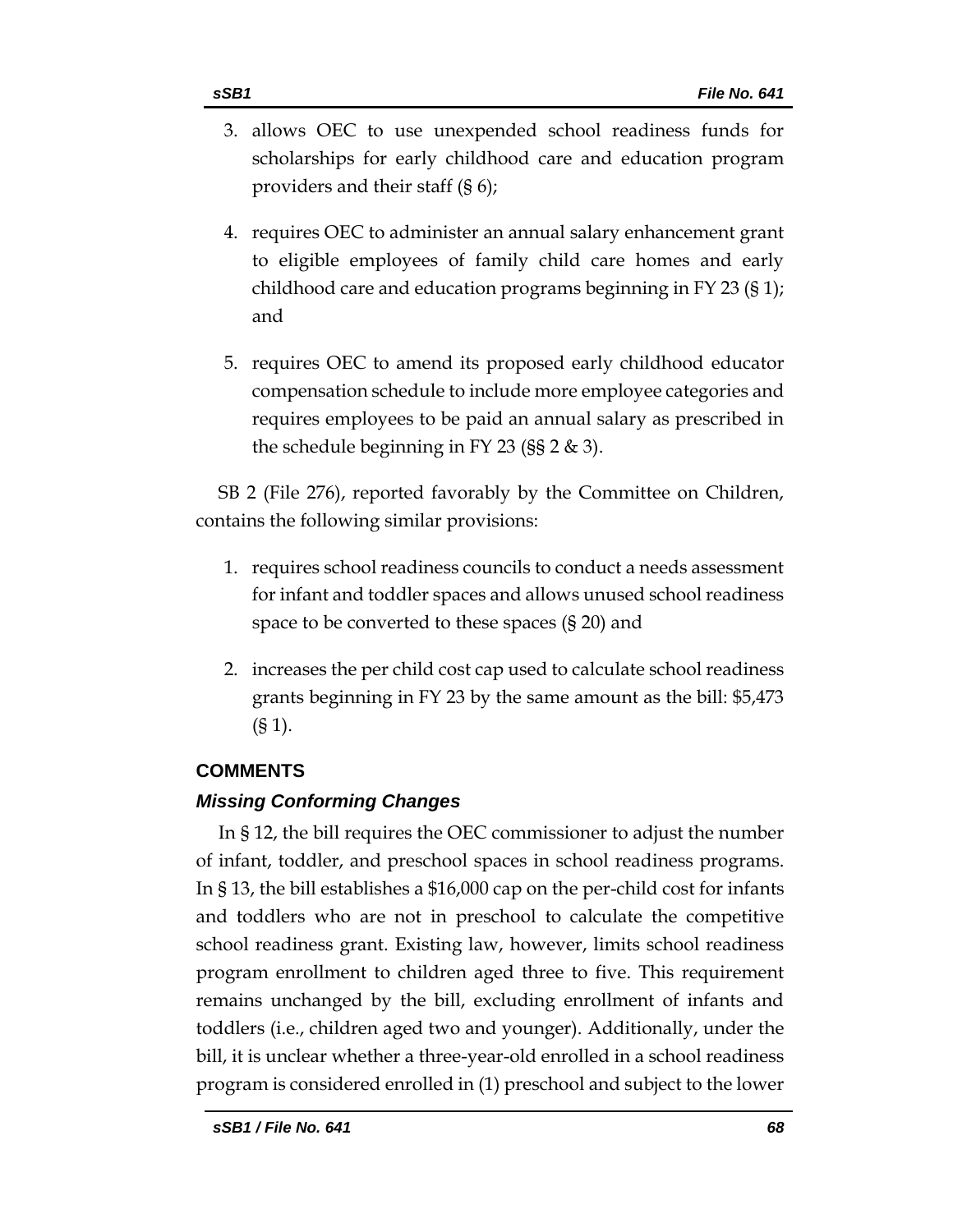grant amount or (2) in an infant and toddler program, not in preschool, and therefore subject to the higher grant amount.

# *Incomplete Information*

In § 12, the bill defines "competitive municipalities" for FYs 24 and 25. However, it does not provide a definition for FY 26. Therefore, it is unclear which municipalities are eligible to receive a school readiness grant from OEC for infant, toddler, and preschool spaces in FY 26.

# *Conflict*

In § 17, the bill references the early childhood care and education salary enhancement program in §1 of the bill, but § 1 does not mention this program.

# *Conflict*

In § 16, the bill requires each early childhood care and education program employee to be paid an annual salary as prescribed in the OECdeveloped compensation schedule beginning July 1, 2022. However, because this requirement takes effect in 2022, salaries must reflect the 2021 compensation schedule, not the new 2023 schedule required by this bill. The 2021 schedule, therefore, does not contain a prescribed minimum salary for the following employees that the bill contemplates (1) child-care centers, group child care homes, and school readiness programs that do not receive state funding and (2) private preschool programs.

# <span id="page-68-0"></span>**§§ 20 & 21 – SCHOOL-BASED HEALTH CENTER GRANTS**

<span id="page-68-1"></span>*Appropriates \$21.24 million in FY 22 to DPH to expand school-based health centers' services to include mental health services and requires \$590,000 of the appropriation to be used for grants in FY 23 to expand mental health services in 36 specified school-based health centers*

The bill makes a \$21.24 million appropriation in FY 22 to DPH to expand existing school-based health centers' services to include mental health services. (It is unclear how funds will be appropriated if the bill takes affect after FY 22 and whether a FY 22 appropriation can be used in FY 23.) It also requires the department to make available \$590,000 of this appropriation for grants in FY 23 to expand mental health services